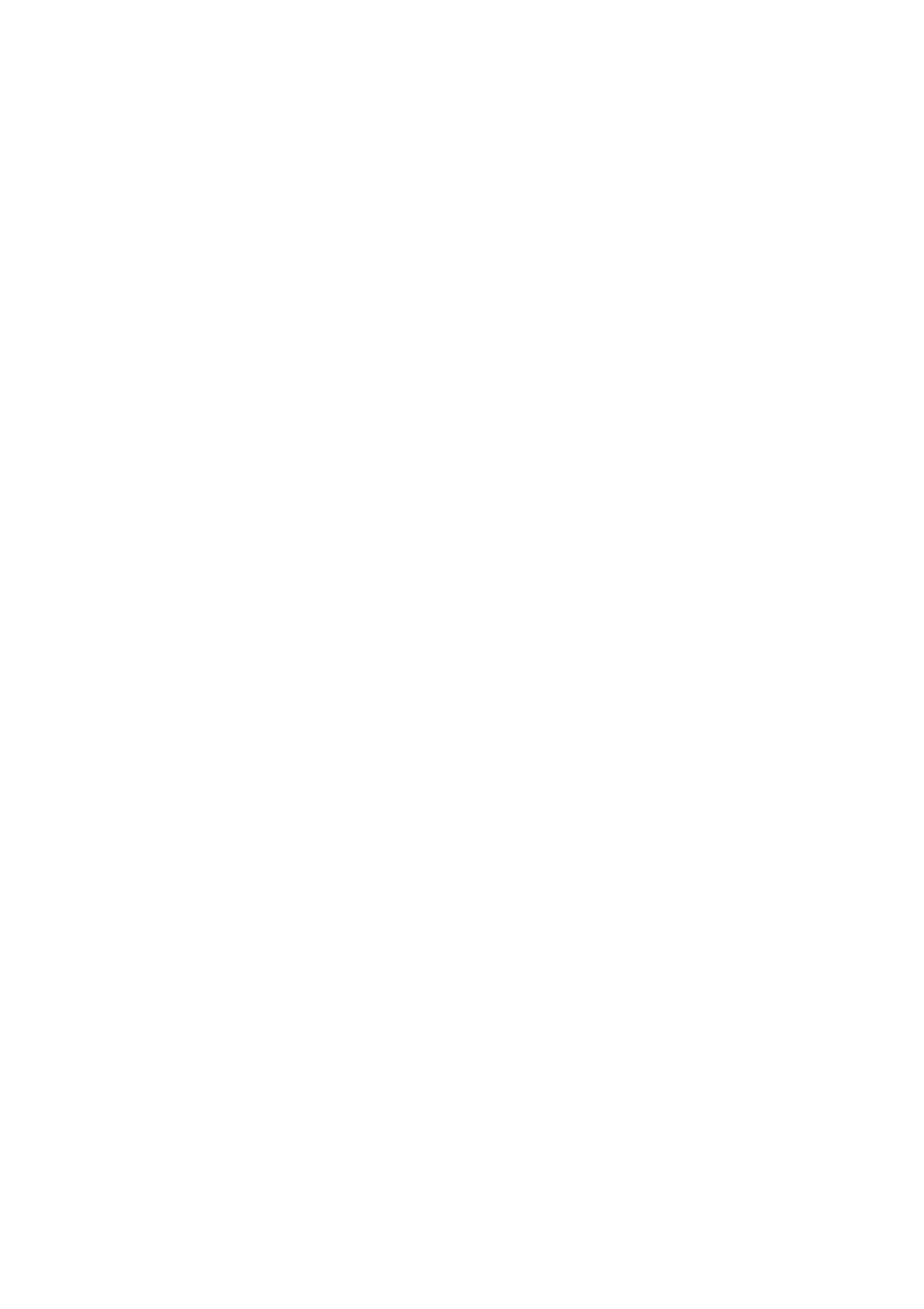## **British Charollais Sheep Society**

*A Registered Charity Youngman's Road Wymondham Norfolk NR18 0RR*

*Tel: 01953 603335 Fax: 01953 607626 Email : office@charollaissheep.com*

**Chief Executive Mr Jonathan Barber**

**Breed Secretary Mrs Carroll Barber**

**Ass. Breed Sec. Mrs Elaine Tinsley**

**Veterinary Inspector Anne Gibbs, MRCVS**

# **WORCESTER PREMIER SALE**

The Society is delighted that we are able in this difficult year to mount a live sale of the very best of the breed at Worcester Market on the 11th July.

Our thanks go to all the staff at McCartneys who have made this possible. But please remember that this is a sale held under strict Covid 19 regulations and we ask for your cooperation in ensuring these conditions are all adhered to. It is for your own safety and for the continuance of trading in our livestock markets.

All sheep will have been tested for scrapie genotype and will be R1 status. We are not able to run an inspection this year, so please as buyers make sure you check out stock before purchasing.

If you are unable or do not wish to attend the market, then please place a bid with the auctioneers, your regional chairman or Carroll Barber who will all be pleased to help you.

*If you have any queries with regard to the sale, then please contact the office or James Amphlett at McCartneys. Tel: 01905 769770 or mobile 07972 653077*

**Website : www.charollaissheep.com**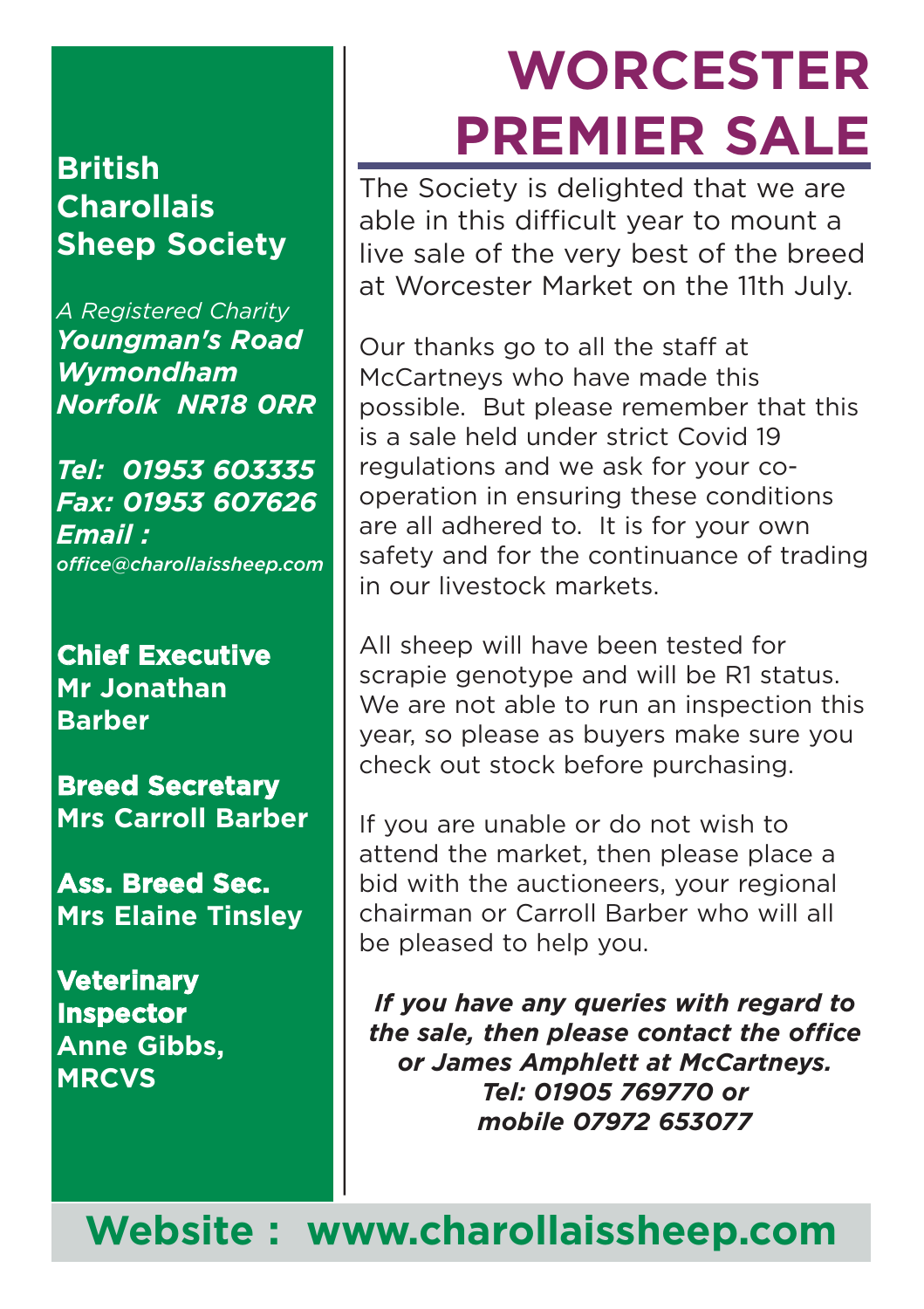# **Special instructions for 2020**

- **• Potential purchasers must register with McCartneys prior to the sale and again upon entry to the market.**
- Please remember that purchaser spaces will be limited, so we ask for one person / purchasing farm to attend.
- 2m social distancing must be maintained at ALL times
- Disposable gloves will be available in the market for your use
- Please follow instructions from market staff
- There will be no show classes this year
- There will be no inspection of stock this year. So we ask purchasers to check all animals carefully before purchase. Any problems must be reported to the auctioneers before leaving the market.
- The sale will be live-streamed by McCartneys and maybe viewed on www.mccartneys.co.uk
- The auctioneers have stipulated that no videos are to be taken in the market.
- If you are unable or do not wish to attend the market, but would like to bid on animal/s then the auctioneers will faithfully execute purchase for buyers. Please contact them and put your instructions in writing 48 hours in advance of the sale. Alternatively you can arrange to make a telephone bid during the sale.
- McCartneys wil be streaming the sale live and have requested that no additional videoing takes place in the market.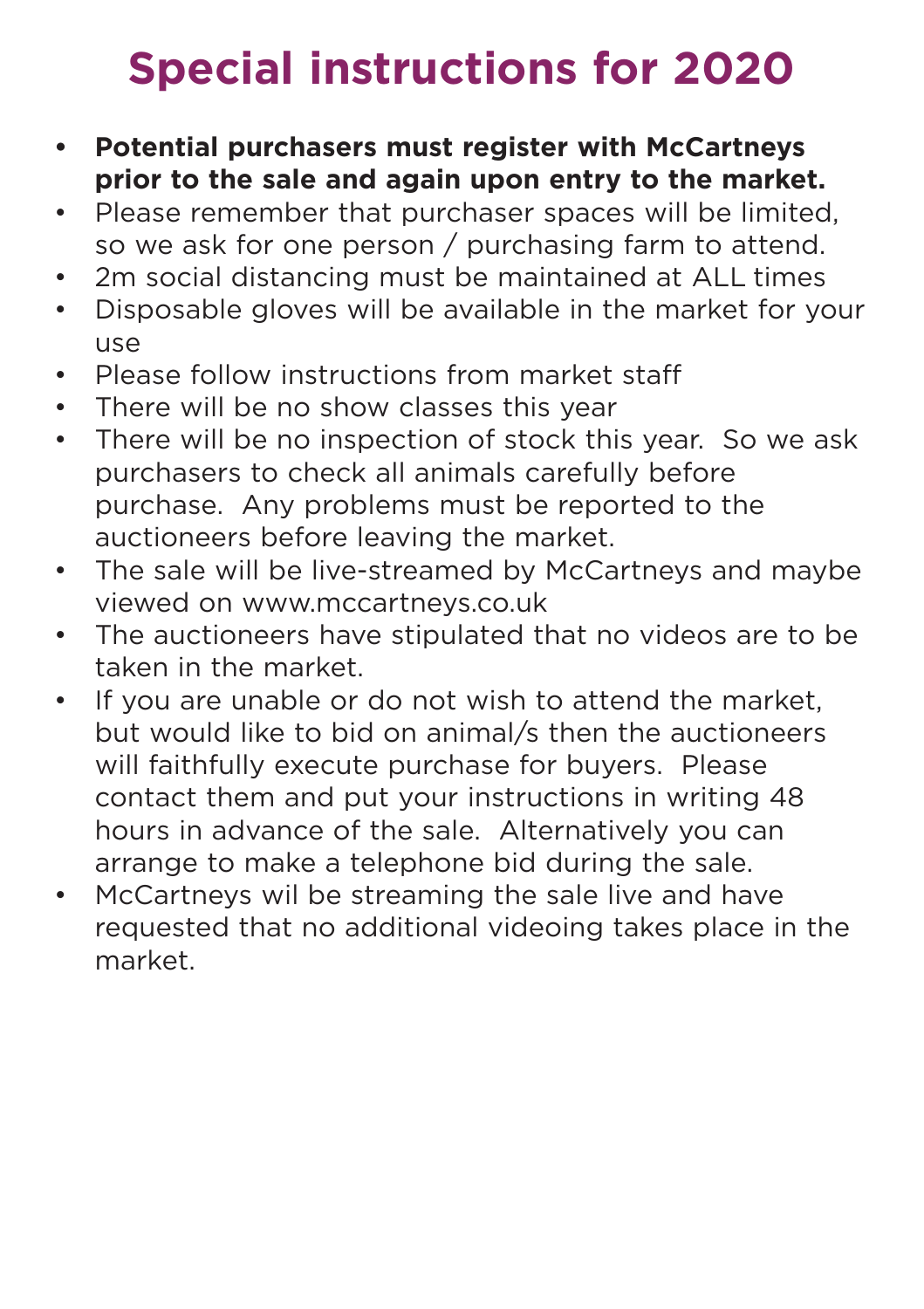# **General Information**

**LOCATION -** The sale will be held at Worcester Livestock Market, The Heath Meadow, Nunnery Way, Worcester WR4 0SQ.

**MOVEMENT LICENSES -** All vendors must hand in a completed General Movement License and also a current Sheep & Goat Health Scheme certificate. The market holding number is 17 521 8000-01. Intending purchasers should have their CPH number ready to complete the correct movement license before departure from the market.

**MINIMUM SELLING PRICES -** General minimum selling prices will apply to all sales held under the auspices of the British Charollais Sheep Society. The minimum selling prices for the Worcester Premier Sale are as shown below:-

Shearling Rams - 500 gns, Ram lambs - 400 gns

**BIOSECURITY -** Intending purchasers are requested to have livestock vehicles cleansed and disinfected. Vendors will be required to wash out their livestock vehicles after unloading.

**SCRAPIE GENOTYPE RESULTS -** All sheep in the sale have been tested to establish their scrapie genotype and are all Class 1 (ARR/ARR). Whilst the Society will make all possible effort to provide purchasers with the correct information, they can in no way be held responsible for any error or omission of information. If breeders wish for more information on scrapie genotyping and their use within a breeding programme, they should contact the office.

**MAEDI VISNA -** All sheep are from Maedi Visna Accredited flocks. Prospective purchasers wishing to join the scheme should consult the Sheep & Goat Health Schemes, P.O. Box 5557, Inverness, IV2 4YT - Tel: 01463 411103 before the arrival of sheep onto their premises.

**SCRAPIE MONITORED FLOCKS -** A number of flocks in the sale are Scrapie Monitored, these are marked in the list of vendors. A reminder for Scrapie Monitored Flocks if you wish to add sheep to your flock they either :

a) must come from another SMS flocks OR

b) be tested ARR/ARR. Although all animals in the sale are ARR/ARR some may require an additional blood test taken by a veterinary surgeon and the analysis completed by SAC in order to comply.

**PEDIGREE CERTIFICATES -** Pedigree certificates together with certificates for scrapie genotype will be available from the Auctioneer's office on the day of the sale. All animals in the sale are Full Pedigree Registered.

**SETTLEMENT & CLEARANCE OF STOCK -** Settlement in full is due to the market auctioneers, Messrs McCartneys Ltd, immediately at the close of sale.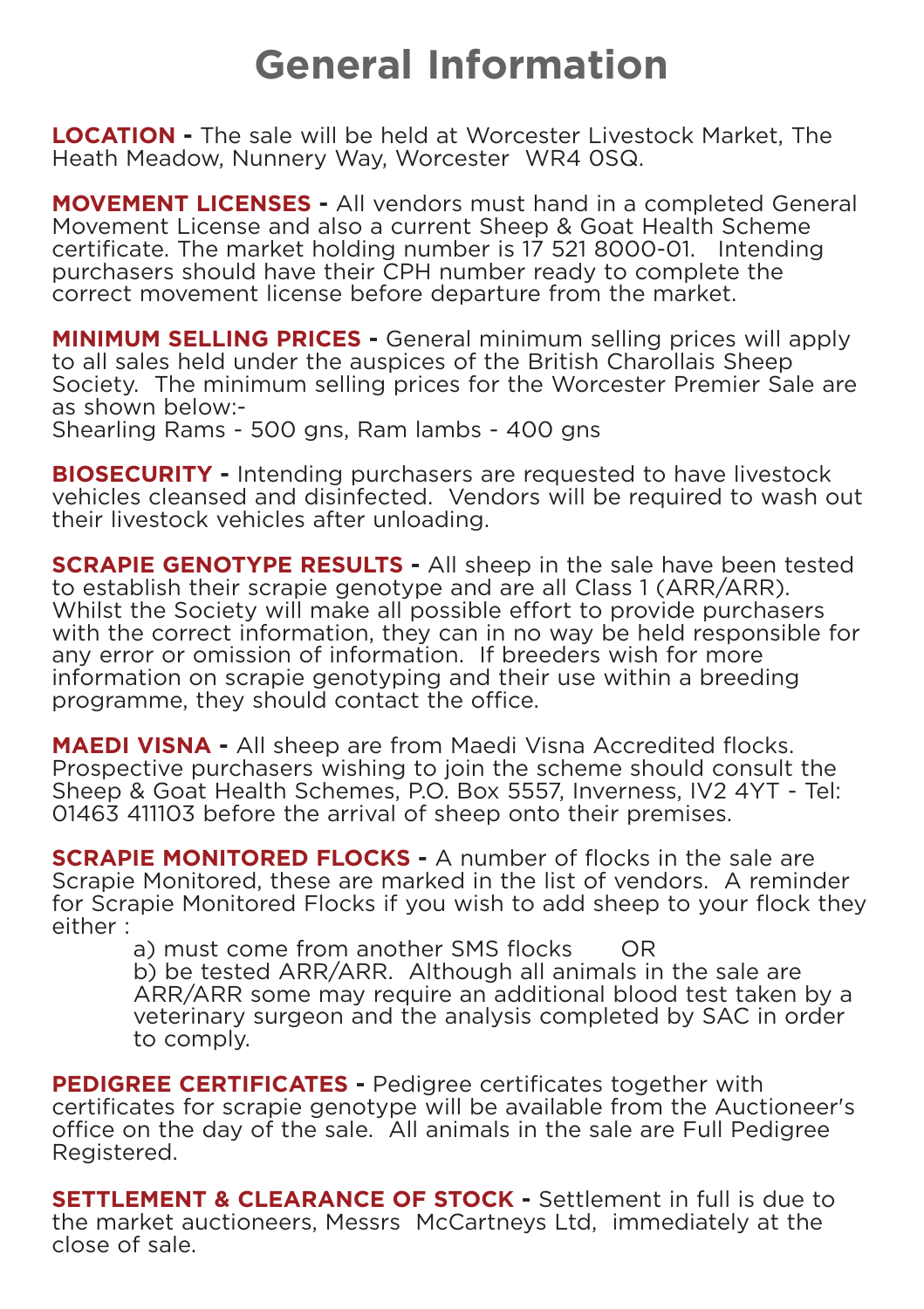### **SUBSTITUTE ENTRIES**

Substitute entries may be offered for sale. A separate catalogue listing these animals will be available on sale day. Any such sheep will be marked with a red dot next to their lot number.

### **METHOD AND ORDER OF SALE**

All stock will be sold in guineas (105 pence) and strictly in catalogue order unless any alteration is announced by the auctioneers.

### **CONDITIONS OF SALE**

The Sale is held subject to the Society's Auction Rules and Conditions of Sale and to the Auctioneer's General Conditions of Sale.

Part of these conditions is a FERTILITY GUARANTEE for rams.

### **(4) FERTILITY GUARANTEES**

### **(a) Rams and Ram Lambs**

(i) All rams and ram lambs are warranted by the seller capable of natural and effective service within three calendar months from the date of the sale. If at the expiry (the male fertility guarantee period) the ram or ram lamb has failed to prove himself capable of natural and effective service and a veterinary surgeon's certificate is lodged within 14 days from the date of expiry of the male fertility guarantee period with the auctioneers specifying that the ram is so incapable and further that the veterinary surgeon has inspected the buyer's breeding ewes and found them to be in normal responsible breeding condition and not in the aforementioned incapacity then the buyer may return the animal to the seller.

(ii) The animal shall be deemed incapable of natural and effective service if it fails to make at least one ewe pregnant during the male guarantee period under natural breeding conditions and is so certified as being incapable by veterinary surgeons certificate aforementioned. The Society recommends that the veterinary surgeon follows the "Guidelines on the examination of rams for breeding" and also the "SVS Examination Certificate" as issued by the Sheep Veterinary Society.

(iii) The buyer shall throughout the male guarantee period give the animal full and sufficient opportunity to prove that he is capable of natural and effective service.

(iv) Ewes which have been "sponged" and or treated with hormone treatment to induce or synchronise ovulation shall not for the purpose of this guarantee be "in normal condition".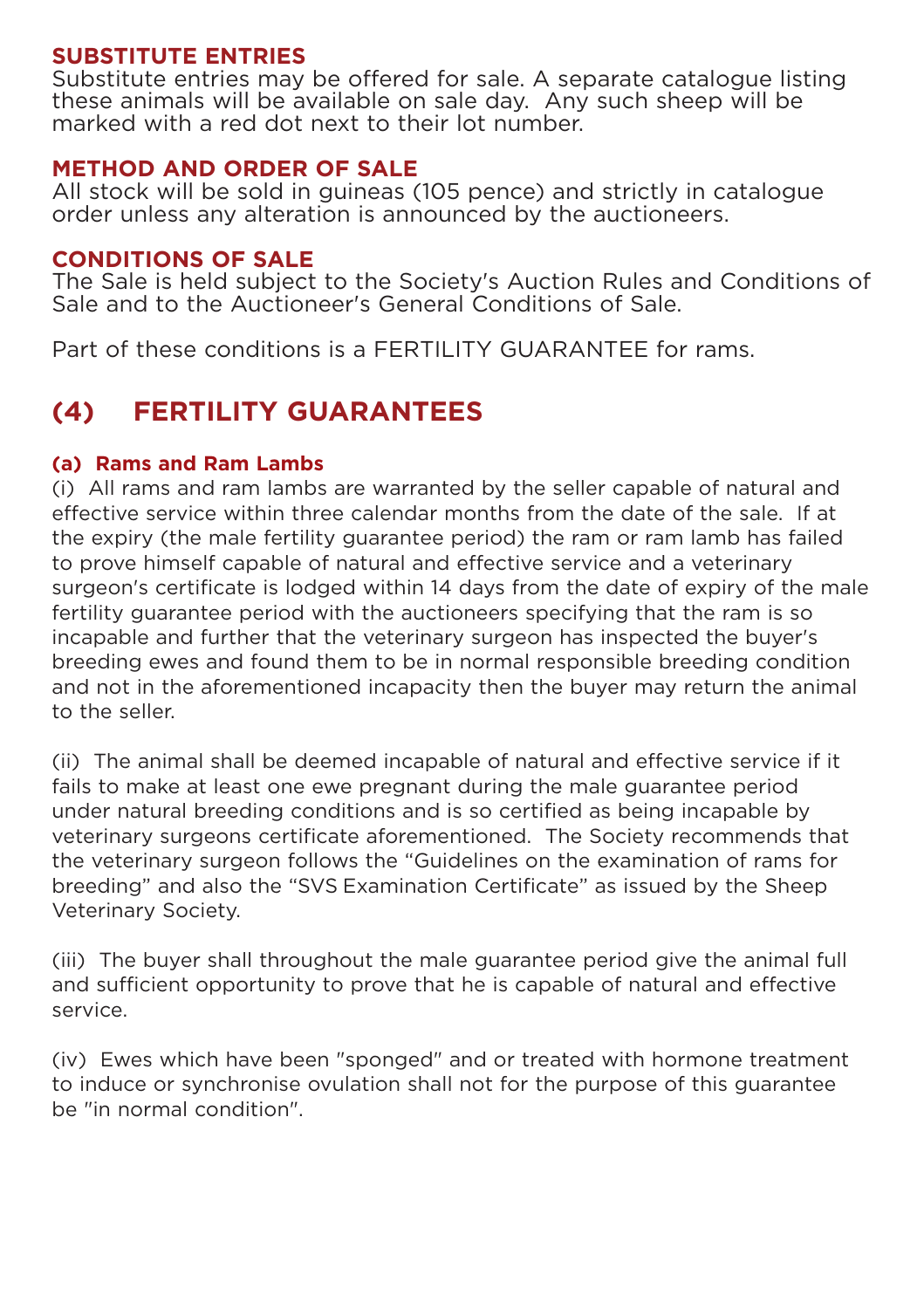# *Signet Performance Recording New Charollais Benchmark for 2020*

**Rebasing -** EBVs and indexes have been rebased and are expressed relative to the average animal in 2010.

**Weight Adjusted Traits - Please note that all traits marked \* are now** weight adjusted. This means that EBVs are a better prediction of carcase composition at a fixed weight. Example A ram with a muscle depth EBV of +2mm is estimated to produce lambs with loin depths 1mm deeper at a fixed weight than a ram with an EBV of 0.

|                                      | 5%      | 10%     | <b>Bottom Bottom Bottom</b><br>25% | Avg     | Top<br>25% | Top<br>10% | Top<br>5% |
|--------------------------------------|---------|---------|------------------------------------|---------|------------|------------|-----------|
| <b>Maternal Ability</b><br>EBV (kg)  | $-0.64$ | $-0.40$ | $-0.01$                            | 0.43    | 0.87       | 1.26       | 1.50      |
| Litter Size Born<br>EBV (%)          | $-0.08$ | $-0.06$ | $-0.03$                            | 0.00    | 0.03       | 0.06       | 0.08      |
| Eight Week Weight<br>EBV (kg)        | $-0.58$ | $-0.20$ | 0.43                               | 1.13    | 1.83       | 2.46       | 2.84      |
| Scan Weight EBV<br>(kg)              | $-1.55$ | $-0.56$ | 1.11                               | 2.97    | 4.83       | 6.50       | 7.49      |
| Muscle Depth EBV<br>(mm)             | $-0.78$ | $-0.43$ | 0.15                               | 0.80    | 1.45       | 2.03       | 2.38      |
| Fat Depth EBV<br>(mm)                | $-0.74$ | $-0.60$ | $-0.35$                            | $-0.07$ | 0.21       | 0.46       | 0.60      |
| Lean Weight EBV<br>(kg)              | $-0.22$ | $-0.13$ | 0.04                               | 0.22    | 0.40       | 0.57       | 0.66      |
| Fat Weight EBV<br>(kg)               | $-0.67$ | $-0.55$ | $-0.36$                            | $-0.14$ | 0.08       | 0.27       | 0.39      |
| <b>Gigot Muscularity</b><br>EBV (mm) | $-2.70$ | $-2.08$ | $-1.05$                            | 0.10    | 1.25       | 2.28       | 2.90      |
| Maternal Index                       | 56      | 79      | 119                                | 162     | 206        | 245        | 269       |
| <b>Terminal Sire</b><br><b>Index</b> | 68      | 93      | 135                                | 182     | 229        | 271        | 296       |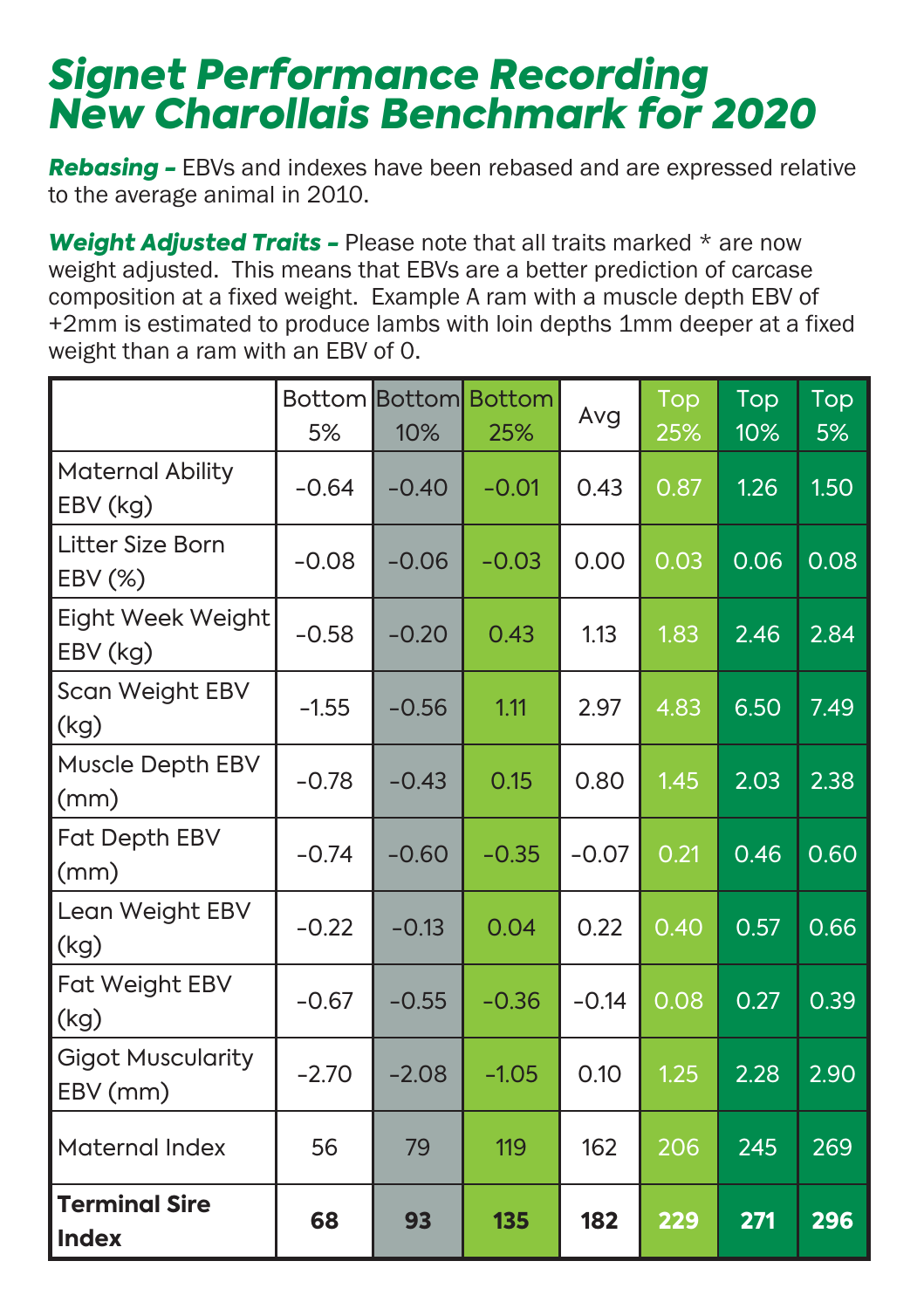# **INDEX TO VENDORS**

| $\ast$<br>Signet Performance Recorded Flocks<br><b>Scrapie Monitored Flock</b>                          |            | <b>Shearlings</b><br><b>Rams</b> | <b>Ram</b><br>Lambs |
|---------------------------------------------------------------------------------------------------------|------------|----------------------------------|---------------------|
| ∗<br>AIKEN, J<br>4 Brick House, Hesket Newmarket, Wigton<br>Tel: 07703 436008                           | <b>ZXJ</b> |                                  | 85 - 86             |
| <b>ALFORD, MJ</b><br>Staplegrove Livestock Ltd, Foxhill Farm, Blackborough<br>Tel: 01884 849369         | <b>XWY</b> |                                  | 144 - 148           |
| <b>AMPHLETT, PAUL</b><br>Tawelfa, Pytingwyn, Brecon<br>Tel: 07817 068937                                | <b>WBX</b> |                                  | 107 - 110           |
| ANDREW, R & J<br>Rowanston, Maybole, Ayrshire<br>Tel: 01655 740205                                      | <b>GR</b>  | 1                                | $33 - 35$           |
| ∗<br><b>BARBER, E &amp; BRITTEN M</b><br>Cavick House Farm, Cavick Road, Wymondham<br>Tel: 07769 803642 | <b>WVW</b> |                                  | $60 - 63$           |
| ∗<br><b>BURROUGH, G F</b><br>Sheldon Grange, Dunkeswell, Honiton, Devon.<br>Tel: 01823 680565           | <b>XNR</b> | 6 - 8                            | 44 - 47             |
| <b>CURRAN, DJ</b><br>Wern Fawr Bungalow, Talgarth, Brecon<br>Tel: 01874 711560                          | <b>XEV</b> |                                  | 125 - 127           |
| <b>DANFORTH, JAMES</b><br>Walton Lodge Farm, Wighill Lane, Tadcaster<br>Tel: 07592 820571               | <b>LWW</b> |                                  | 87                  |
| <b>DAVIES, ADRIAN</b><br>Glanbrydan Farm, Manordeilo, Llandeilo<br>Tel: 07796 352304                    | <b>XCA</b> |                                  | $25 - 29$           |
| DAVIES, GETHIN<br>Moelfryn Mawr, Bethania, Llanon, Ceredigion<br>Tel: 01974 272228                      | <b>WGC</b> |                                  | $83 - 84$           |
| ∗<br><b>DUNKLEY, STUART</b><br>Hyde Farm, Blisworth Road, Roade<br>Tel: 07981 789376                    | SU         |                                  | 119                 |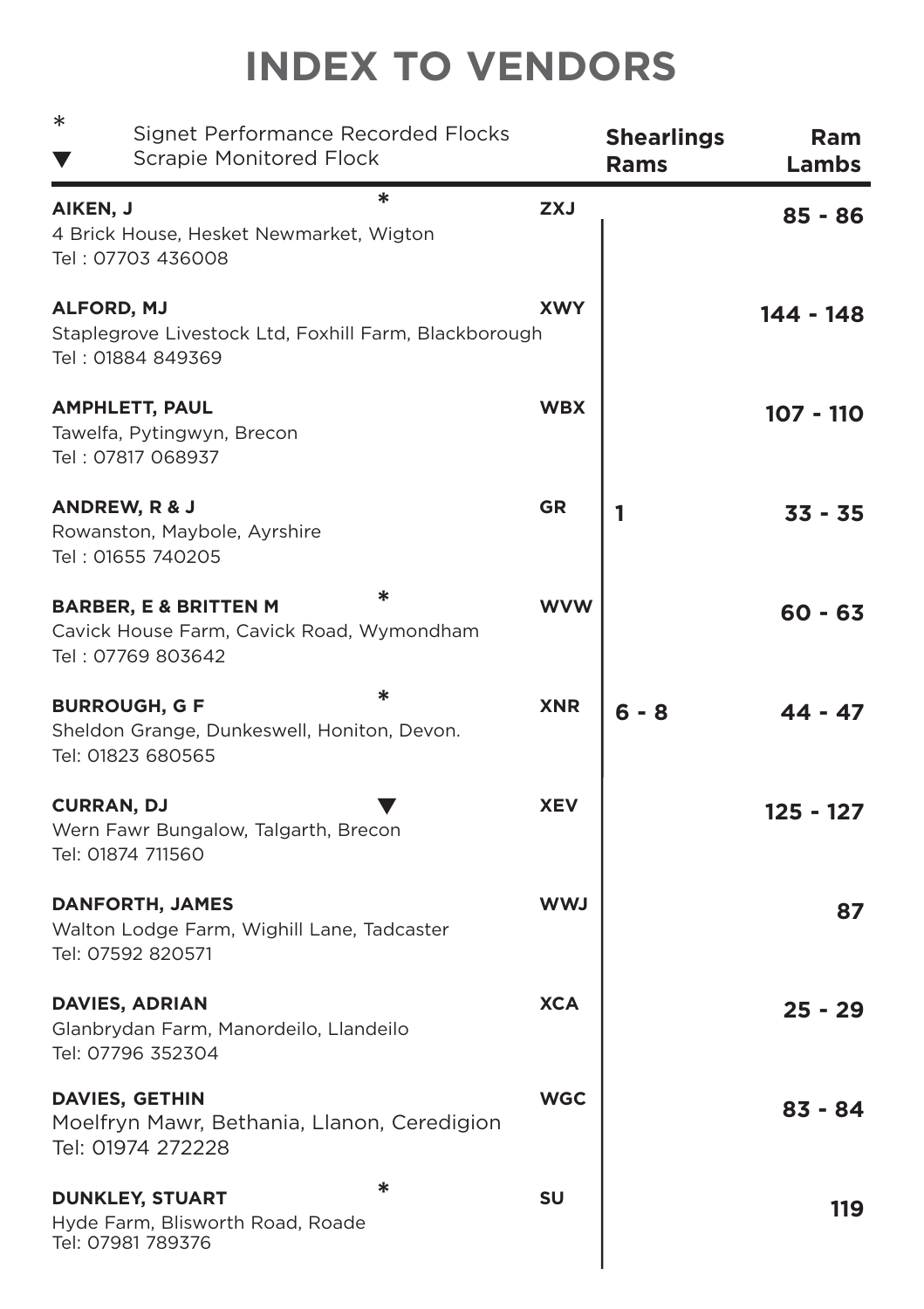|                                                                                                                   |                          | <b>Shearlings</b>    | Lambs                            |
|-------------------------------------------------------------------------------------------------------------------|--------------------------|----------------------|----------------------------------|
| <b>EVANS, DEWI</b><br>Tyddyn-Y-Ffrwd, Moelfre, Anglesey<br>Tel: 01248 410122                                      | <b>YET</b>               |                      | $111 - 113$                      |
| <b>EVANS, JUSTIN</b><br>Ty Draw Farm, St. Andrews Major, Dinas Powys<br>Tel: 07850 937157                         | <b>WJG</b>               |                      | 71 - 74                          |
| <b>EVANS, MYFYR</b><br>Tan-Yr-Accar, Llanrhaeadr, Nr Denbigh<br>Tel: 01745 890232                                 | <b>XXK</b>               |                      | 155 - 159<br>2nd Run - 160 - 161 |
| GREGORY, R S & J A<br>The Meadows, Harmer Hill, Shrewsbury, Shropshire<br>Tel: 01939 291466                       | ТG                       |                      | $88 - 92$                        |
| <b>HOPPER, ROBERT</b><br>Gogwell Farm, Cove, Tiverton<br>Tel: 07792 546453                                        | <b>NF</b>                |                      | 68 - 70                          |
| <b>HUGHES, EMYR</b><br>Bronwydd, Wolfscastle, Haverfordwest, Pembs.<br>Tel: 01348 840602                          | <b>WAJ</b>               |                      | 64 - 66                          |
| <b>INGRAM, W &amp; C</b><br><b>INGRAM, G &amp; B</b><br>Logie Durno Farm, Pitcaple, Aberdeen<br>Tel: 01467 681579 | <b>ZNN</b><br><b>WNC</b> | $2 - 4$<br>$17 - 19$ |                                  |
| <b>JONES, MICHAEL</b><br>Ffridd Farm, Llandygai, Banfor<br>Tel: 07789 818186                                      | <b>XZT</b>               | 5                    | 137                              |
| <b>LEWIS, CARWYN</b><br>Caerforiog Farm, Solva, Haverfordwest<br>Tel: 07495 659766                                | <b>VFF</b>               |                      | $30 - 32$                        |
| <b>MCALLISTER, WILLIAM</b><br>92 Parkgate Road Kells, Ballymena, Co. Antrim<br>Tel: 02825 898084                  | <b>ZGQ</b>               | $22 - 23$            | 128 - 130                        |
| <b>MONK, LAURA</b><br>Saveock Farm, Greenbottom, Truro<br>Tel: 07391 576702                                       | <b>WYH</b>               |                      | $101 - 102$                      |
| <b>MOSELEY, ABBIE</b><br>Dairy Barn, Knockin Hill Farm, Knockin, Oswestry.<br>Tel: 01691 682 220                  | <b>LXX</b>               | $132 - 136$          |                                  |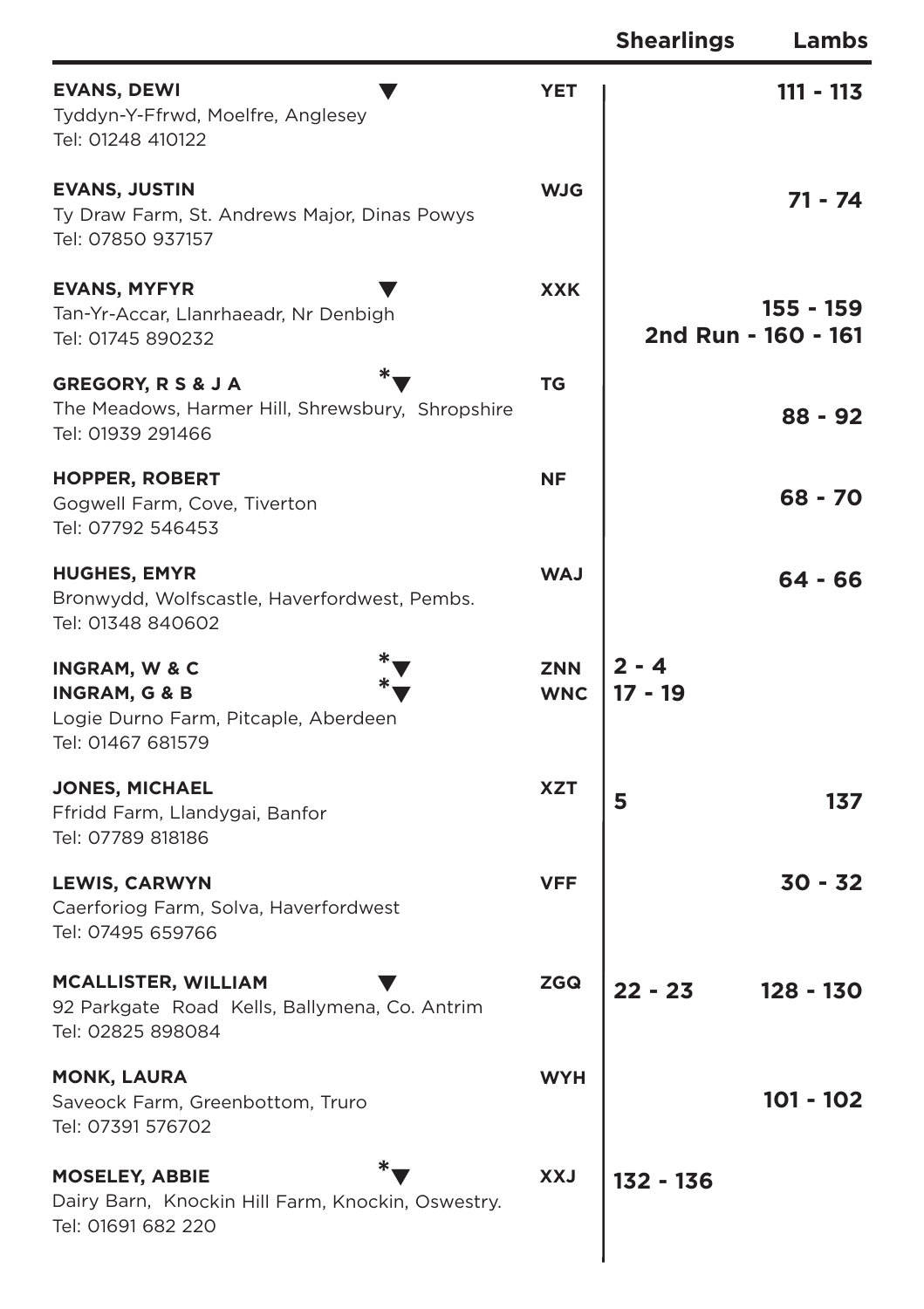|                                                                                                                  |            | <b>Shearlings</b><br>Lambs |
|------------------------------------------------------------------------------------------------------------------|------------|----------------------------|
| NEIL, JIM<br>Runningburn, Stichill, Kelso<br>Tel: 07850 234055                                                   | <b>VDU</b> | $80 - 82$                  |
| <b>NEWTH, TOM</b><br>3 West Park, Castle Cary, Somerset<br>Tel: 07402 919827                                     | <b>WSG</b> | 120 - 124                  |
| <b>NORMAN, D&amp;J</b><br>Kirkhouse Farm, Setmurthy, Cockermouth<br>Tel: 01900 821312                            | <b>XNK</b> | 48                         |
| PEDRICK, A & A<br>Churchhill Farm, Buckfastleigh, Devon<br>Tel: 01364 642844                                     | <b>XHP</b> | 149 - 151                  |
| ∗<br>PINK, GRANT<br>Woodlands Farm, Bicton Lane, Bicton, Shrewsbury<br>Tel: 01743 850275                         | <b>VAA</b> | 114 - 118                  |
| <b>PRICHARD T</b><br>Castellau Fawr Farm, Llantrisant, Mid Glamorgan<br>Tel: 01443 224253                        | <b>TZ</b>  | 75 - 79                    |
| <b>PYE &amp; SPENCE</b><br>Hill View, Fortrie, Turriff<br>Tel: 07745 233115                                      | <b>WXW</b> | 131                        |
| <b>RAMSEY, STUART</b><br>Falsidehill Farm, Kelso<br>Tel: 07973 823037                                            | <b>VDK</b> | 152 - 154                  |
| ∗<br><b>RUSHBROOKE, MR &amp; MRS M</b><br>Brettles Farm, Shatterford, Bewdley, Worcs.<br>Tel: 01299 861200       | <b>WF</b>  | $93 - 97$                  |
| <b>SERCOMBE, CHARLES</b><br>Sandlands Farm, Frisby-on-the-Wreake, Nr Melton<br>Mowbray. Leics. Tel: 01664 434760 | <b>PE</b>  | $13 - 16$                  |
| <b>SLOAN, HELEN</b><br>Rigghead, Collin, Dumfriesshire<br>Tel: 01387 750378                                      | <b>HR</b>  | 24<br>57 - 59              |
| THOMAS, PA & J<br>Fferm Bryngwyn, Llanboidy Road, Whitland, Carms<br>Tel: 01994 240261                           | <b>WRF</b> | $103 - 106$                |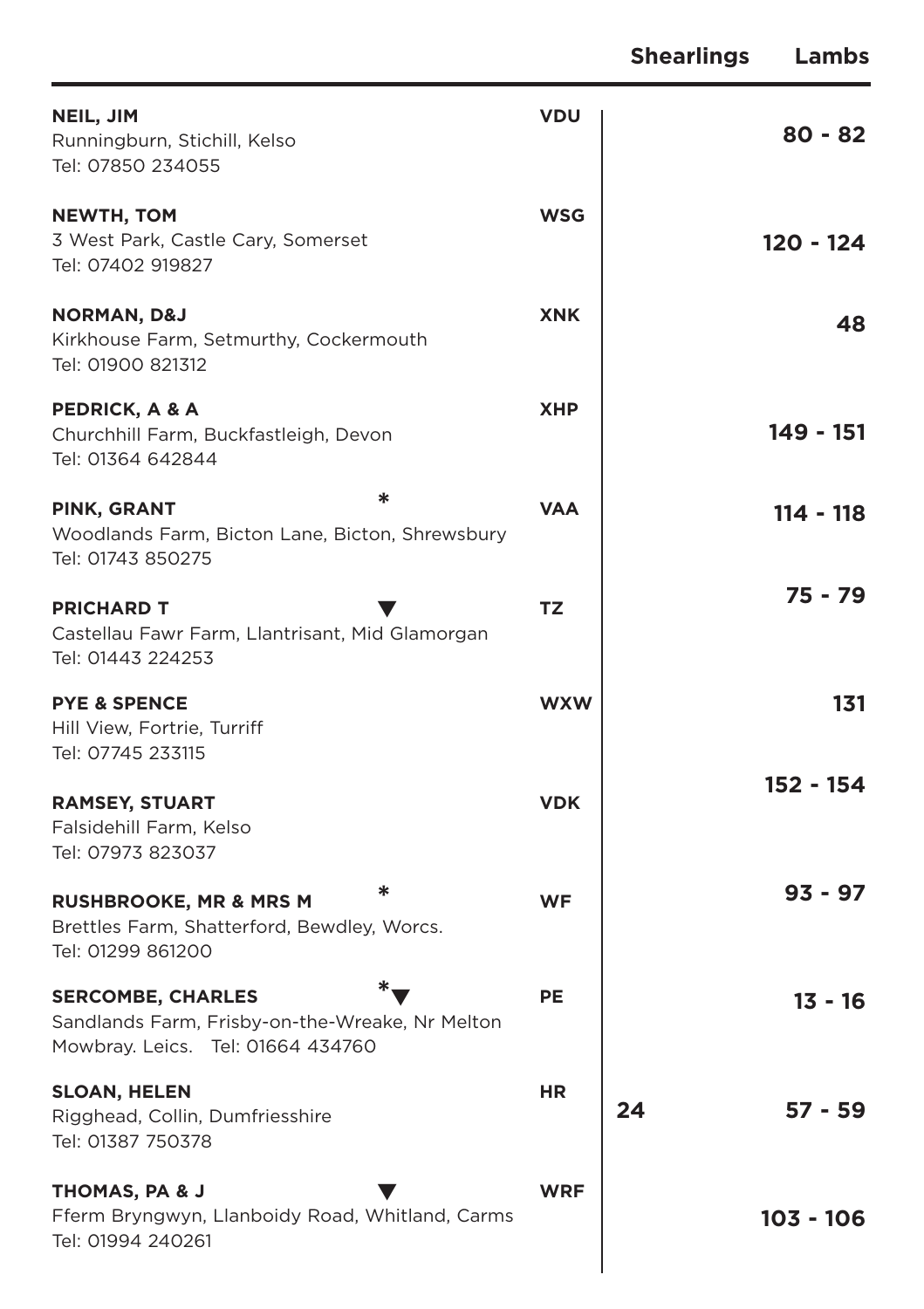|                                                                                          |            | <b>Shearlings</b> | Lambs     |
|------------------------------------------------------------------------------------------|------------|-------------------|-----------|
| <b>TULLY, PATRICK</b><br>Bincombe Bartons, Bincombe, Over Stowey<br>Tel: 07802 697595    | <b>ZBK</b> |                   | 141 - 143 |
| <b>UNDERWOOD, YANNICK</b><br>50 Station Road, Nailsea, Bristol<br>Tel: 07747 716237      | <b>VBC</b> | 20 - 21           |           |
| <b>WALES, JONATHAN</b><br>Thackwood Farm, Raughton Head, Carlisle<br>Tel: 01697 476247   | GU         | 12<br>9           | $39 - 43$ |
| <b>WHITCHER, DEBORAH</b><br>Manor Cottage, Skewsby, York.<br>Tel: 07813 050163           | <b>ZKT</b> |                   | $49 - 52$ |
| <b>WHITTAKER, ROBERT</b><br>Hundalee House, Jedburgh, Roxburghshire<br>Tel: 07917 841753 | <b>XMP</b> |                   | 98 - 100  |
|                                                                                          |            |                   |           |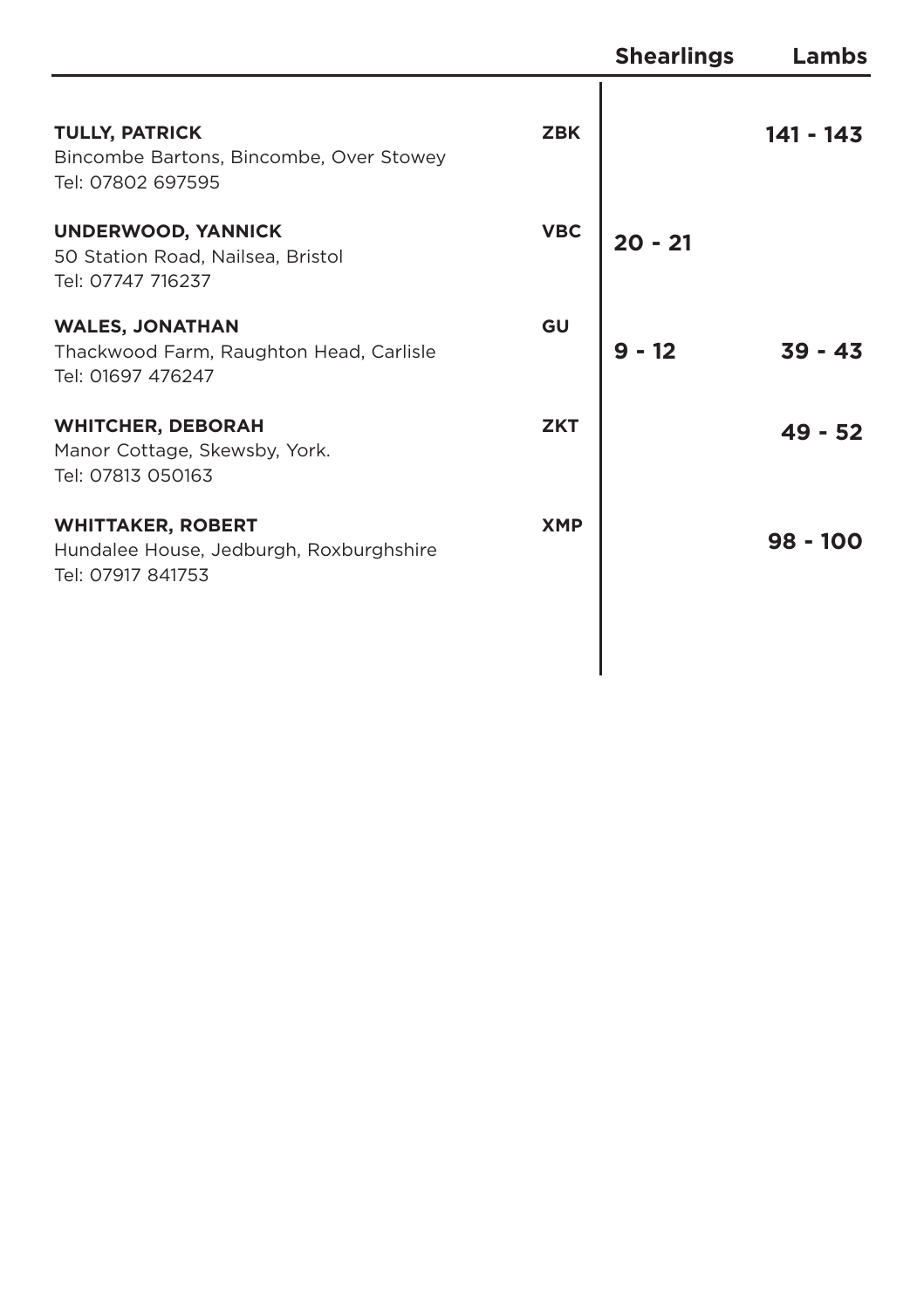# **Shearling Ram**

### **MESSRS R & J ANDREW (ROWANSTON)** LOT 1 ROWANSTON UR THE MAN 19GR18792 (UK0580947/18792)

SINGLE 08/12/2018 Sire: Wedderburn Stan The Man (17WNY02781) SS: Rhaeadr Popeye (15XXK01122) **Dam:** Rowanston (17GR16891) **DS:** Tymaen Poundstretcher (15WHH01221) A very correct and solid fleshed son of Wedderburn Stan the Man purchased Worcester 2017 where he stood second in class to Knockin Shockin.

### **MR WILLIAM & MRS CAROLE INGRAM (LOGIE DURNO)** LOT 2 LOGIE DURNO UPPERCLASS 19ZNN27343 (UK0521509/27343)

**TWIN-FT** 04/12/2018

Sire: Hollylodge Supreme (17XWZ00370) SS: Rhaeadr Prospect (15XXK01129) Dam: Logie Durno (14ZNN09833) **DS:** Riverdale Noble (13ZEG00127) Huge tup with great length and style. Was a very good lamb being kept back for showing he won first prize in his class on the three occasions shown. Mother was a great ewe being reserve female Champion at the Roval Welsh

| Adj Wgt | Age | Scan<br>Wgt       | <b>Mscle</b><br>Dep | Dep<br>∓at | 8 Wk<br>EB\ | Scan<br>EBV | Msci<br>EBV<br>Dpt | Dpt<br>$-1$<br>at<br><b>EBV</b> | Gigot<br>EB\ | <b>INDEX</b><br>EBV |
|---------|-----|-------------------|---------------------|------------|-------------|-------------|--------------------|---------------------------------|--------------|---------------------|
| 34.90   | 161 | $\sim$ $-$<br>ັບ، | 34.90               | c<br>6.44  | 2.47        | 15<br>. .   | $-0.07$            | 0.86                            | 0.76         | 208.43              |

### LOT 3 LOGIE DURNO ULTIMATE 19ZNN27342 (UK0521509/27342)

**TWIN-FT** 04/12/2018

Sire: Hollylodge Supreme (17XWZ00370) SS: Rhaeadr Prospect (15XXK01129) Dam: Logie Durno (14ZNN09833) DS: Riverdale Noble (13ZEG00127) Full brother to previous lot another strong tup with plenty of carcase to go with it. Sire Hollylodge Supreme has sired sons to 9.500gns.

| Adi Wat | Age | Scan<br>Wat | <b>Mscle</b><br>Dep | $=$ at<br>Dep | 8 Wk<br>EB\    | Scan<br><b>EBV</b> | Mscl<br>EBV<br>Dpt | Fat<br>Dpt<br><b>EBV</b> | Gigot<br>EB\ | <b>INDEX</b><br><b>EBV</b> |
|---------|-----|-------------|---------------------|---------------|----------------|--------------------|--------------------|--------------------------|--------------|----------------------------|
| 30      | 161 | 76.50       | っこ<br>35.42         | Δ             | $\sim$<br>ے بی | +.60               | 0.52               | $-0.56$                  | 7C<br>v. 70  | 185.03                     |

### LOT 4 LOGIE DURNO ULTRA 19ZNN27311 (UK0521509/27311)

SINGLE-ET 02/12/2018

Sire: Hollylodge Supreme (17XWZ00370) SS: Rhaeadr Prospect (15XXK01129) Dam: Logie Durno (14ZNN09833) **DS:** Riverdale Noble (13ZEG00127) Same breeding again, very similar looks to his mothers' line having a super tight skin and great width.

| Adj Wgt            | Age | Scan<br>Wgt | Mscle<br>Dep | $=$ at<br>Dep     | 8 Wk<br>EB\ | Scan<br><b>EBV</b> | Mscl<br><b>EBV</b><br>Dpt | Fat.<br>Dpt<br><b>EBV</b> | Gigot<br>EB\ | <b>INDEX</b><br><b>EBV</b> |
|--------------------|-----|-------------|--------------|-------------------|-------------|--------------------|---------------------------|---------------------------|--------------|----------------------------|
| .50<br>$\sim$<br>ے | 163 | $-$<br>- 11 | 33.55        | .76<br>ι.<br>ັ. ເ | 0.89        | 3.04               | $\overline{A}$<br>U. IJ   | $-0.65$                   | 7C<br>◡. ៸   | 144.1<br>---               |

### **MR MICHAEL JONES (WERN)** LOT 5 WERN URBAN 19XZT02996 (UK0701898/02996)

SINGLE 11/03/2019

Sire: Foulrice Tabor (18DG08095) **Dam:** Wern (16XZT00751)

SS: Dalby Sherman (17PE05855) **DS:** Carthorpe Grand Duke (0YVY6032)

Out wintered, has not been pushed, good skin and great back end.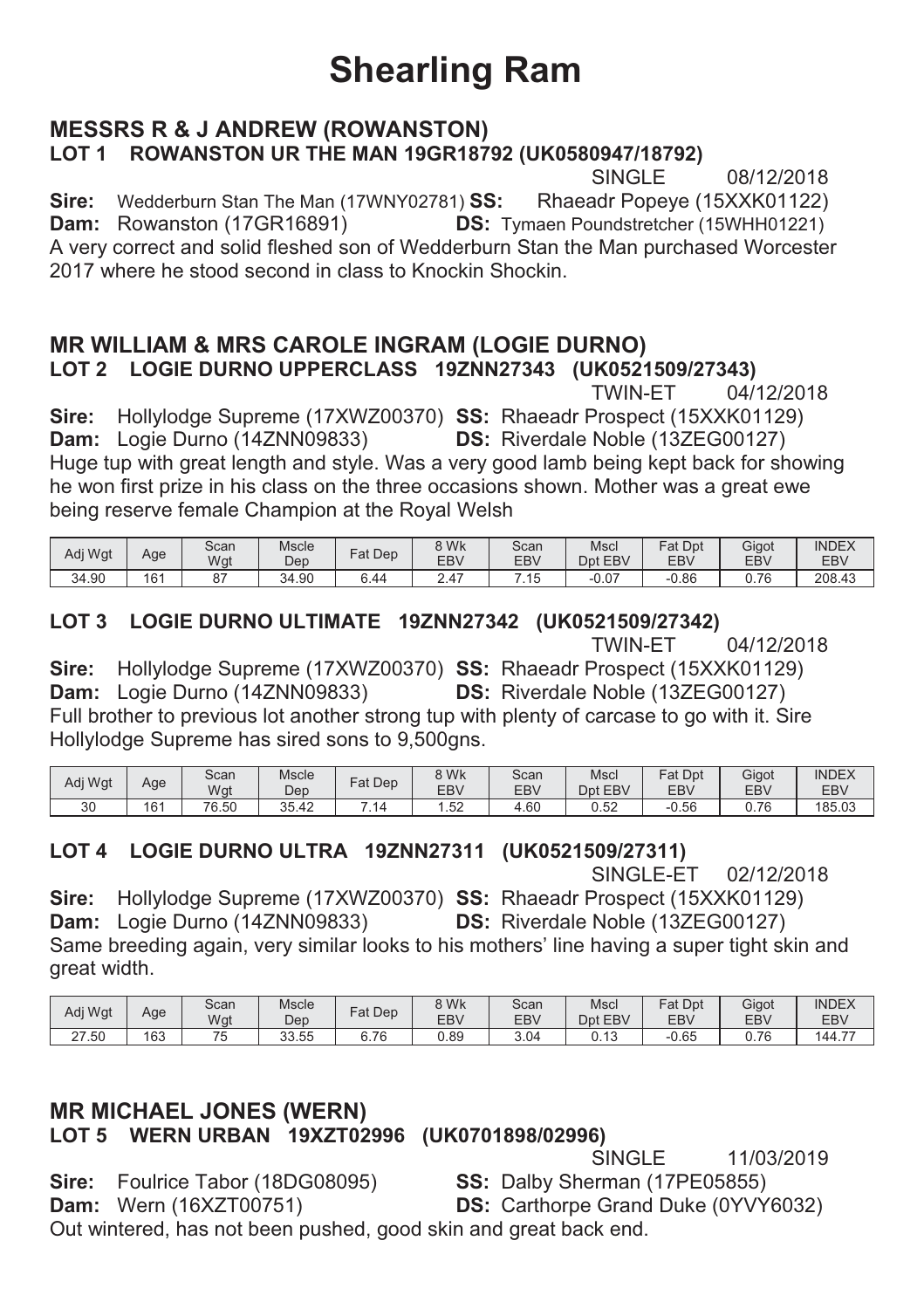### **MR G F BURROUGH (SHELDON) /DOT 6 SHELDON UNITED 19XNR01000 (UK0363280/01000)**<br>TWIN

21/12/2018

04/12/2018<br>Ffrwd Samson (17YET01474) SS: Castellau Roval Escort (16TZ01366) **Sire:** Ffrwd Samson (17YET01474) **SS:** Castellau Roval Escort (16TZ01366)

**Dam:** Sheldon (14XNR00441) **DS:** Rhaeadr Lord Jim (11XXK00222)

Sire was supreme champion Devon County Show.

Adi Wat Age Scan Wat Mscle<br>Den Fat Dep  $\begin{array}{|c|c|} \hline 8 & \text{Wk} \\ \hline \text{EBV} & \text{EBV} \\ \hline 1.04 & \text{B} \end{array}$ **EBV** Scan **EBV** Mscl Dpt EBV Fat Dpt EBV Gigot EB<sub>V</sub>  $IN$  $EX$ EBV 29.90 | | | | | | | 1.04 | 2.76 | -0.28 | -0.29 | -0.61 | 136.50

# **LOT 7 SHELDON UTOPIA 19XNR01025 (UK0363280/01025)**<br>TWIN

**Sire:** Foulrice Shimon (17DG07358) **SS:** Foulrice Osprey (14DG04650)<br>**Dam:** Sheldon (14XNR00386) **DS:** Eastbach Laser (11WEA00445 **Dam:** Sheldon (14XNR00386) **DS:** Eastbach Laser (11WEA00445)

| Adi Wat | Age | Scan<br>Wat | <b>Mscle</b><br>Dep | Fat<br>Dep | 8 Wk<br>EB <sub>V</sub> | Scan<br><b>EBV</b> | Mscl<br>EBV<br>Dpt | Fat<br>Dpt<br><b>EBV</b> | Gigot<br>EB <sub>V</sub> | <b>INDEX</b><br><b>EBV</b> |
|---------|-----|-------------|---------------------|------------|-------------------------|--------------------|--------------------|--------------------------|--------------------------|----------------------------|
| 28.20   |     |             |                     |            | . 69                    |                    | .49                | 0.01                     | .09                      | 229.57                     |

### LOT 8 SHELDON UNIQUE 19XNR01021 (UK0363280/01021)

**Sire:** Foulrice Shimon (17DG07358) **68:** Foulrice Osprey (14DG04650) **Dam:** Sheldon (13XNR00310) **55:** Rhaeadr Lord Jim (11XXK0022)

 $T$ WIN 20/12/2018 **DS:** Rhaeadr Lord Jim (11XXK00222)

**DS:** Thackwood Jumper (0GU9167)

| Adj Wgt | Age | Scan<br>Wat | Mscle<br>Dep | Dep<br>Fat | 8 Wk<br>EB <sub>V</sub> | Scan<br>EB\ | Mscl<br>Dpt EBV | Fat Dpt<br>EBV | Gigot<br>EB <sub>V</sub> | <b>INDEX</b><br><b>EBV</b> |
|---------|-----|-------------|--------------|------------|-------------------------|-------------|-----------------|----------------|--------------------------|----------------------------|
| 29.60   |     |             |              |            | $\sim$<br>ے.∠           | -64، ن      | .4C             |                | $-0.09$                  | 209.42                     |

### **MESSRS WALES (THACKWOOD)**

LOT 9 THACKWOOD UNIT 19GU04023 (UK0101263/04023)

**6,14/01/2019** SINGLE 14/01/2019

**Sire:** Greenvale Star (17WJT00244) **SS:** Artnagullion Puma (15ZGQ02292)<br>**Dam:** Thackwood (14GU01728) **DS:** Thackwood Jumper (0GU9167)

Greenvale Star 2,400gns Dungannon 2017. Dam sired by our multi interbreed winning stock ram Thackwood Jumper.

LOT 10 THACKWOOD U CORKER 19GU04085 (UK0101263/04085)

TWIN 25/01/2019<br>**SS:** Banwy (15XXS00533) **Sire:** Netherton Sea The Stars (17KN01385) **Dam:** Thackwood (14GU01840) **DS:** Logie Durno J R (0ZNN9030) This is an outstanding shearling ram sired by Netherton Sea the Stars. He stood 1st placed shearling ram and reserve male champion at GYS 2018. Dam is by the influential Logie Durno JR.

### LOT 11 THACKWOOD UNTOUCHABLE 19GU04152 (UK0101263/04152)

 $T$ WIN 11/02/2019 **Sire:** Knockin The Nail In (18XXJ00544) **SS:** Oakchurch Ruben (16WKW00152) **Dam:** Thackwood (13GU01195) **DS:** Crogham Linesman (11AB00026) One of our favourite shearling rams, having a bold white head, combined with an impressive carcase.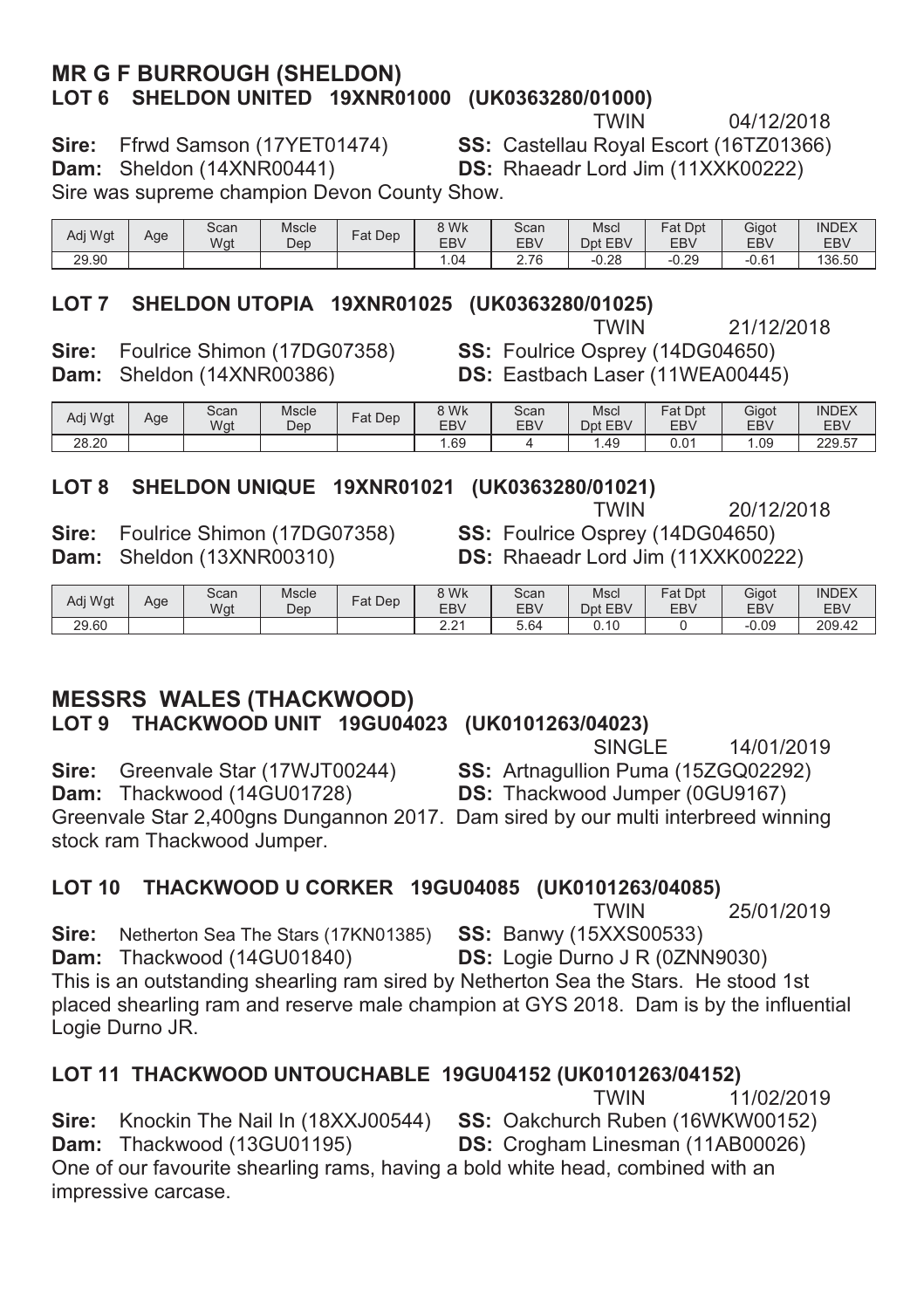### LOT 12 THACKWOOD UMPIRE 19GU04151 (UK0101263/04151)

SINGLE. 11/02/2019 Sire: Knockin The Nail In (18XXJ00544) SS: Oakchurch Ruben (16WKW00152) Dam: Thackwood (14GU01805) DS: Loanhead Nailer (13WNC07433) Big powerful wide ram. Sired by Knockin The Nail In 1,700gns Worcester 2018.

### **MR CHARLES SERCOMBE (DALBY)** LOT 13 DALBY UTOPIA 19PE07813 (UK0201156/07813)

SINGLE-ET 04/12/2018

Sire: Dalby Ranieri (16PE04907) **Dam:** Dalby (14PE03126)

**SS: Dalby Next GT (13PE02353) DS: Dalby Midas Gold (12PE01591)** 

This would have been this year's show shearling, a massive powerful Dalby Ranieri son out of one of the flock's biggest ewes and best breeders. Used as a lamb in the Wolston flock. Top 25% performance.

| Adi Wat | Age | Scan<br>Wgt | <b>Mscle</b><br>Dep | Fat<br>Dep        | 8 Wk<br>EB <sub>V</sub>         | Scan<br><b>EBV</b> | Msci<br>EBV<br>Dpt | Fat<br>Dpt<br><b>EBV</b> | Gigot<br>EB <sub>V</sub> | <b>INDEX</b><br><b>EBV</b> |
|---------|-----|-------------|---------------------|-------------------|---------------------------------|--------------------|--------------------|--------------------------|--------------------------|----------------------------|
| 31.50   | 120 | 59          | 30.10               | <b>EQ</b><br>ںں.ء | 0.04<br>$\epsilon$ . $\epsilon$ | 07<br>5.O          | AC                 | $-0.94$                  | . 98                     | 258.56                     |

### **I OT 14 - WITHDRAWN**

### LOT 15 DALBY UTAH 19PE07873 (UK0201156/07873)

**TWIN** 07/12/2018

Sire: Foulrice Regis (16DG06349) **Dam:** Dalby (15PE04038)

SS: Foulrice Osprey (14DG04650) DS: Micklehills Odyssey (14ZWA03356)

Top 1% performance ram by Foulrice Regis out of a Micklehills Odyssey daughter that again traces back to Dalby Hyacinth.

| Adj Wgt | Age    | Scan<br>Wgt | Mscle<br>Dep | Dep<br>Fat | 8 Wk<br>EB <sub>V</sub> | Scan<br><b>EBV</b> | Mscl<br>Dpt<br><b>EBV</b> | Fat Dpt<br><b>EBV</b> | Gigot<br>EB\ | <b>INDEX</b><br><b>EBV</b> |
|---------|--------|-------------|--------------|------------|-------------------------|--------------------|---------------------------|-----------------------|--------------|----------------------------|
| 24.40   | $AA =$ | 56          | 35.53        | ററ<br>4.ბა | 3.19                    | 0.1.               | $\overline{A}$            |                       |              | 346.77                     |

### LOT 16 DALBY U-BOSS 19PE07835 (UK0201156/07835)

**TWIN** 06/12/2018

Sire: Edstaston Tulloch (18TG00737) **Dam:** Dalby (17PE05809)

SS: Knockin Shockin' (17XXJ00376) DS: Dalby Ranieri (16PE04907)

An absolute ball of meat by Edstaston Tulloch out of a former show shearling, who was part of the interbreed winning group at Newark Show 2018. She is again by Ranieri and traces all the way back to Dalby Champagne. Top 5% performance.

| Adj Wgt | Age | Scan<br>Wgt | <b>Mscle</b><br>Dep         | Dep<br>$at$ | <b>9 Wk</b><br><b>EBV</b> | Scan<br><b>EBV</b> | Mscl<br><b>EBV</b><br>Dpt | Fat Dpt<br><b>EBV</b> | Gigot<br>EB\ | <b>INDEX</b><br><b>EBV</b> |
|---------|-----|-------------|-----------------------------|-------------|---------------------------|--------------------|---------------------------|-----------------------|--------------|----------------------------|
| 16.70   | 18  | .50<br>Δ.   | $\Omega$<br>$\sim$<br>33.ZJ | 3.97        | 2.85                      | .85                | ᅭ<br><u>. . – </u>        | 0.09                  | 2.44         | 331.68                     |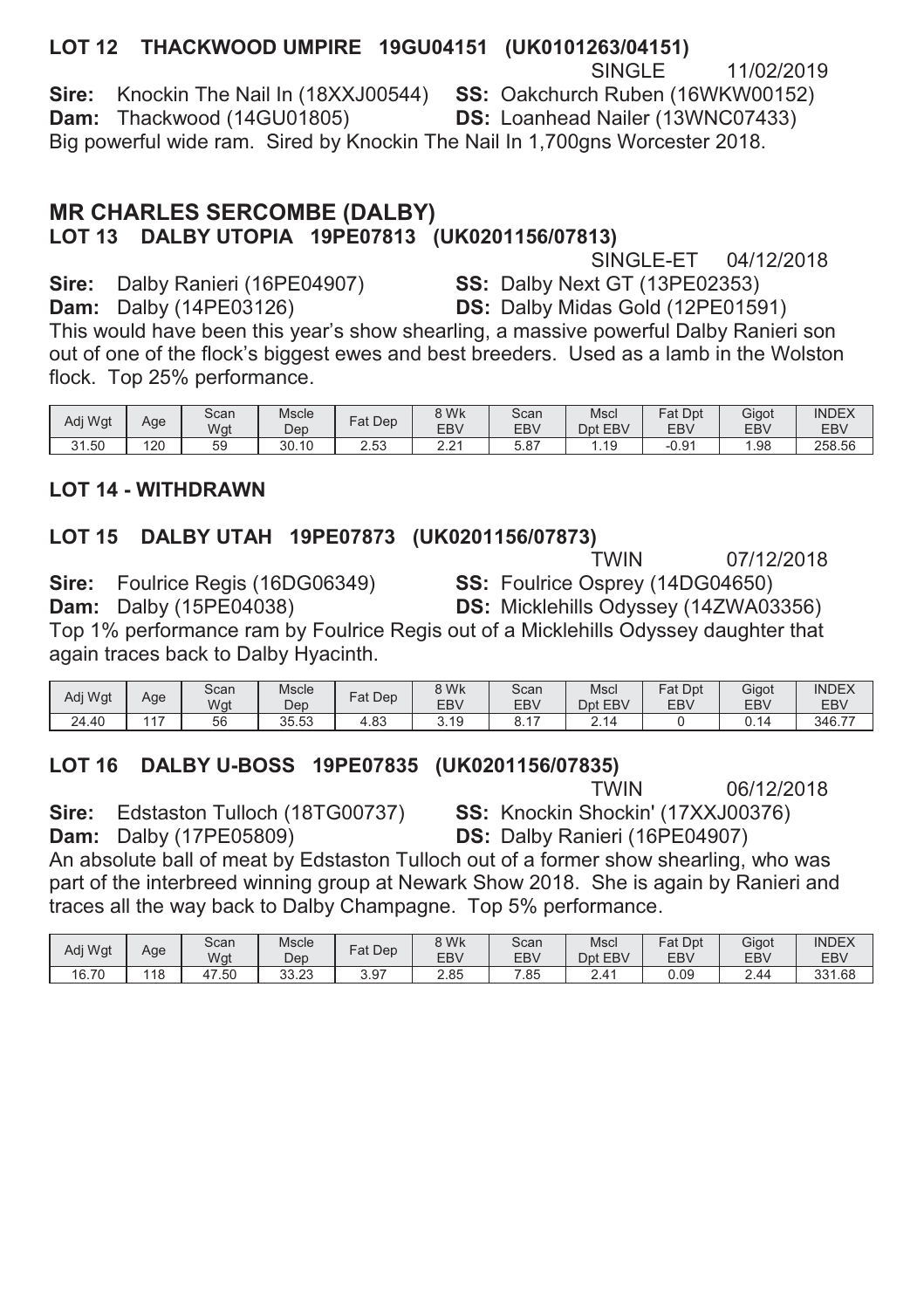### **MESSRS GREGOR & BRUCE INGRAM (LOANHEAD)** LOT 17 LOANHEAD UNSTOPPABLE 19WNC27467 (UK0521509/27467)

07/12/2018 **TWIN** 

Sire: Cannahars Super Star (17KF01001) SS: Wernfawr Omg (14XEV00704) Dam: Loanhead (14WNC10076) **DS:** Riverdale Noble (13ZEG00127)

One of the best shearlings we've ever had, we really think a lot of him and he has been a stand out tup for some time! He has immense fleshing through loin and down into his gigot but maintains great style and carriage. Dam was also the mother of the Champion Shearling at Worcester in 2017 sold for 3.400gns to the Bould flock. Sire Cannahars Super Star also bred Loanhead Talisman

| Adj Wgt         | Age | Scan<br>Wgt | Mscle<br>Dep    | $F$ at Dep     | 8 Wk<br><b>EBV</b> | Scan<br><b>EBV</b> | Mscl<br>EBV<br>Dpt | Fat Dpt<br><b>EBV</b> | Gigot<br>EB\ | <b>INDEX</b><br>EB <sub>V</sub> |
|-----------------|-----|-------------|-----------------|----------------|--------------------|--------------------|--------------------|-----------------------|--------------|---------------------------------|
| $\sim$<br>30.80 | 158 | --          | $\sim$<br>33.44 | $\sim$<br>0.ŏ1 | .                  | 3.10               | $-0.44$            | 74<br>$-U.1$          | 0.26         | 121<br>$\sim$<br>I J I . 44     |

### LOT 18 LOANHEAD ULTIMATUM 19WNC27465 (UK0521509/27465)

**TWIN** 07/12/2018

Sire: Cannahars Super Star (17KF01001) SS: Wernfawr Omg (14XEV00704) Dam: Loanhead (17WNC18317) **DS:** Tymaen Poundstretcher (15WHH01221) Another strong son of Cannahars Super Star going back to a great female line which has consistently produced the goods over the years.

| Adi Wat | Age | Scan<br>Wat | Mscle<br>Dep | Dep<br>Fat    | 8 Wk<br>EB\  | Scan<br><b>EBV</b> | Mscl<br>Dpt<br>EBV | Fat Dpt<br>EBV         | Gigot<br>EB\           | <b>INDEX</b><br><b>EBV</b> |
|---------|-----|-------------|--------------|---------------|--------------|--------------------|--------------------|------------------------|------------------------|----------------------------|
| 25.80   | 158 | 76          | 36.05        | $\cap$<br>.UZ | $.8^{\cdot}$ | 5.43               | ററ<br>∪.∠ສ         | C <sub>7</sub><br>U.O. | $\overline{z}$<br>∪.≀∪ | 196.62                     |

### LOT 19 CROGHAM UMPIRE 19AB01677 (UK0223386/01677)

Breeder: Mr Jonathan Barber

**SINGLE** 03/01/2019

Sire: Wedderburn Stamitos (17WNY02835) SS: Foulrice Rachamin (16DG06107) **Dam:** Crogham (14AB00606) **DS:** Loanhead Monarch of The Glen (12WNC04403) Nice big fleshy tup purchased as a lamb used mainly on repeats and has left promising young lambs, best son was sold privately to Ireland this year.

| Adj Wgt | Aae | Scan<br>Wgt  | <b>Mscle</b><br>Dep    | Dep<br>$at$ . | 8 Wk<br>EBV | Scan<br><b>EBV</b> | Mscl<br>Dpt<br><b>EBV</b> | Fat<br>Dpt<br><b>EBV</b>        | Gigot<br>EB <sub>V</sub> | <b>INDEX</b><br><b>EBV</b> |
|---------|-----|--------------|------------------------|---------------|-------------|--------------------|---------------------------|---------------------------------|--------------------------|----------------------------|
| 38.40   | 116 | $\sim$<br>οc | $\sim$ $\lambda$<br>14 | 5.43          | C C<br>2.ບປ | 6.30               | .25                       | $\Lambda$ $\Omega$<br>−∪.<br>Ιv | 0.99                     | 269.69                     |

### **MR YANNICK UNDERWOOD (WOODSPRING)**

LOT 20 WOODSPRING UNSTOPPABLE 19VBC00088 (UK0333688/00088)

**TWIN** 03/12/2018

Sire: Wernfawr Stormer (17XEV01199)

Dam: Glyn Coch (17XCA01055)

SS: Wernfawr Nijinsky (13XEV00525) DS: Glyn Coch (15XCA00715)

Best ram I've bred, reluctant to sell. A complete package, used as a lamb with great lambs on the ground that share his power and width throughout. Honest ram living on permanent pasture. 1st prize at the only show he has attended, great breeding.

#### LOT 21 WOODSPRING ULTRASONIC 19VBC00083 (UK0333688/00083) SINGLE 02/12/2018

Sire: Wernfawr Stormer (17XEV01199) SS: Wernfawr Nijinsky (13XEV00525) Dam: Wernfawr (17XEV01178) **DS:** Shamrock Northern Star (13XRL00159) Another honest ram again sired by Wernfawr Nijinsky, out of a Shamrock Northern Star sired ewe. He's been out on permanent pasture since 3 days old. A big, long, fit ram with plenty of shape. I'm sure he will breed and do well for any flock.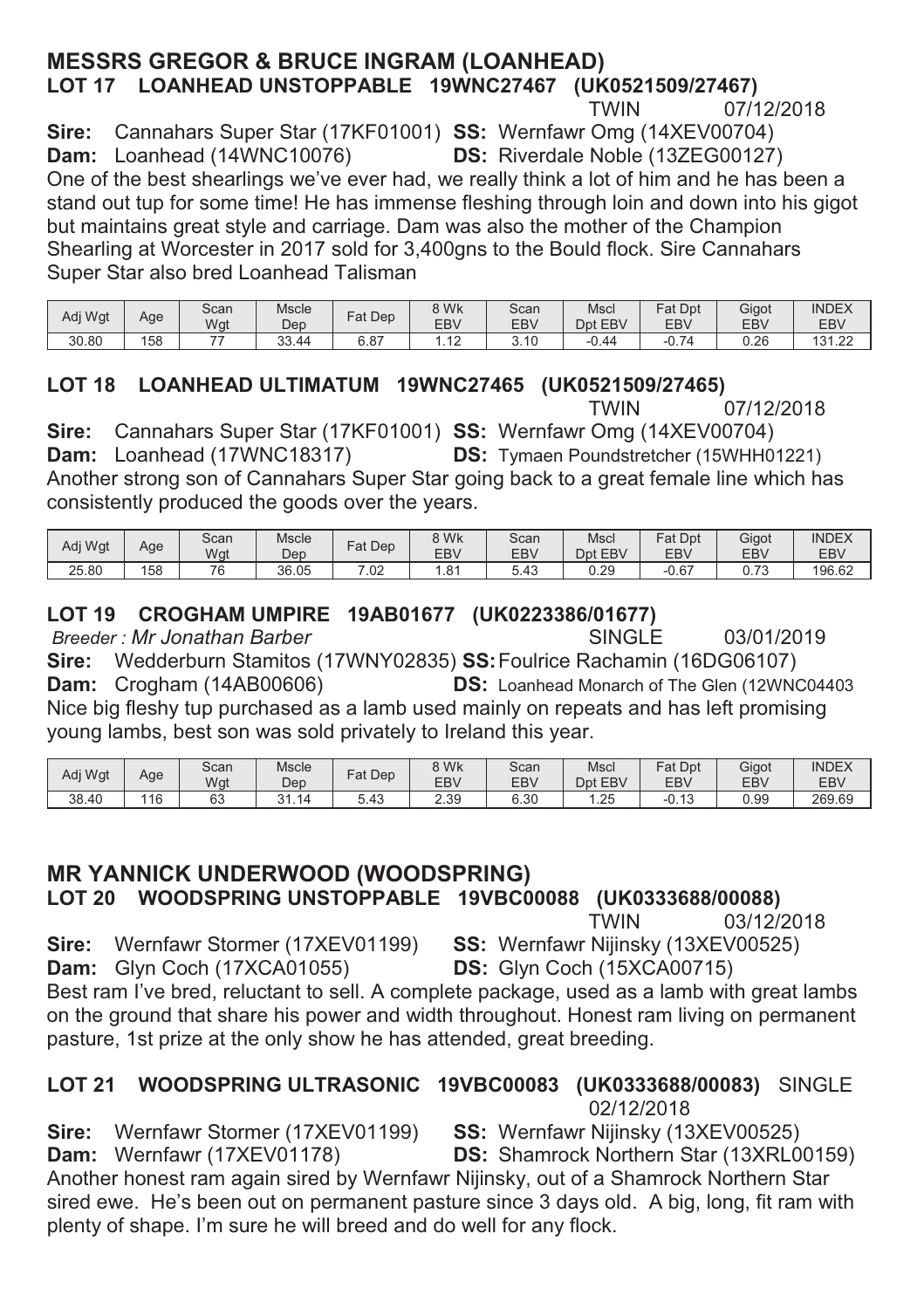#### **MR WILLIAM MCALLISTER (ARTNAGULLION)** LOT 22 ARTNAGULLION UBERCOOL 19ZGQ03974 (UK1760616/03974)

#### **TWIN-ET** 08/01/2019

SS: Oakchurch Ruben (16WKW00152)

Sire: Knockin Shop (17XXJ00377) Dam: Artnagullion (17ZGQ03165) **DS:** Riverdale Preacher (15ZEG00190) Full brother sold Dungannon 2019 for 1,700gns to Mike Miller.

### LOT 23 ARTNAGULLION UNIVERSE 19ZGQ03958 (UK1760616/03958)

TWIN-FT 16/12/2018

SS: Oakchurch Ruben (16WKW00152)

DS: Castellau Figurehead (0TZ5046)

Dam: Artnagullion (13ZGQ01485) Full brothers have sold to 2,300gns and full sisters to 1,850gns.

### **MRS HELEN SLOAN (RIGGHEAD)**

Sire: Knockin Shop (17XXJ00377)

#### LOT 24 RIGGHEAD U GOT THE LOOK 19HR02293 (UK0581630/02293) TWIN 14/12/2018

SS: Oakchurch Ozil (14WKW00055)

Sire: Leelaw (17YUX01620) Dam: Rigghead (16HR01003)

**DS:** Banwy Pick of The Crop (15XXS00496)

Big, powerful fleshy ram. Sired by Leelaw who stood Reserve Male GYS 2019, 2nd RHS 2019. Dam is by Banwy Pick of the Crop who has bred shearlings to 1,700gns.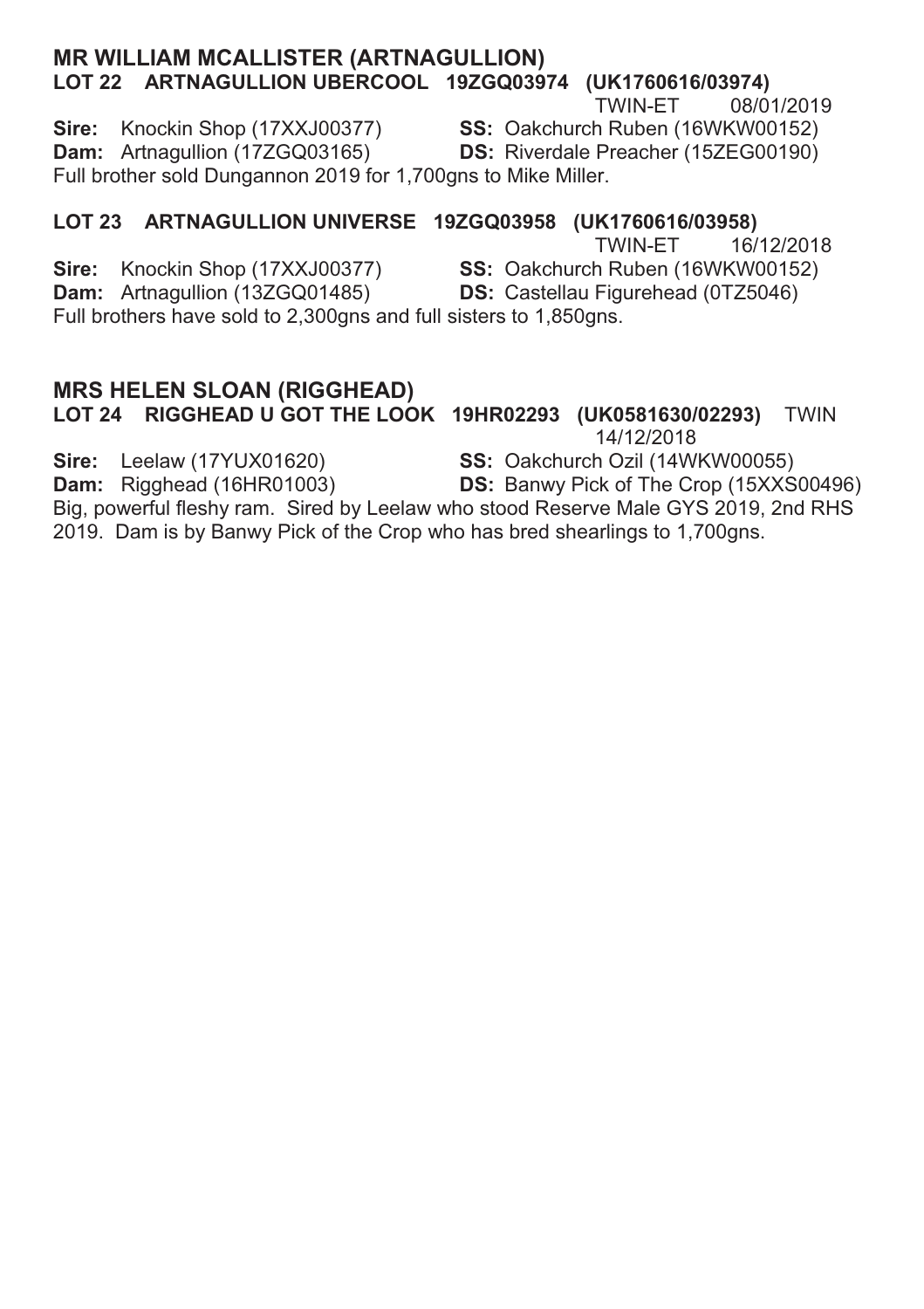## **Ram Lamb**

### **MR ADRIAN MANSEL DAVIES (GLYN COCH)**



### LOT 25 GLYN COCH VALENTINO 20XCA01614 (UK0748186/01614)

SINGLE-ET 03/12/2019

Sire: Glyn Coch Sonny Bill (17XCA01059)

 $SS:$ Glyn Coch Real Charmer (16XCA00883)

**Dam:** Arbryn (14WRF00264)

DS: Shamrock Northern Star (13XRL00159) This is an exceptionally good ram. An eye catching lamb with great presence. Dam of this lamb Arbryn One & Only was Overall Champion at the RWAS 2016 (pictured left).

LOT 26 GLYN COCH VIKING 20XCA01626 (UK0748186/01626)

SINGLE-FT 04/12/2019

Sire: Wernfawr Stormer (17XEV01199) SS: Wernfawr Nijinsky (13XEV00525) Dam: Brydan (15WWW00729)

**DS:** Wraycastle Dai Hard (0DW3198)

This is full brother to Glyncoch Up and Under sold for 4.600ans at Worcester Premier Sale 2019. Two other brothers were sold in 2018 for 2.000ans each. We have some top draw full sisters retained this year that will hopefully visit some shows next year

### **LOT 27 - WITHDRAWN**

### LOT 28 GLYN COCH VINO 20XCA01598 (UK0748186/01598)

SINGLE-ET 03/12/2019 Sire: Glyn Coch Sonny Bill (17XCA01059) SS: Glyn Coch Real Charmer (16XCA00883) Dam: Wedderburn (16WNY02426) DS: Parkgate Outlaw (14ZCA01016) Dam is an impressive ewe that stood second in the yearling ewe class at the RWAS 2017. Vino is a smart lamb with great top and skin.

### LOT 29 GLYN COCH VOLVO 20XCA01616 (UK0748186/01616)

**TWIN** 03/12/2019

Sire: Wernfawr Stormer (17XEV01199) SS: Wernfawr Nijinsky (13XEV00525) DS: Wrenvale Mad 4 Ewe (12XGY00118) Dam: Glyn Coch (14XCA00497) Wide bodied lamb by Wernfawr Stormer. Dam consistently produces top quality progeny.

### **MR CARWYN LEWIS (RIVERSIDE)**



### LOT 30 RIVERSIDE VIMTO 20VFF00057 (UK074548300057)

**TWIN** 03/12/2019 Artnagullion Usain (19ZGQ03952) Sire:  $SS:$ Knockin Shop (17XXJ00377) Dam: Logie Durno (17ZNN18414) DS: Rhaeadr Orlando (14XXK01077) A smart eye catching lamb, his dam's full sister was 1<sup>st</sup> prize ewe lamb at the RWS in 2016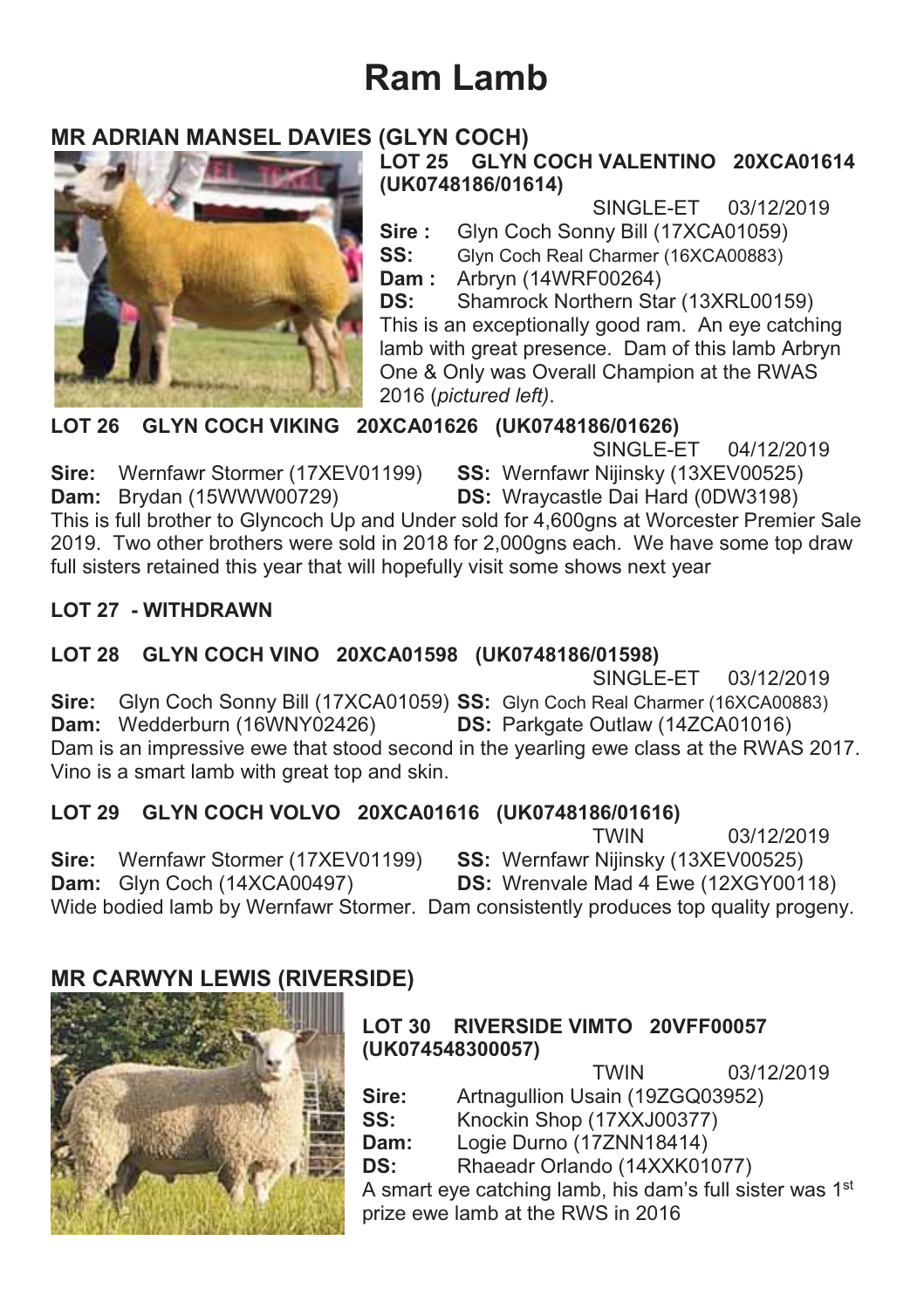#### LOT 31 RIVERSIDE VIKING 20VFF00061 (UK074548300061)<br>SINGLE  $SINGLE$  06/12/2019 **Sire:** Artnagullion Usain (19ZGQ03952) **SS:** Knockin Shop (17XXJ00377) **Dam:** Loanhead (17WNC18310) **DS:** Tymaen Poundstretcher (15WHH **DS:** Tymaen Poundstretcher (15WHH01221) A flashy lamb with excellent conformation throughout

# **/LOT 32 RIVERSIDE VAMP 20VFF00062 (UK074548300062)**<br>SINGLE

 $SINGLE$  02/12/2019 **Sire:** Artnagullion Usain (19ZGQ03952) **SS:** Knockin Shop (17XXJ00377) **Dam:** Logie Durno (17ZNN18437) **DS:** Wernfawr Red Bull (16XEV00 **DS: Wernfawr Red Bull (16XEV00947)** A well bodies lamb with width and length throughout.

### **MESSRS R & J ANDREW (ROWANSTON)**

*Once again these lambs have been reared outside since mid-January in some very inclement weather.* 

LOT 33 ROWANSTON VITAL SPARK 20GR20324 (UK0580947/20324) SINGLE 12/12/2019 **Sire:** Logie Durno Ultimatum (19ZNN27302) **SS:** Loanhead Talisman (18WNC22763) **Dam:** Rowanston (13GR08770) **DS:** Lowerve Krikev (1ZVY0078) **DS:** Lowerve Krikey (1ZVY0078) Logie Durno Ultimatum purchased Worcester 2019 for 5,500gns in partnership with Loaningfoot flock. This lamb is from the same ewe as lamb sold Worcester last year at 1,500gns to Hekra Flock.

## **/LOT 34 ROWANSTON VOLTAGE 20GR20330 (UK0580947/20330)**<br>SINGLE

For the SINGLE 14/12/2019

**Sire:** Wedderburn Stan The Man (17WNY02781)**SS:** Rhaeadr Popeye (15XXK01122)<br>**Dam:** Rowanston (17GR16902) **DS:** Tymaen Poundstretcher (15WHH012 **DS:** Tymaen Poundstretcher (15WHH01221) A very smart lamb showing the great carcase and skin of his sire.

# **/1753 ROWANSTON VIRTUAL REALITY 20GR20333 (UK0580947/20333)<br>SINGLE 02/01/2020**

for the state of the SINGLE to 2/01/2020 **Sire:** Rowanston Up The Ante (19GR18796) **SS:** Wedderburn Stan The Man (17WNY02781) **Dam: Dyametry Comment Comment Comment Comment Comment Comment Comment Comment Comment Comment Comment Comment Comment Comment Comment DS:** Rainbow Marmaduke (12XPU01250) This January born lamb has stood out from birth. His dam was top priced ewe at Tymaen dispersal and also dam of 4,000gns Poundstretcher which we shared with Logie Durno. He is sired by homebred son of Wedderburn Stan the Man who was retained for his tremendous carcase and skin

### **LOT 36 - 38 WITHDRAWN**

### **MESSRS WALES (THACKWOOD) LOT 39 THACKWOOD VICTOR 20GU04559 (UK0101263/04559)**<br>TWIN  $TWHN$  08/12/2019

**Sire:** Tilton Dan (0YPP3180) **65:** Tilton Cherokee (0YPP2083)<br>**Dam:** Thackwood (17GU03168) **5:** Loanhead Nailer (13WNC074 **DS:** Loanhead Nailer (13WNC07433) Tilton Dan was sold at Worcester for 4,000gns in 2004. He was used extensively within the Thackwood flock in his day. Dan sired by Findatie Pioneer from Jimmy Kinnard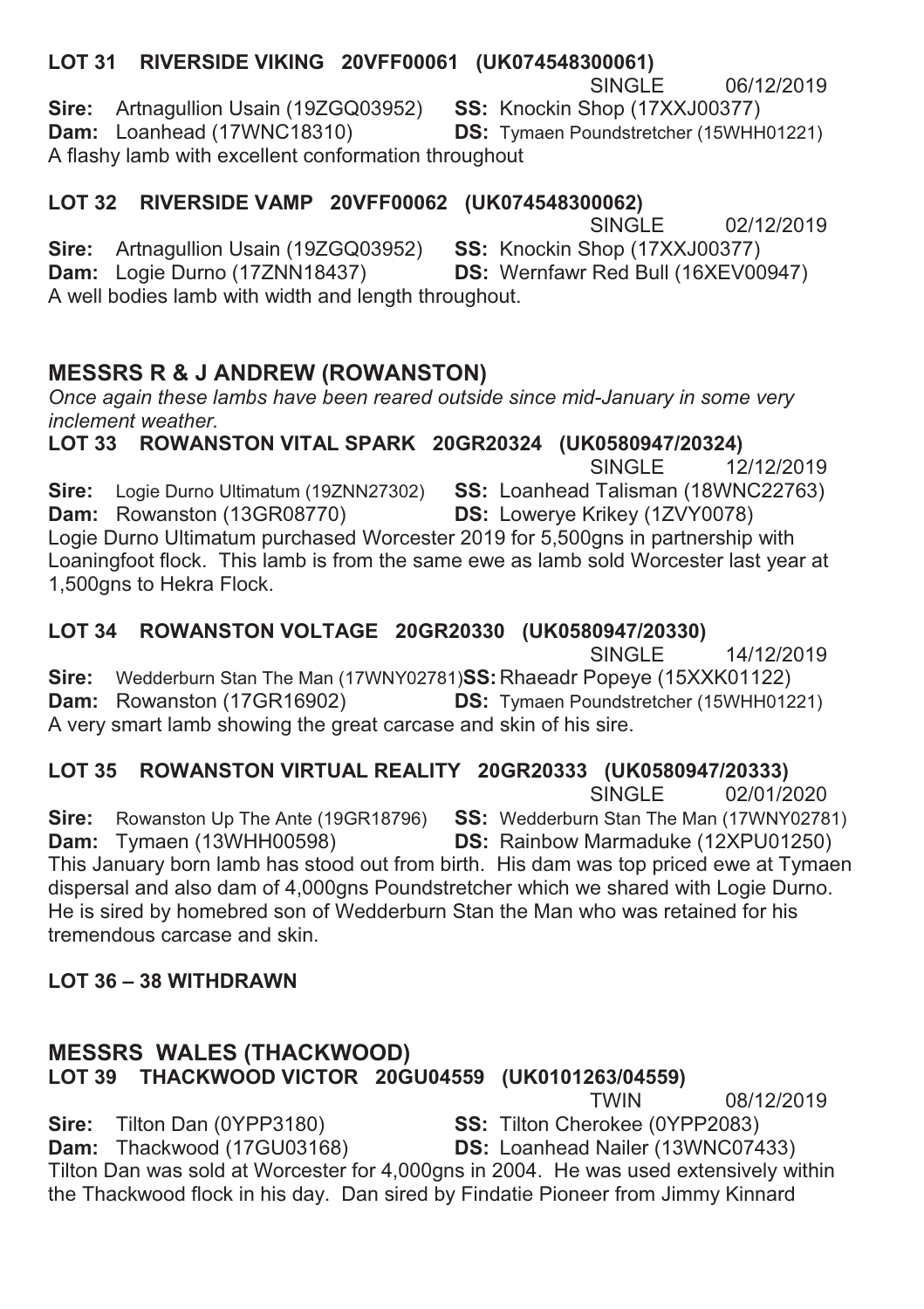### LOT 40 THACKWOOD VAN DAN 20GU04565 (UK0101263/04565)

**SINGLE** 08/12/2019

SS: Tilton Cherokee (0YPP2083)

**Dam**: Thackwood (14GU01728) **DS:** Thackwood Jumper (0GU9167)

Very flashy Tilton Dan son. Dam sired by Thackwood Jumper, multi-interbreed winning homebred stock ram

LOT 41 THACKWOOD VAMPIRE KISS 20GU04556 (UK0101263/04556) SINGLE<sup></sup>

09/12/2019

**SS:** Artnagullion Puma (15ZGQ02292)

Sire: Greenvale Star (17WJT00244) Dam: Thackwood (16GU02531)

Sire: Tilton Dan (0YPP3180)

**DS:** Loanhead Nailer (13WNC07433)

Cracking carcase lamb by Greenvale Star - he has stood out from the crowd since he  $was$  horn

### LOT 42 THACKWOOD VICTORY 20GU04572 (UK0101263/04572)

**TWIN** 09/12/2019 Sire: Logie Durno Upstart (19ZNN27351) SS: Loanhead Talisman (18WNC22763) Dam: Thackwood (16GU02510) DS: Loanhead Ohio (14WNC10013) Logie Durno Upstart 2,200gns Worcester 2019, his first crop of lambs are very impressive. His dam is one of our best Ohio daughters.

### LOT 43 THACKWOOD VERACITY 20GU04571 (UK0101263/04571)

SINGLE-ET 09/12/2019 Sire: Logie Durno Upstart (19ZNN27351) SS: Loanhead Talisman (18WNC22763) Dam: Thackwood (16GU02516) DS: Loanhead Nailer (13WNC07433) Another impressive son of Upstart from a strong breeding family within the flock.

#### **MR G F BURROUGH (SHELDON)** LOT 44 SHELDON VANTASTIC 20XNR01063 (UK0363280/01063)

**SINGLE** 03/12/2019

Sire: Loosebeare Tornado (18XWD09300) SS: Loosebeare Perfect (15XWD05388)  $\overline{u}$  $O(\log n)$ 

| Dam:    |     | Sheidon (18XNR00912) |                     |         | DS:                |                    | Fouirice Rechab (16DG06467) |                       |              |                     |
|---------|-----|----------------------|---------------------|---------|--------------------|--------------------|-----------------------------|-----------------------|--------------|---------------------|
| Adj Wgt | Age | Scan<br>Wgt          | <b>Mscle</b><br>Dep | Fat Dep | 8 Wk<br><b>EBV</b> | Scan<br><b>EBV</b> | Mscl<br>Dpt EBV             | <b>Fat Dpt</b><br>EBV | Gigot<br>EBV | <b>INDEX</b><br>EBV |
| 26.90   | 153 | 69                   |                     |         | .67                | 4.59               | 0.31                        | $-0.17$               | 0.47         | 177.84              |

### LOT 45 SHELDON VALUEPLUS 20XNR01092 (UK0363280/01092)

**SINGLE** 20/12/2019

Sire: Loosebeare Tornado (18XWD09300) SS: Loosebeare Perfect (15XWD05388) Dam: Sheldon (18XNR00934) DS: Foulrice Shimon (17DG07358)

| -------- | _ _ . _ . _ |      | .     |            | ---        | --------- | _ _               | ----       | ---        |              |
|----------|-------------|------|-------|------------|------------|-----------|-------------------|------------|------------|--------------|
| Adi Wat  | Age         | Scan | Mscle | $F$ at Dep | 8 Wk       | Scan      | Mscl              | Fat<br>Dpt | Gigot      | <b>INDEX</b> |
|          |             | Wgt  | Dep   |            | <b>EBV</b> | EBV       | Dpt<br><b>EBV</b> | <b>EBV</b> | <b>EBV</b> | <b>EBV</b>   |
| 29.70    | 136         | 70   |       |            | 70<br>.    | $+.39$    | .56               | 0.24       | 0.85       | 220.63       |
|          |             |      |       |            |            |           |                   |            |            |              |

### LOT 46 SHELDON VICTOR 20XNR01066 (UK0363280/01066)

**TWIN** 04/12/2019

Sire: Loosebeare Tornado (18XWD09300) SS: Loosebeare Perfect (15XWD05388) Dam: Sheldon (17XNR00807) **DS: Foulrice Roderick (16DG05959)** 

| Adj Wgt            | Age | Scan<br>Wgt | <b>Mscle</b><br>Dep | Fat Dep | 8 Wk<br>EBV | Scan<br><b>EBV</b> | <b>Mscl</b><br>Dpt EBV | Fat Dpt<br>EB\ | Gigot<br>EB\  | <b>INDEX</b><br>EBV |
|--------------------|-----|-------------|---------------------|---------|-------------|--------------------|------------------------|----------------|---------------|---------------------|
| .20<br>$\sim$<br>ے | 152 | 70          |                     |         | .86         | ററ<br>∔.ŏ∠         | 0.88                   | 0.03           | $0.6^{\circ}$ | 203.20              |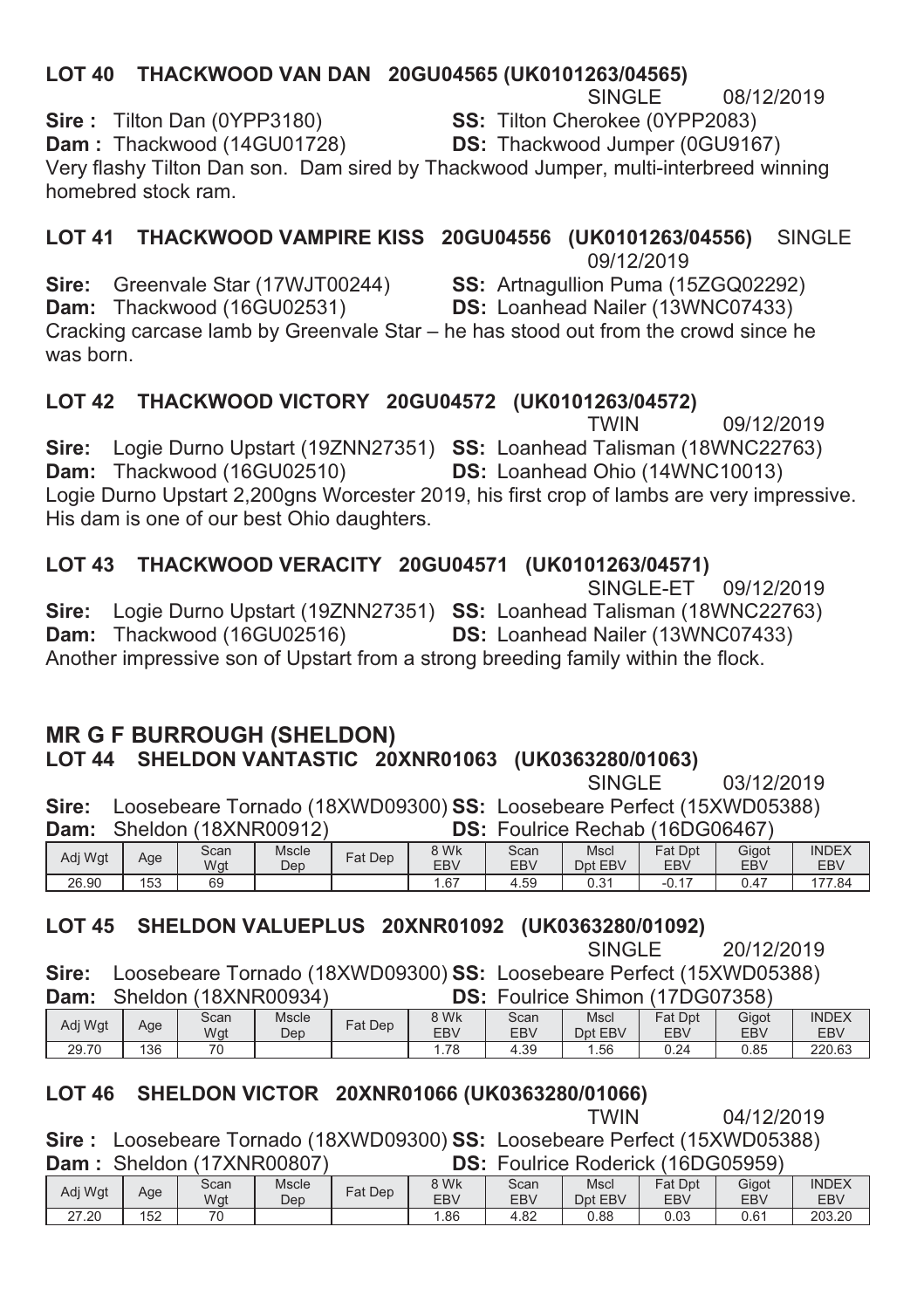### LOT 47 SHELDON VERY REGAL 20XNR01081 (UK0363280/01081)

Sire: Foulrice Shimon (17DG07358) Dam: Sheldon (14XNR00372)

06/12/2019 SS: Foulrice Osprey (14DG04650) DS: Eastbach Laser (11WEA00445)

| Adi Wat | Age | Scan<br>Wgt    | <b>Mscle</b><br>Dep | $F$ at Dep | 8 Wk<br><b>EBV</b> | Scan<br><b>EBV</b> | Mscl<br><b>EBV</b><br>Dnt | Fat Dpt<br><b>EBV</b> | Gigot<br>EB\  | <b>INDEX</b><br><b>EBV</b> |
|---------|-----|----------------|---------------------|------------|--------------------|--------------------|---------------------------|-----------------------|---------------|----------------------------|
| 24.30   | 150 | C <sub>7</sub> |                     |            | $\sim$<br>.        | 4.04               | .66                       | $-0.04$               | $\sim$<br>ت ک | つつイ<br>$\sim$<br>، د. ۱ دے |

#### **MESSRS D & J NORMAN (KIRKHOUSE)** LOT 48 KIRKHOUSE VALHALLA 20XNK02653 (UK0101674/02653)

02/01/2020 Sire: Rhaeadr Tradesman (18XXK01837) SS: Ballyhibben Soft Touch (17B317020) Dam: Kirkhouse (18XNK02165) **DS: Kirkhouse Robinson (16XNK01791)** A hard fleshed tight skinned son of Tradesman who was Male Champion at the GYS and sired lambs to 2,100gns at Worcester last year.

### **MRS DEBORAH WHITCHER (GALTRES)**

LOT 49 GALTRES VULCAN 20ZKT03261 (UK0129994/03261)

### LOT 50 GALTRES VICTORY 20ZKT03289 (UK0129994/03289)

SINGLE 05/12/2019 Sire: Galtres Storm (17ZKT02071) **SS:** Foulrice Osprey (14DG04650) Dam: Galtres (17ZKT02268) DS: Galtres Result (16ZKT01796) This lamb, again by Storm, has nothing to hide. He is an exceptionally well fleshed, tight skinned lamb.

#### LOT 51 GALTRES VANGUARD 20ZKT03236 (UK0129994/03236)

SINGLE 02/12/2019 Sire: Banc Pioneer (15XXB01124) SS: Aberkinsey Nuclear Power (13YBJ00517) Dam: Galtres (16ZKT01755) DS: Kelby Paddy (15XLY00542) By Banc Pioneer who has produced numerous sale champions in the North of England. A very hardy type, again with superb confirmation.

#### LOT 52 GALTRES VANQUISH 20ZKT03290 (UK0129994/03290)  $O(N)$

|                                         | 05/12/2019<br>SINGLE                   |
|-----------------------------------------|----------------------------------------|
| <b>Sire:</b> Galtres Storm (17ZKT02071) | <b>SS:</b> Foulrice Osprey (14DG04650) |
| <b>Dam:</b> Galtres (14ZKT01131)        | <b>DS:</b> Mountsted Jethro (0XHL9100) |
|                                         |                                        |

LOT 53 - LOT 56 - WITHDRAWN

**TRIPLET** 03/12/2019 Sire: Galtres Storm (17ZKT02071) SS: Foulrice Osprey (14DG04650) Dam: Galtres (16ZKT01751) DS: Kelby Paddy (15XLY00542) Tremendously powerful ram by Galtres Storm. Storm was sired by Foulrice Osprey. Supreme Champion GYS and Terminal Sire Interbreed Champion 2016. Dam one of the favourites in the flock and very milky.

## **TWIN**

**TWIN**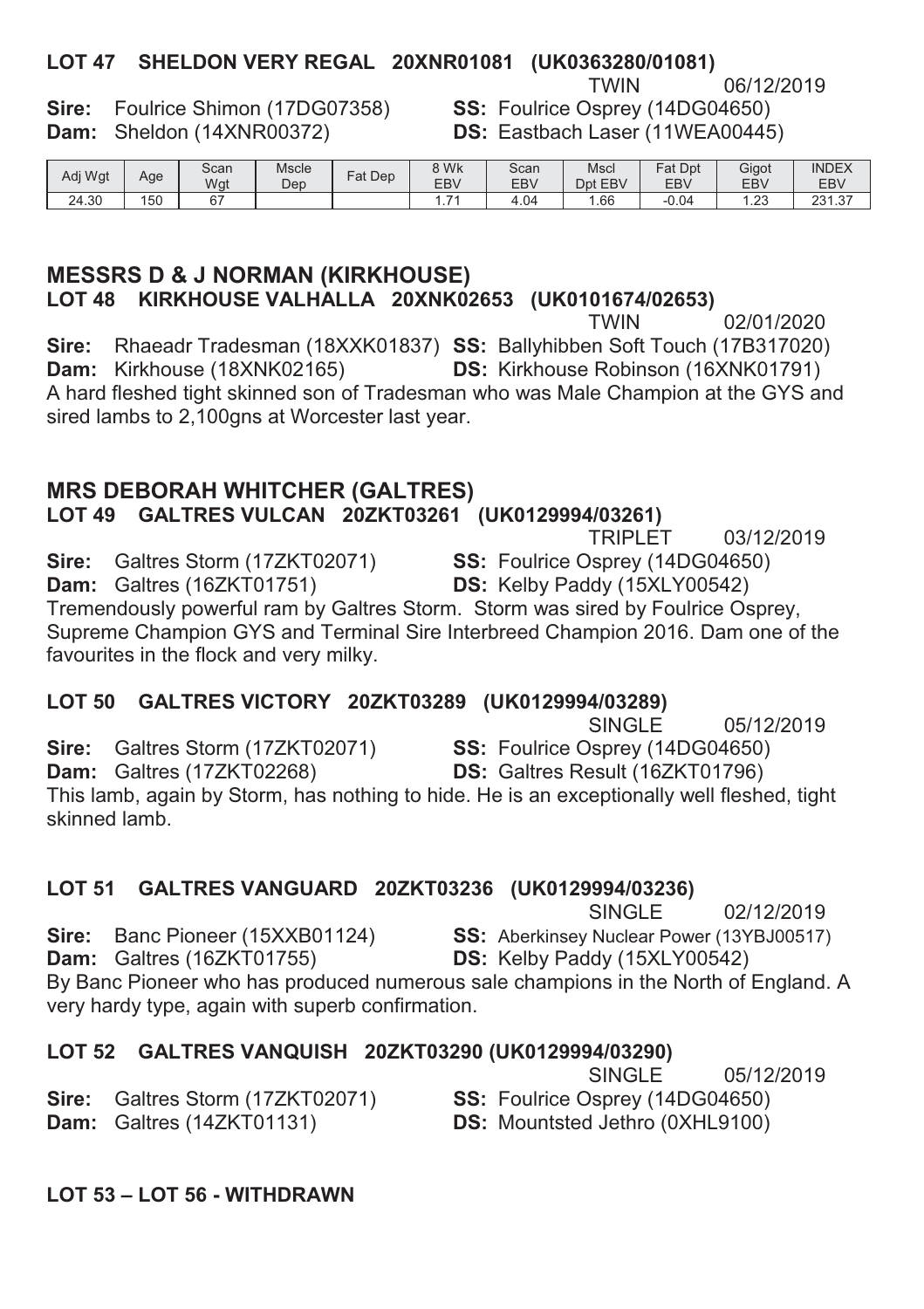### **MRS HELEN SLOAN (RIGGHEAD)** LOT 57 RIGGHEAD VA VA VOOM 20HR02956 (UK0581630/02956)

**TWIN** 23/12/2019 Sire: Edstaston Urban Warrior (19TG00869) SS: Knockin Shockin' (17XXJ00376) Dam: Logie Durno (16ZNN15351) DS: Logie Durno Officer (14ZNN09810) Wide, well fleshed lamb with great backend. Sired by Edstaston Urban Warrior purchased for 2.600gns. Dam was purchased from Logie Durno in 2018 for her power and backend. She stood 2nd ewe RHS 2019 & 1st ewe Lesmahagow 2019.

### LOT 58 RIGGHEAD VOLT OF POWER 20HR02931 (UK0581630/02931)

**TWIN** 18/12/2019 Sire: Edstaston Urban Warrior (19TG00869) SS: Knockin Shockin' (17XXJ00376) Dam: Rigghead (16HR00990) DS: Banwy Pick of The Crop (15XXS00496) This lamb is again sired by Edstaston Urban Warrior purchased for 2,600gns. This lamb is half-brother to Rigghead Untouchable who sold for 4,600gns in 2019. This lamb has serious potential.

#### LOT 59 RIGGHEAD VIRTUAL REALITY 20HR02936 (UK0581630/02936) **TWIN** 19/12/2019

Sire: Leelaw (17YUX01620)

Dam: Rigghead (16HR00997)

SS: Oakchurch Ozil (14WKW00055) DS: Banwy Pick of The Crop (15XXS00496)

Another smart lamb with a great head and backend to match. Sired by Leelaw tup who was purchased privately 2017. He stood Reserve Male GYS 2019, 2nd RHS 2019. Dam is by Banwy Pick of the Crop who has bred shearlings to 1.700gns.

### MITCHEL BRITTEN & ELIZABETH BARBER (CAVICK) LOT 60 CAVICK VENGEANCE 20WVW00911 (UK0230067/00911)

SINGLE-ET 05/12/2019 Sire: Hollylodge Supreme (17XWZ00370) SS: Rhaeadr Prospect (15XXK01129) Dam: Dalby Rose (16PE04941) **DS:** Micklehills Odyssey (14ZWA03356) Tall strong lamb with good breeding behind him full brother to Cavick Valiant.

| Adj Wgt | Age | Scan<br>Wat | <b>Mscle</b><br>Dep | Fat<br>Dep | 8 Wk<br>EB <sub>V</sub> | Scan<br>EBV   | Mscl<br>EBV<br>Dpt | Fat<br>Dpt<br><b>EBV</b> | Gigot<br>EB <sub>V</sub>        | <b>INDEX</b><br><b>EBV</b> |
|---------|-----|-------------|---------------------|------------|-------------------------|---------------|--------------------|--------------------------|---------------------------------|----------------------------|
| 39.80   |     |             |                     |            | 2.47                    | 70<br>e.<br>ັ | . .20              | $\sim$<br>-0.34          | $\overline{70}$<br>$-U_{\star}$ | 237.44                     |

### LOT 61 CAVICK VOYAGER 20WVW00908 (UK0230067/00908)

SINGLE-ET 04/12/2019

Sire: Dalby Tuilagi (18PE06884)

SS: Dalby Ranieri (16PE04907) **DS:** Loanhead Midas Touch (12WNC04376)

Dam: Loanhead (14WNC10026) Sire was sold to the Loanhead flock for 5,800gns, he's in the top 1% for index and muscle and top 5% for growth. Dam a well fleshed ewe was brought from the Loanhead flock for our E.T team. She bred Loanhead Titan who sold to the Knockin flock for 2.400gns. She also bred Cavick Up and Away which sold to the Foulrice flock in 2019.

| Adj Wgt | Age | Scan<br>Wgt | <b>Mscle</b><br>Dep | $F$ at Dep | 8 Wk<br><b>EBV</b>       | Scan<br><b>EBV</b> | Msci<br>EBV<br>Dpt             | Fat<br>Dpt<br><b>EBV</b> | Gigot<br>EB <sub>V</sub> | <b>INDEX</b><br><b>EBV</b> |
|---------|-----|-------------|---------------------|------------|--------------------------|--------------------|--------------------------------|--------------------------|--------------------------|----------------------------|
| 38.90   |     |             |                     |            | $\overline{A}$<br>ن ا رب |                    | $\sim$<br>$\Lambda$<br>د . ا ب | $-0.29$                  | . .36                    | 317.07                     |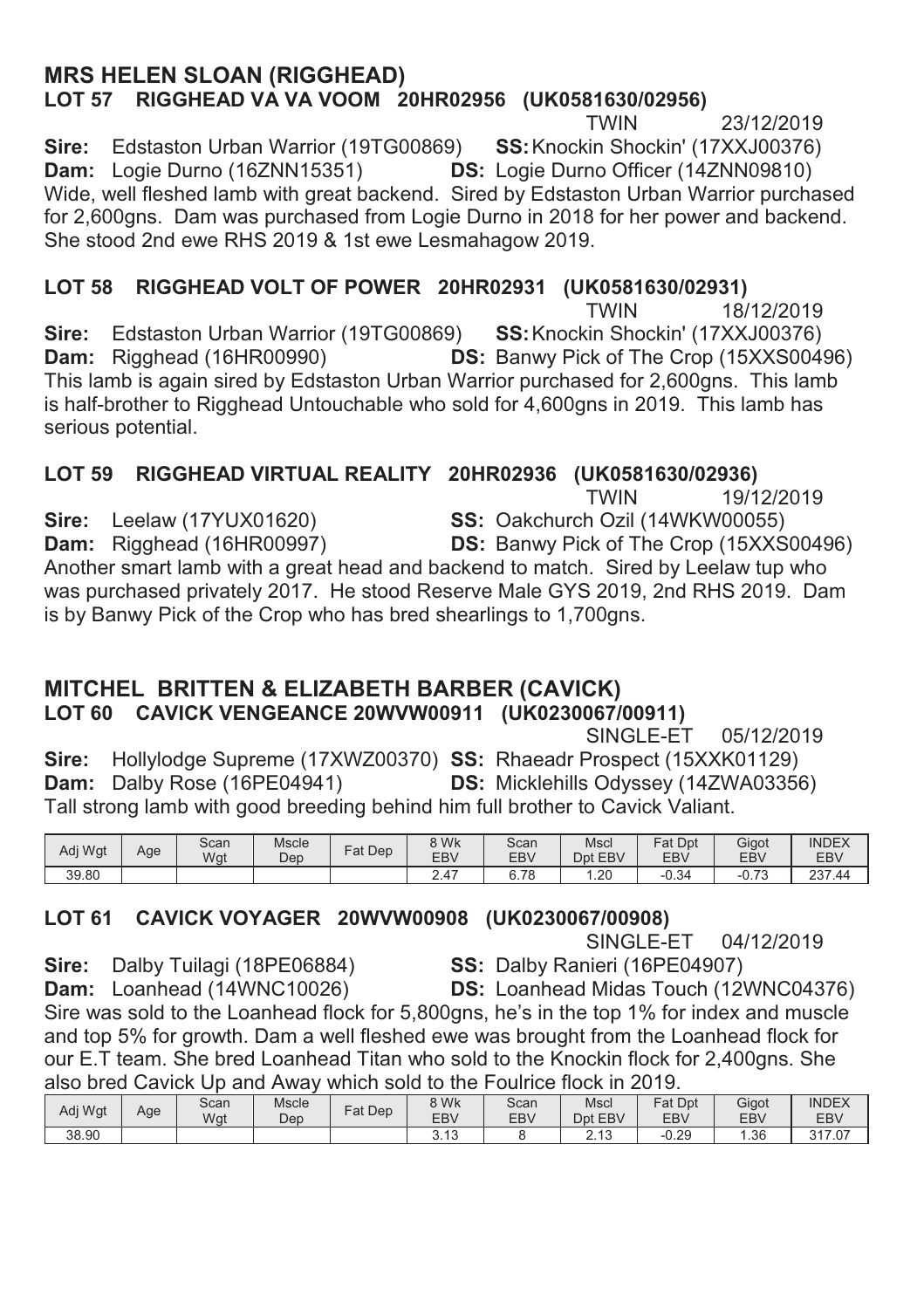### LOT 62 CAVICK VALIANT 20WVW00913 (UK0230067/00913)

SINGLE 04/12/2019

Sire: Hollylodge Supreme (17XWZ00370) SS: Rhaeadr Prospect (15XXK01129) Dam: Dalby Rose (16PE04941) DS: Micklehills Odyssey (14ZWA03356) A lamb that knows how to work the camera. Dam is Dalby Rose a ewe bought from the Dalby flock for our E.T flushing team. She has produced some of our best lambs. Sire is

Hollylodge Supreme who bred Loanhead Trademark who sold for £9,975 and many more. Last chance to buy a son of Dalby Rose.

| Adi Wat     | Age | Scan<br>Wat | <b>Mscle</b><br>Dep | Fat<br>Dep | 8 Wk<br><b>EBV</b> | Scan<br><b>EBV</b>          | Mscl<br><b>EBV</b><br>Dpt | Dpt<br>Fat<br>EBV | Gigot<br>EB\                   | <b>INDEX</b><br><b>EBV</b> |
|-------------|-----|-------------|---------------------|------------|--------------------|-----------------------------|---------------------------|-------------------|--------------------------------|----------------------------|
| $\sim$<br>ັ |     |             |                     |            | 0.00<br>L.LL       | $\triangle$<br>. .<br>∪. ı∪ | . .20                     | $\sim$<br>-0.34   | $\overline{\phantom{0}}$<br>U. | 226.66                     |

### LOT 63 CAVICK VIN DIESEL 20WVW00905 (UK0230067/00905)

SINGLE-FT 04/12/2019 Sire: Hollylodge Supreme (17XWZ00370) SS: Rhaeadr Prospect (15XXK01129) Dam: Logie Durno (14ZNN09831) **DS:** Loanhead Midas Touch (12WNC04376) Long well fleshed correct lamb. Dam's sire is Loanhead Midas Touch. Dam is a strong ewe and good mother and was bought for our E.T flushing team she bred Loanhead Rising Star 1st prize ram at the Highland Show

| Adj Wgt | Age | Scan<br>Wgt | Mscle<br>Dep | $=$ at<br>Dep | 8 Wk<br><b>EBV</b>        | Scan<br><b>EBV</b> | Mscl<br>EBV<br>Dpt | Dpt<br>$=$ at<br><b>EBV</b> | Gigot<br><b>EBV</b> | <b>INDEX</b><br><b>EBV</b> |
|---------|-----|-------------|--------------|---------------|---------------------------|--------------------|--------------------|-----------------------------|---------------------|----------------------------|
| 36.40   |     |             |              |               | $\overline{2}$<br>ن ، ، ک |                    | . 52               | $-0.29$                     | $-0.09$             | 259.79                     |

### **MR EMYR HUGHES (BRONWYDD)**

Sire: Ffrwd U Belter (19YET01870)

Sire: Ffrwd U Belter (19YET01870)

Sire: Ffrwd U Belter (19YET01870)

LOT 64 BRONWYDD VA VA VOOM 20WAJ00719 (UK0745433/00719)

SINGLE-FT 04/12/2019

SS: Edstaston Sotogrande (17TG00661)

DS: Edstaston Lambarda (11TG00024)

Dam: Bronwydd (14WAJ00325) Sire Ffrwd U Belter purchased privately from Dewi Evans has bred exceptionally well in his first season. This lamb is a smart, powerful lamb out of our most consistent breeding ewe, she has bred a lamb for the premier sale every year so far! Progeny include Bronwydd Revolver, Bronwydd Supertrooper and Bronwydd Supermodel.

### LOT 65 BRONWYDD VINNIE JONES 20WAJ00759 (UK0745433/00759)

**SINGLE** 07/12/2019

SS: Edstaston Sotogrande (17TG00661)

DS: Wedderburn Rogue (16WNY02657)

Dam: Bronwydd (18WAJ00623) This lamb has presence, growth and fleshing. His grand dam was purchased from Arbryn for 1,500gns.

### LOT 66 BRONWYDD VULCAN 20WAJ00770 (UK0745433/00770)

SINGLE 08/12/2019

SS: Edstaston Sotogrande (17TG00661)

Dam: Bronwydd (16WAJ00494) **DS:** Aberkinsey Peppermint (15YBJ00845)

Maternal brother to Bronwydd Terminator - stock ram in the Arbryn and Robleston flock.

67 - EMPTY LOT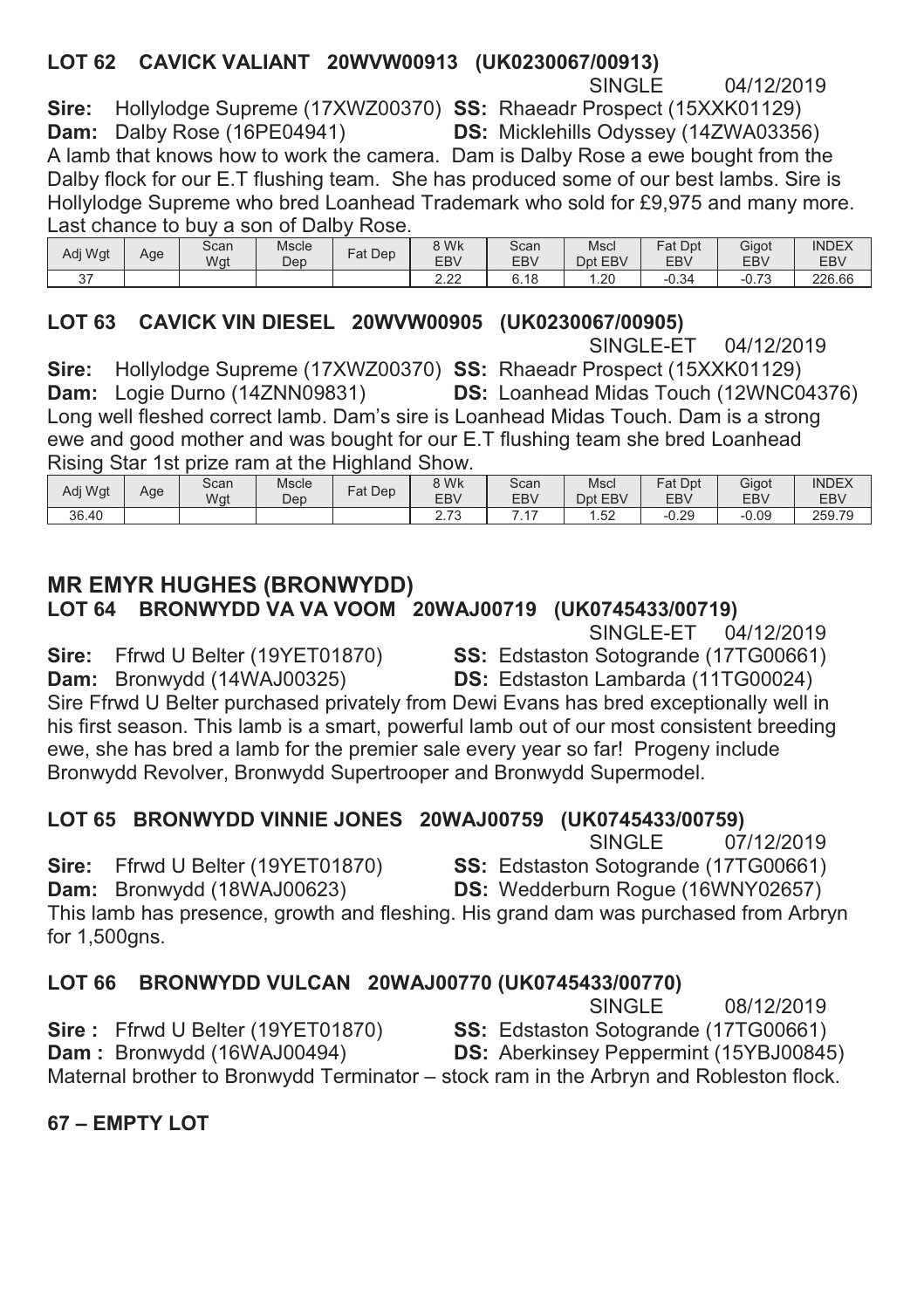### **MR ROBERT HOPPER (GOGWELL)**

*These three ram lambs are from my best breeding ewes which are consistent with correct teeth, feet, fleece and most importantly flesh.* 

LOT 68 GOGWELL VIGOUR 20NF06588 (UK0366056/06588)

6,1\*/(

**Sire:** Padest Tenacious (18XRH02309) **SS:** Padest Solid Gold (17XRH02144) **Dam:** Gogwell (17NF04521) **DS:** Kilbarry Rocky Road (16D8216042)

**DS:** Kilbarry Rocky Road (16D8216042)

A tremendous fleshed and correct Lamb. Dam sire by Kilbarry Rocky Road, Supreme Champion 2016 Southern Ireland Premier Show & Sale. Grand dam has been one of our most consistent breeders. Great grand dam by Mortimer Investment who was top price at Builth Wells. Sire Padest Tenacious grand sire Wernfawr Rokocoko goes back to Wernfawr Nijinsky who breeds very well. On the dam's side grand sire Logie Durno King sold 2,000qns at Worcester Premier.

### LOT 69 GOGWELL VIP 20NF06547 (UK0366056/06547)

TWIN 01/12/2019

**Sire:** Wolston Sirol (17UA00702) **SS:** Dalby Osvaldo (14PE03104)

**Dam:** Gogwell (15NF02333) **DS:** Knighton (13YXR00494)

Really milky dam that puts everything into her lambs. Sire Wolston Sirol shown once at Dunster getting Breed and Interbreed Champion. He has consistently bred well flesh rams that grow.

### LOT 70 GOGWELL VOLUME 20NF06534 (UK0366056/06534)

01/12/2019<br>**7:11 Sire:** Padest Taffy (18XRH02319) **SS:** Oakchurch Spartan (17WKW00354) **Sire:** Padest Taffy (18XRH02319) **SS:** Oakchurch Spartan (17WKW00354)<br>**Dam:** Gogwell (16NF02831) **DS:** Wotton Octane (14ZVT00525) **DS:** Wotton Octane (14ZVT00525) He is like a 45 gallon drum - he has been our heaviest lamb all through the season.

### **MR T JUSTIN W EVANS (SANT ANDRAS)**

*This year more than ever we have focused on maintaining what we can only consider to be the very best in our flock. We feel that the correctness of the lambs available here reflect this and wish all prospective purchasers the very best of luck.* 

### LOT 71 SANT ANDRAS VANQUISH 20WJG00609 (UK0728352/00609)

 $T$ WIN 02/12/2019 Sire: Bronwydd Tomahawk (18WAJ00593)SS: Wernfawr Spartacus (17XEV01125) **Dam:** Glyn Coch (18XCA01144) **DS:** Wernfawr Stormer (17XEV01199) A big, correct ram with great style and power who has always caught our eve since day 1! Sire Bronwydd Tomahawk was purchased for 1,900gns from Worcester last year. Dam purchased from Glyn Coch for 1,500gns. The grand dam is a full sister to Glyn Coch Real Charmer, Reserve Overall Champion at the RWAS 2019.

## **/276\$17\$1'5\$69\$17\$\*(:-\*8.**

 $TWIN$  04/12/2019

**Sire:** Bronwydd Tomahawk (18WAJ00593)SS: Wernfawr Spartacus (17XEV01125) **Dam:** Sant Andras (17WJG00421) **DS:** Rhaeadr Prince (15XXK01115) A correct, stylish ram by Bronwydd Tomahawk with a tremendous gigot and skin. The dam is a full sister to Sant Andras Sancho Panza, Reserve Champion at Builth II 2017, and sold for 1,000gns.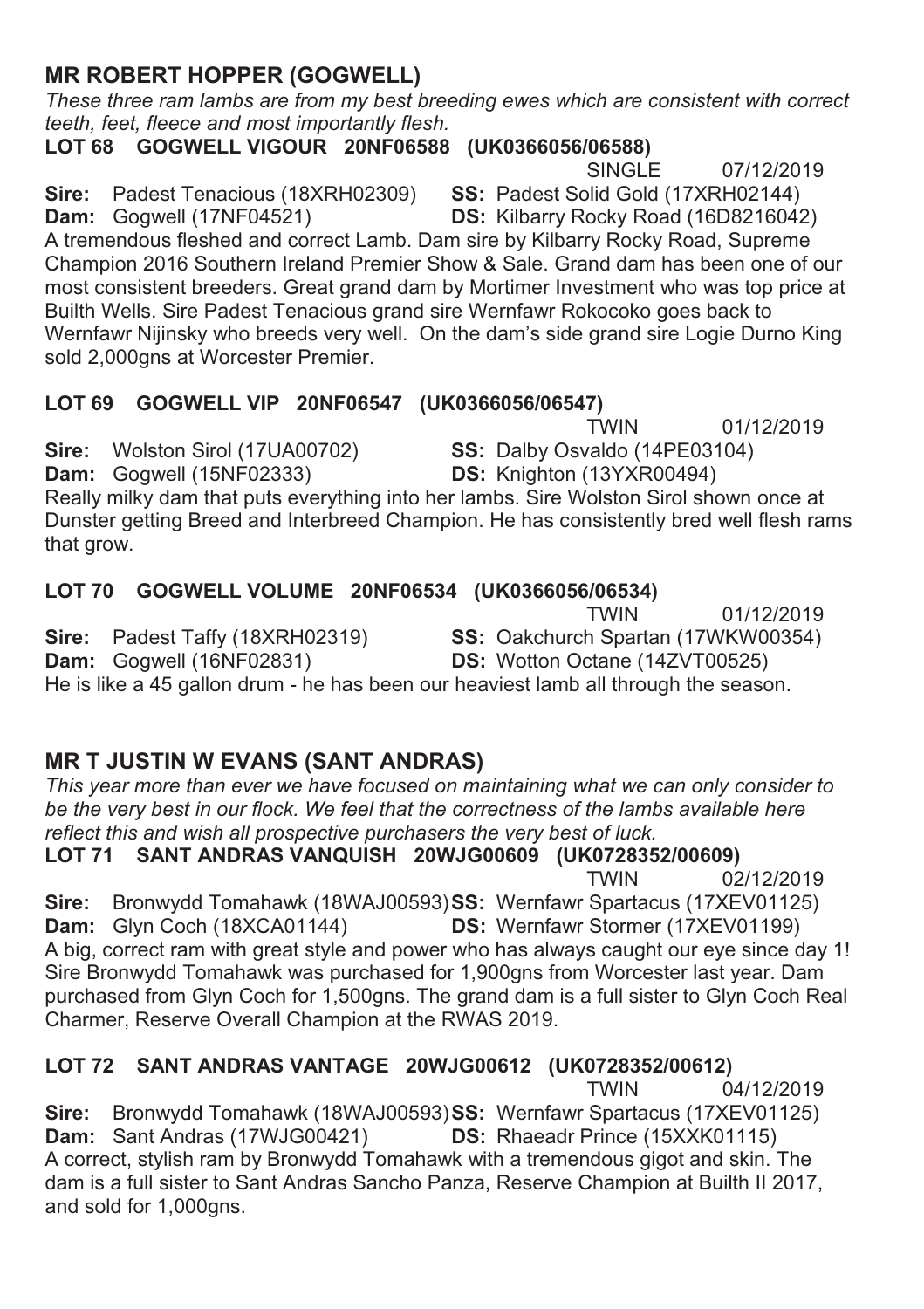LOT 73 SANT ANDRAS VESUVIUS 20WJG00660 (UK0728352/00660) **TWIN-ET** 06/12/2019 Sire: Sheldon Pistol Pete (15XNR00525) SS: Sheldon Oak (14XNR00392) Dam: Castellau (12TZ00553) **DS:** Edstaston Jigsaw (0TG9043) Our first Worcester lamb sired by Sheldon Pistol Pete. RWAS Breed Champion 2017. Vesuvius is a powerful ram lamb with a great skin and backend. The grand dam was purchased from Logie Durno as a yearling for 4,000gns.

### LOT 74 SANT ANDRAS VALIENTE 20WJG00663 (UK0728352/00663)

**SINGLE** 19/12/2019

Sire: Castellau Ulvsses (19TZ02588)

SS: Dalby Ranieri (16PE04907) DS: Oakchurch Lukasz (11WKW00003)

Dam: Highway (15ZDG00238) A tremendous later-born lamb by Castellau Ulysses with great potential! This lamb couples a stylish and clean head with fantastic power throughout. His dam was reserve champion at Welshpool Female Sale in 2018 and was purchased for 1,000gns. Granddam Castellau Sophisticated Lady was Interbreed Ewe Lamb Champion RWAS 2017.

## **MR T L PRICHARD (CASTELLAU)**

LOT 75 CASTELLAU VAN GERWEN 20TZ03035 (UK0726270/03035)

SINGLE-ET 08/12/2019

Sire: Knockin Shockin' (17XXJ00376)

SS: Oakchurch Ruben (16WKW00152) DS: Castellau Nockout (13TZ00712)

Dam: Castellau (14TZ00810) Brother to fifth highest stock ram in Signet list with Index of 353. Sire sold for 25,000gns and has Index of 352. Van Gerwen is a smart lamb with great skin. Brother to Vespa.

### LOT 76 CASTELLAU VIP 20TZ03011 (UK0726270/03011)

**TWIN-ET** 07/12/2019

Sire: Wernfawr Spartacus (17XEV01125) SS: Wernfawr Nijinsky (13XEV00525) DS: Castellau Rockafella (16TZ01381) Dam: Castellau (17TZ01801) Sire Interbreed Pairs Champion RWS and Reserve Champion 2018. Dam Sophisticated Lady Interbreed Champion ewe lamb RWS 2017. She is also dam of Ulysses sold privately to Justin Evans. VIP is a smart lamb with good head and backend.

### LOT 77 CASTELLAU VICTORY V 20TZ03038 (UK0726270/03038)

**SINGLE** 09/12/2019

Sire: Castellau Ulvsses (19TZ02588) SS: Dalby Ranieri (16PE04907) Dam: Castellau (17TZ01745) DS: Castellau Rockafella (16TZ01381) Ulysses sold to Justin Evans (see previous lot). Dam a good solid ewe whose grand dam Flashy Lady Champion of Champions RWS 2006.

### LOT 78 CASTELLAU VIERRA 20TZ03037 (UK0726270/03037)

SINGLE-FT 08/12/2019

Sire: Knockin Shockin' (17XXJ00376) SS: Oakchurch Ruben (16WKW00152) DS: Castellau Powerhouse (15TZ01115) Dam: Castellau (16TZ01322) Dam Rihanna 4<sup>th</sup> prize yearling RWS 2017 and dam of U Beauty sold for 2,200gns to Padest flock. He is now 4<sup>th</sup> highest stock ram with Index of 359. Lamb has great length and style.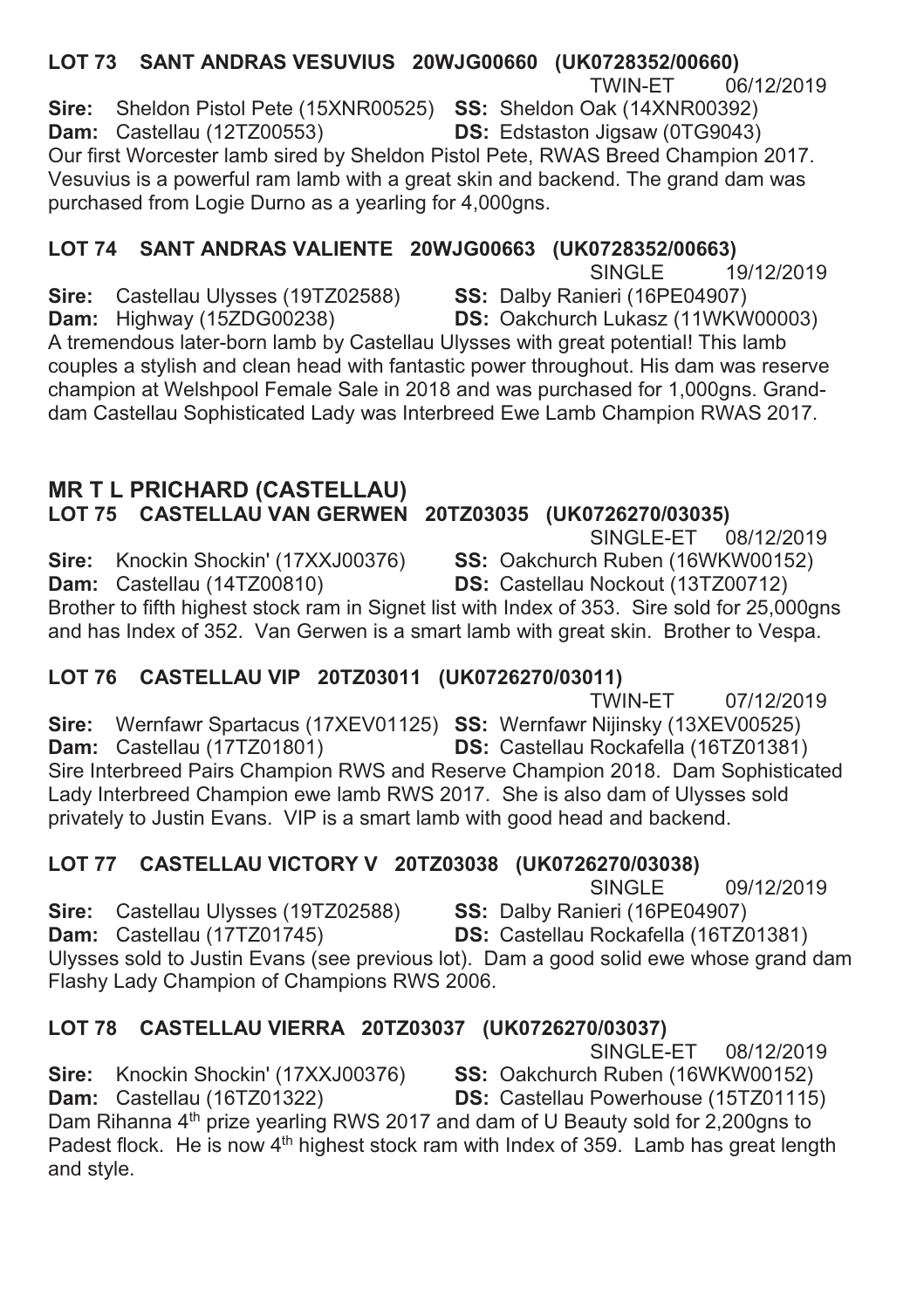### LOT 79 CASTELLAU VESPA 20TZ03054 (UK0726270/03054)

TWIN-FT 09/12/2019

Sire: Knockin Shockin' (17XXJ00376)

SS: Oakchurch Ruben (16WKW00152)

Dam: Castellau (14TZ00810)

DS: Castellau Nockout (13TZ00712)

Dam has produced last year's show yearlings and reserve champion Builth I sale as well as 4<sup>th</sup> prize ram lamb RWS.

### **MR JIM NEIL (RUNNINGBURN)**



#### **LOT 80 RUNNINGBURN VONNIES VERDICT** 20VDU00263 (UK0564131/00263)

07/12/2019 **TWIN** Sire: Artnagullion Turbo (18ZGQ03562) Knockin Shop (17XXJ00377) SS: Dam: Arbryn (18WRF00529) Brettles Sherman (17WF02245) DS<sup>.</sup>

Dam was purchased at last year's High Flyers sale being one of the Arbryn flocks show team. A very natural powerful ram (pictured left).

#### **LOT 81** RUNNINGBURN VESUVIUS 20VDU00261 (UK0564131/00261)

 $02/12/2019$ SINGLE

Sire: Wernfawr Stormer (17XEV01199) Dam: Wernfawr (18XEV01336)

SS: Wernfawr Nijinsky (13XEV00525) **DS: Brettles Sherman (17WF02245)** 

Dam is a full sister to the top price gimmer at Wernfawr's reduction sale last year, she has turned into one of my favourite ewes.

### LOT 82 RUNNINGBURN VOYAGER 20VDU00264 (UK0564131/00264)

**TWIN** 07/12/2019

Sire: Artnagullion Turbo (18ZGQ03562) **Dam:** Arbryn (18WRF00529) Twin brother to my first ram (Lot 80).

SS: Knockin Shop (17XXJ00377) **DS: Brettles Sherman (17WF02245)** 

### **MR GETHIN L DAVIES (MOELFRYN)**

LOT 83 MOELFRYN VIKING 20WGC01971 (UK0743326/01971)

SINGLE<sup>1</sup> 06/12/2019 Sire: Rhaeadr Razzle Dazzle (16XXK01515) SS: Knockin Pucker Up (15XXJ00232) Dam: Moelfryn (16WGC00163) DS: Loanhead Nutcracker (13WNC07437) Immensely tight skinned and a flashy head always an eye catcher! Sired by Rhaeadr Razzle Dazzle who sired Builth II Overall Champion 2018 Moelfryn Tip Top.

### LOT 84 MOELFRYN VALENTINE 20WGC01949 (UK0743326/01949)

SINGLE<sup></sup> 03/12/2019 Sire: Rhaeadr Razzle Dazzle (16XXK01515) SS: Knockin Pucker Up (15XXJ00232) **Dam:** Wedderburn (16WNY02625) **DS:** Parkgate Outlaw (14ZCA01016) Tremendous lift in this boy, again tight skinned. Dam always produces the goods. Sired by Rhaeadr Razzle Dazzle who sired Builth II Overall Champion 2018 Moelfryn Tip Top.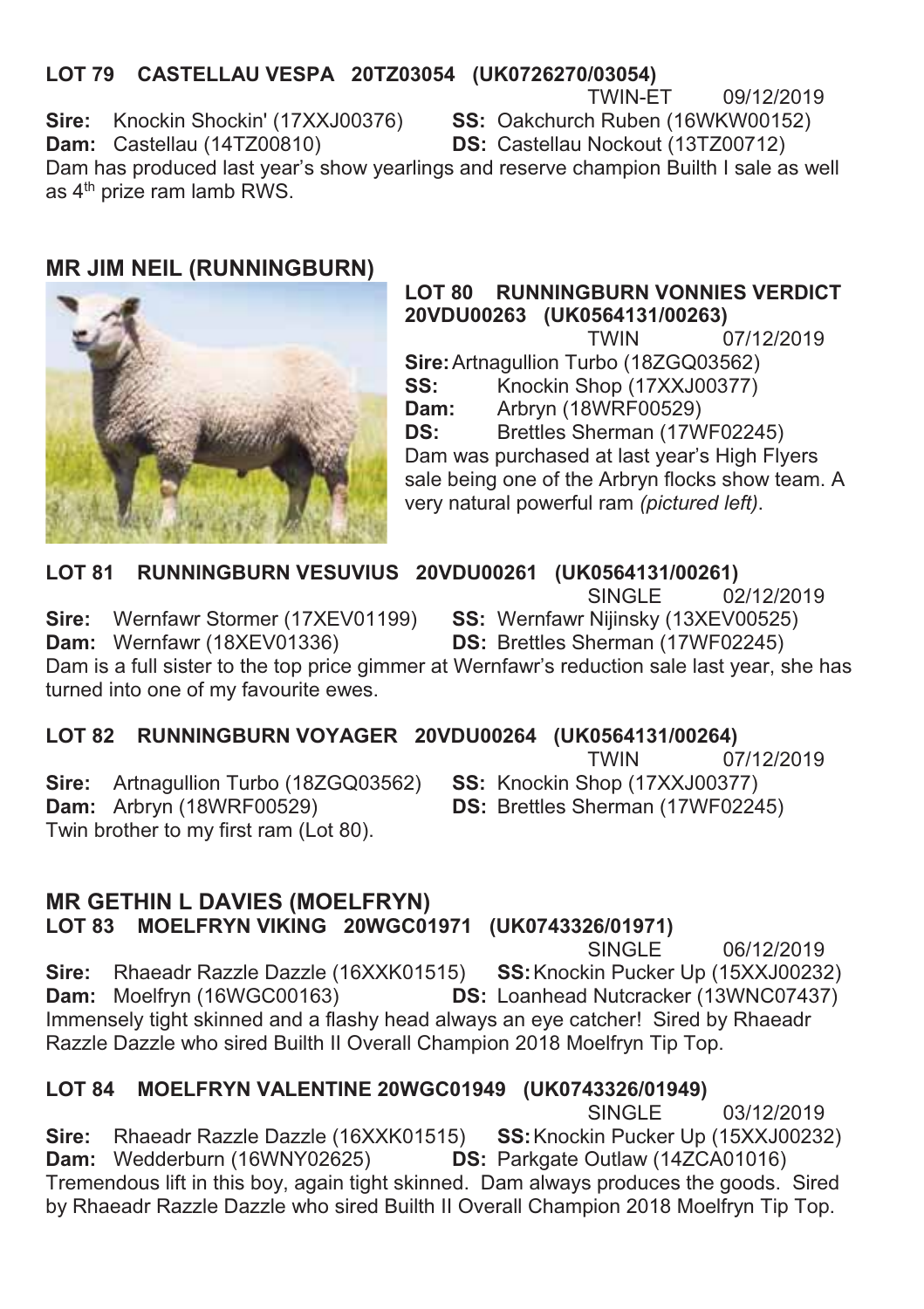### **MR JONATHAN AIKEN (CARNEW)** LOT 85 CARNEW VAGABOND 20ZXJ28789 (UK0102392/28789)

SINGLE-ET 04/12/2019

Sire: Edstaston Rockin Robin (16TG00561) Dam: Carnew (17ZXJ00801)

SS: Arbryn Olazabal (14WRF00262) **DS:** Wernfawr Prospect (15XEV00881)

Rockin Robin has bred very well. His lambs are very correct and full of breed character Dam is Carnew Sandi - Reserve Supreme Champion at Highland Show 2018 and 3 other Championships - she is an exceptional ewe

| Adi Wat | Age | Scan<br>Wgt | Mscle<br>Dep | Dep<br>Fat | 8 Wk<br>EB\ | Scan<br>EBV | Mscl<br>Dpt EBV | Fat Dpt<br><b>EBV</b> | Gigot<br>EB\ | <b>INDEX</b><br><b>EBV</b> |
|---------|-----|-------------|--------------|------------|-------------|-------------|-----------------|-----------------------|--------------|----------------------------|
| 36.20   | 138 | --          |              |            | 2.80        |             | 0.68            | 0.29                  | $-0.58$      | 257<br>.06                 |

### LOT 86 CARNEW VIPER 20ZXJ28808 (UK0102392/28808)

**SINGLE** 04/01/2020 SS: Knockin Shockin' (17XXJ00376)

Sire: Carnew Ullswater (19ZXJ25558) Dam: Carnew (17ZXJ00831)

DS: Wernfawr Prospect (15XEV00881)

This January born lamb is wide and has a tremendous top and full of meat. Ullswater was my best Shockin son last year from a great dam line he is breeding very easy fleshed lambs with super skins.

| Adi Wat | Age | Scan<br>Wgt | <b>Mscle</b><br>Dep | Fat<br>Dep | 8 Wk<br>EB <sub>V</sub> | Scan<br><b>EBV</b> | Msci<br>Dpt EBV | Fat<br>Dpt<br><b>EBV</b> | Gigot<br>EB <sub>V</sub> | <b>INDEX</b><br><b>EBV</b> |
|---------|-----|-------------|---------------------|------------|-------------------------|--------------------|-----------------|--------------------------|--------------------------|----------------------------|
| 35.30   | 134 | --<br>- 1   |                     |            | $\overline{A}$<br>ິ.    | $\sim$<br>0.Z      | 0.37            | 0.52                     | $\sim$<br>0.49           | 268.70                     |

## **MR JAMES DANFORTH (LODGEHILL)**

LOT 87 LODGEHILL VITO 20WWJ00161 (UK0125324/00161)

**TWIN-FT** 20/12/2019

Rainbow Lindisfarne (11XPU00684) SS: Dalby Inspired (0PE8059) Sire: Dam: Lodgehill (16WWJ00048)

**DS:** Linton Springs One & Only (14XUJ01364)

### **MR & MRS R S & J A GREGORY (EDSTASTON)** LOT 88 EDSTASTON V FEST 20TG01013 (UK0310163/01013)

**TWIN** 08/12/2019

Rainbow Santana (17XPU02802) SS: Wedderburn Peleus (15WNY02086) Sire: Dam: Edstaston (18TG00726) **DS:** Bronwydd Pride of Pembroke (15WAJ00415) Top 5% on Index. A high Index Rainbow Santana son out of a Bronwydd Pride of Pembroke daughter. Grand-dam 15TG00438 is a large Arbryn Olazabal daughter who has enjoyed considerable success in the show ring over the last couple of years.

| Adj Wgt | Age | Scan<br>Wgt                     | Mscle<br>Dep | $F$ at Dep | <b>SWK</b><br><b>EBV</b> | Scan<br>EBV | Mscl<br>EBV<br>Dnt | Fat Dpt<br><b>EBV</b> | Gigot<br>EB\ | <b>INDEX</b><br><b>EBV</b> |
|---------|-----|---------------------------------|--------------|------------|--------------------------|-------------|--------------------|-----------------------|--------------|----------------------------|
| 32.30   | 130 | $\overline{\phantom{a}}$<br>ا / |              |            | 3.85                     | 9.29        | 0.94               | 0.29                  | 0.61         | 325.58                     |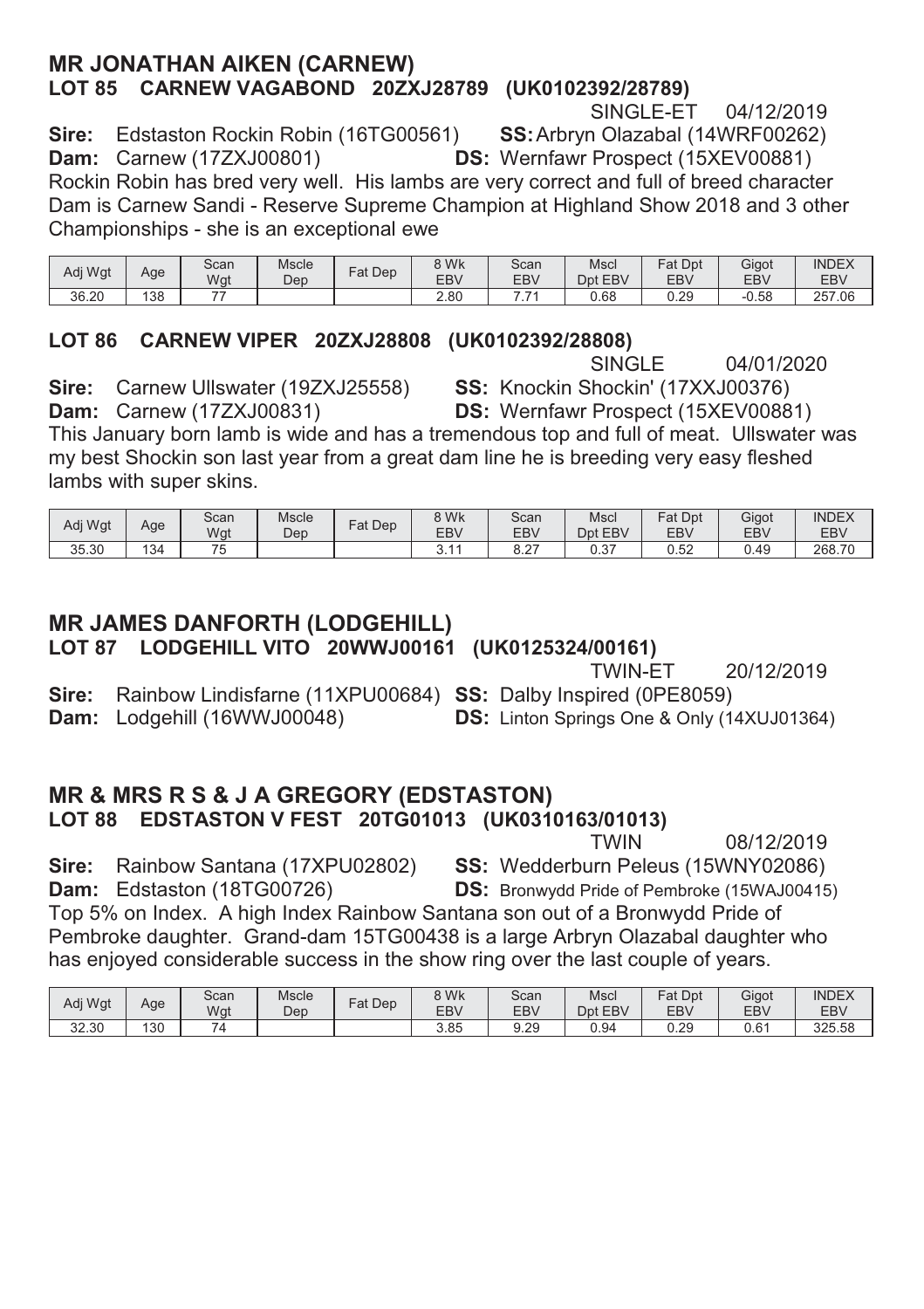

The next 4 lambs are all by Knockin Shockin our record buy at 25,000gns in 2017. He is producing very muscly lambs that are fast growing and have tremendous skins on them. His lambs have sold for 5,700gns (EDSTASTON TEMPRANILLO) to Eddie Buckley and Jim & Frampton Jeffrey in Southern Ireland 4.600gns (EDSTASTON U R THE MAN) to Robert Whittaker and several other four figure prices.

### LOT 89 EDSTASTON VIVA LA VIDA 20TG00961 (UK0310163/00961)

Sire: Knockin Shockin' (17XXJ00376)

**TWIN** 05/12/2019 SS: Oakchurch Ruben (16WKW00152) Arbryn Olazabal (14WRF00262)

Edstaston (16TG00566) DS: Dam:

Top 10% on Index. Great shape and skin to this lamb who is a product of the Madison/Olazabal mating. Dam is a full sister to the dam of EDSTASTON U R THE MAN who sold at last year's Worcester Premier Sale for 4,600gns to Robert Whittaker for his Hundalee flock and EDSTASTON VALDERRAMA sold privately to Thomas Darling. Crunklaw flock

| Adi Wat | Age | Scan<br>Wgt | Mscle<br>Dep | Dep<br>Fat | 8 Wk<br>EBV | Scan<br>EBV | Mscl<br>Dpt<br><b>EBV</b> | Fat<br>Dpt<br><b>EBV</b> | Gigot<br>EB <sub>V</sub> | <b>INDEX</b><br><b>EBV</b> |
|---------|-----|-------------|--------------|------------|-------------|-------------|---------------------------|--------------------------|--------------------------|----------------------------|
| 31.60   | 133 | 74<br>.20   |              |            | 2.30        | 6.66        | . . 66                    | 0.02                     |                          | 276.74                     |

### LOT 90 EDSTASTON VEUVE CLICQUOT 20TG00936 (UK0310163/00936)

SINGLE<sup>1</sup> 04/12/2019

Sire: Knockin Shockin' (17XXJ00376)

SS: Oakchurch Ruben (16WKW00152) **DS:** Rainbow Lindisfarne (11XPU00684)

Dam: Edstaston (15TG00459) Top 5% on Index. Dam is a very smart Lindisfarne ewe that goes back to TG906 the ewe that has bred so consistently over the years for us and has only just departed the flock at 10 years of age.

| Adj Wgt | Age | Scan<br>Wgt | Mscle<br>Dep | Dep<br>$F$ at | 8 Wk<br>EB\         | Scan<br><b>EBV</b> | Msci<br>EBV<br>Dpt | Fat Dpt<br><b>EBV</b> | Gigot<br><b>EBV</b> | <b>INDEX</b><br><b>EBV</b> |
|---------|-----|-------------|--------------|---------------|---------------------|--------------------|--------------------|-----------------------|---------------------|----------------------------|
| 32.90   | 134 |             |              |               | 57<br>$\sim$<br>د.ء |                    | $\rightarrow$      | 0.42                  | 2.03                | 302.59                     |

#### **LOT 91 EMPTY LOT**

### LOT 92 EDSTASTON VAN DER VALK 20TG00927 (UK0310163/00927)

03/12/2019 **TWIN-ET** 

Sire: Knockin Shockin' (17XXJ00376) SS: Oakchurch Ruben (16WKW00152) Dam: Edstaston (15TG00438) DS: Arbryn Olazabal (14WRF00262) Top 25% Index. A lamb I think with great potential whose dam is a big Olazabal daughter who has been our show ewe for the last two years picking up several awards

|         |     |       |              |           |                               | $\sqrt{2}$ |              | .          |       |              |
|---------|-----|-------|--------------|-----------|-------------------------------|------------|--------------|------------|-------|--------------|
| Adj Wgt | Age | Scan  | <b>Mscle</b> | $Fat$ Dep | 8 Wk                          | Scan       | Mscl         | Fat Dpt    | Gigot | <b>INDEX</b> |
|         |     | Wqt   | Dep          |           | <b>EBV</b>                    | EBV        | Dpt EBV      | <b>EBV</b> | EB\   | EBV          |
| 26.40   | 135 | 64.60 |              |           | $\sim$<br>$\cdot$ . 4 $\cdot$ | 3.63       | מח ה<br>د.∠ء | 0.10       | .07   | 247.53       |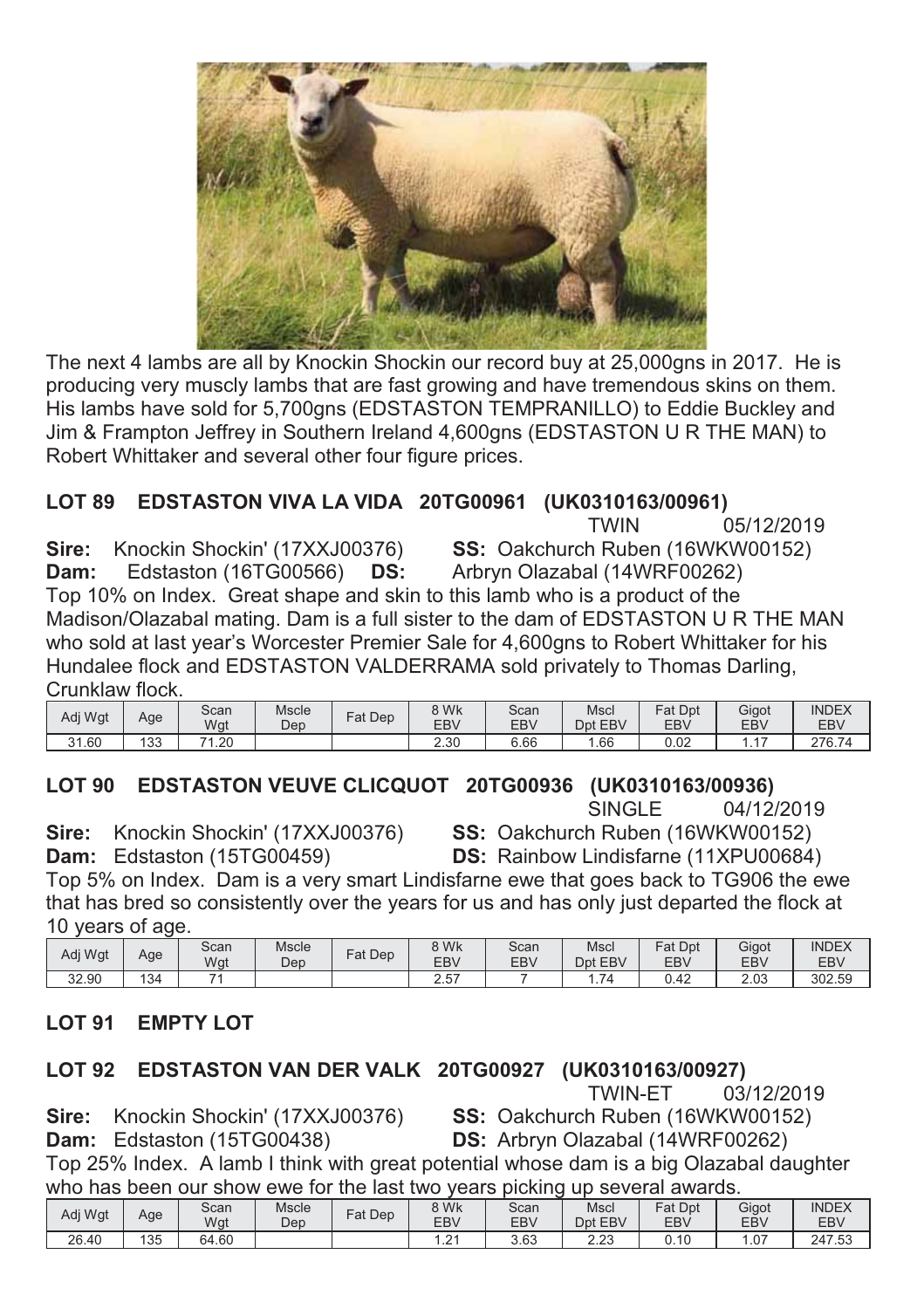### **MR & MRS M RUSHBROOKE (BRETTLES)** LOT 93 BRETTLES VERMONT 20WF03432 (UK0302256/03432)<br>SINGLE

**6/12/2019** SINGLE 06/12/2019

**Sire:** Brettles Tintin (18WF02810) **SS:** Rainbow Road to Utopia (16XPU02468)<br>**Dam:** Brettles (15WF01445) **DS:** Loanhead Odds On (14WNC10006) **DS:** Loanhead Odds On (14WNC10006)

Top 5% Index ram by Brettles Tintin out of a Loanhead Odds On daughter. Tintin is one of the best sons of Road to Utopia we have bred and he has produced some great lambs for us this year. Top 5% for Growth. Top 10% for Gigot Muscularity.

| Adj Wgt  | Age | Scan<br>Wgt | Mscle<br>Dep | Dep<br>Fat. | 8 Wk<br>EB\ | Scan<br><b>EBV</b> | Msci<br><b>EBV</b><br>Dpt | Fat<br>Dpt<br><b>EBV</b> | Gigot<br><b>EBV</b> | <b>INDEX</b><br><b>EBV</b> |
|----------|-----|-------------|--------------|-------------|-------------|--------------------|---------------------------|--------------------------|---------------------|----------------------------|
| 35<br>υu | .   | 60          |              |             | 3.05        | .87                | 1.56                      | $-0.26$                  | 2.44                | 315.56                     |

## **/DT 94 BRETTLES VASCO DE GAMA 20WF03429 (UK0302256/03429)**<br>TWIN 05/12/2019

 $TWHN$  05/12/2019

**Sire:** Dalby Triple Threat (18PE06851) **SS:** Dalby Ranieri (16PE04907)

**Dam:** Brettles (18WF02697) **DS:** Rainbow Road to Utopia (16XPU02468)

Very high index and correct lamb by Dalby Triple Threat out of a Road to Utopia daughter. Outstanding Growth EBV of 10.41. High Index shearling ewe reared two cracking lambs.

| Adi Wat | Age                             | Scan<br>Wgt | <b>Mscle</b><br>Dep | Fat<br>Dep | 8 Wk<br>EB <sub>V</sub> | Scan<br>EBV    | Mscl<br>EBV<br>Dnt | $=$ at<br>Dpt<br><b>EBV</b> | Gigot<br>EB <sub>V</sub> | <b>INDEX</b><br><b>EBV</b> |
|---------|---------------------------------|-------------|---------------------|------------|-------------------------|----------------|--------------------|-----------------------------|--------------------------|----------------------------|
| 25.60   | 140<br>$\overline{\phantom{a}}$ | 54.50       |                     |            | $+0.04$<br>$\Delta$     | $\sim$<br>0.44 | 0.91               | 0.08                        | 2.29                     | 348.71                     |

## **/27%56/03458 LOT 95 BRETTLES VAGABOND 20WF03458**<br>SINGLE

 $SINGLE$  08/12/2019

**Sire:** Rainbow Road to Utopia (16XPU02468) **SS:** Wedderburn Peleus (15WNY02086) **Dam:** Brettles (15WF01631) **DS:** Loanhead Odds On (14WNC10006)

An outstanding son of Road to Utopia has looked the part from birth! He sired Brettles Sherman who produced excellent females for Wernfawr & Arbryn - top 25% index.

| Adj Wgt | Age | Scan<br>Wat    | <b>Mscle</b><br>Dep | Dep<br>$at$ | 8 Wk<br><b>EBV</b> | Scan<br><b>EBV</b> | Mscl<br>Dpt<br><b>EBV</b> | Fat<br>Dpt<br><b>EBV</b> | Gigot<br>EB <sub>V</sub>                                              | <b>INDEX</b><br><b>EBV</b> |
|---------|-----|----------------|---------------------|-------------|--------------------|--------------------|---------------------------|--------------------------|-----------------------------------------------------------------------|----------------------------|
| 34      | 109 | :50<br>57<br>ັ |                     |             | າາາ<br>2.Z4        | 76<br>v<br>ن ب     | J.54                      | 18<br>ັ                  | $\overline{\phantom{a}}$<br>$\overline{A}$ $\overline{C}$<br><u>.</u> | 240.11                     |

## **/LOT 96 BRETTLES VASSILIKI 20WF03469 (UK0302256/03469)**<br>SINGLE

For the state of the SINGLE to  $69/12/2019$ 

**Sire:** Brettles Tintin (18WF02810) **SS:** Rainbow Road to Utopia (16XPU02468) **Dam: DRICHT** Brettles (14WF01163)

**DS:** Foulrice Justin (0DG9107)

Another high index Tintin son with a Growth EBV in the top 5%. Dam is a daughter of the very correct Foulrice Justin.

| Adj Wgt | Age | Scan<br>Wgt | <b>Mscle</b><br>Dep | Fat<br>Dep | 8 Wk<br>EB <sub>V</sub> | Scan<br>EBV | Mscl<br><b>EBV</b><br>Dpt | $at$<br>Dpt<br><b>EBV</b> | Gigot<br>EB <sub>V</sub> | <b>INDEX</b><br><b>EBV</b> |
|---------|-----|-------------|---------------------|------------|-------------------------|-------------|---------------------------|---------------------------|--------------------------|----------------------------|
| 32.30   | 108 | $-1$<br>55  |                     |            | 2.81                    | '.48        | .02                       | n 35<br>U.SJ              | .61                      | 272.01                     |

# **/DT 97 BRETTLES VROOM VROOM 20WF03408 (UK0302256/03408)<br>SINGLE 05/12/2019**

**6,12/2019** SINGLE 05/12/2019

**Sire:** Brettles Tintin (18WF02810) **SS:** Rainbow Road to Utopia (16XPU02468)

**Dam:** Brettles (18WF02681) **DS:** Dalby Rumpole (16PE04909)

The third of our high index sons of Brettles Tintin. Powerful sheep with a great skin. Top 5% Growth EBV.

| Adj Wgt | Age                             | Scan<br>Wat | <b>Mscle</b><br>Dep | Fat<br>Dep | 8 Wk<br><b>EBV</b> | Scan<br>EBV | Mscl<br>Dpt EBV | Fat Dpt<br><b>EBV</b> | Gigot<br>EB <sub>V</sub> | <b>INDEX</b><br><b>EBV</b> |
|---------|---------------------------------|-------------|---------------------|------------|--------------------|-------------|-----------------|-----------------------|--------------------------|----------------------------|
| 30.10   | 140<br>$\overline{\phantom{a}}$ | 56.50       |                     |            | 3.04               | 8.62        | 0.67            | $\sim$<br>-u.o.       | 10                       | 288.90                     |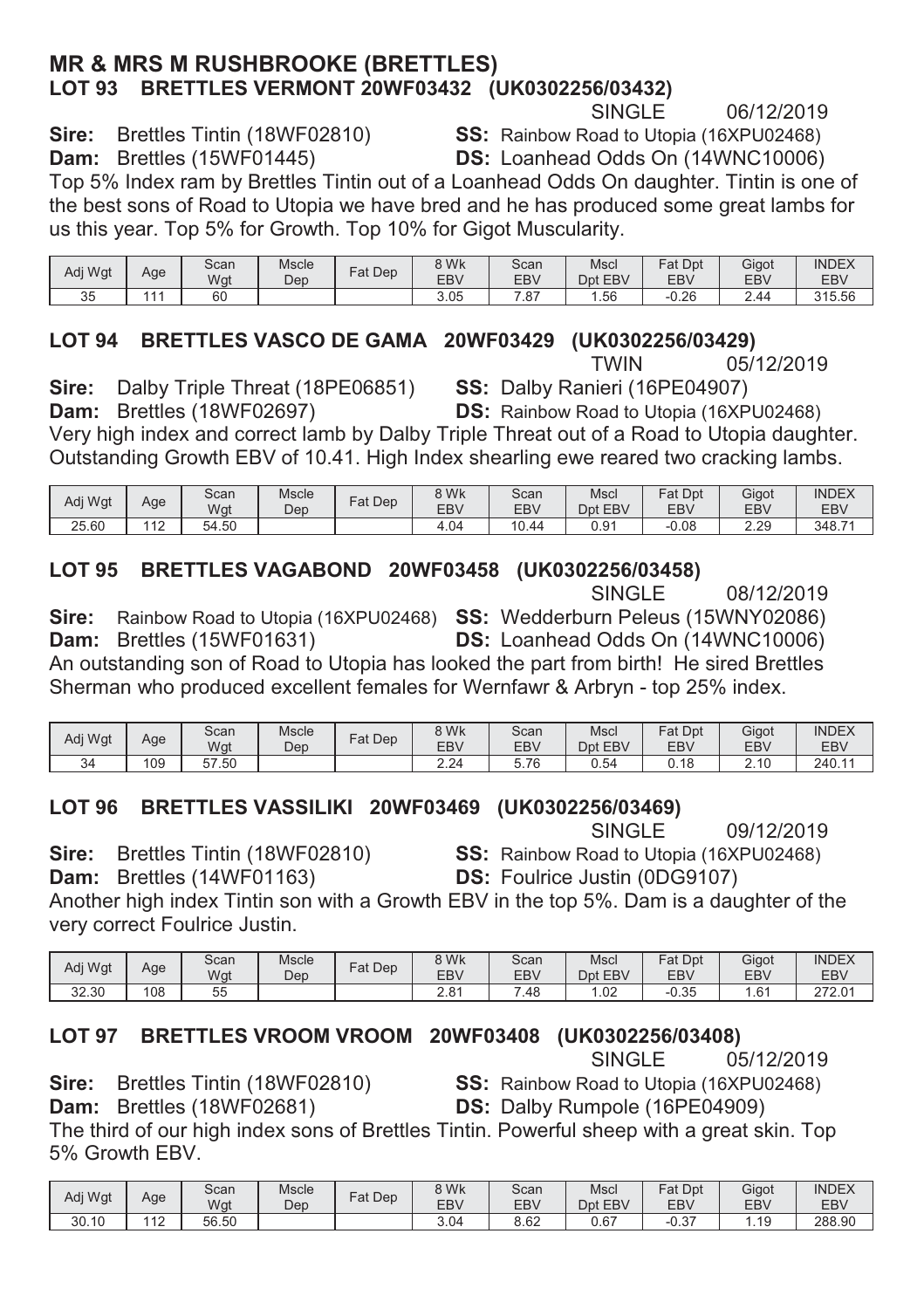### **MR ROBERT WHITTAKER (HUNDALEE)**

*Sire to all three lambs on offer, Edstaston U R The Man was purchased from Robert Gregory at last year's sale. I cannot praise this sheep too highly. He has grown on into a tremendous tup, very correct, muscular, full bodied, long with a massive backend. His*  lambs have grown well, are full of style and also very correct. The lambs on offer are *open to any inspection on farm at any time "Lockdown Rules" permitting.* 

**LOT 98 HUNDALEE VOLCANO 20XMP04415 (UK0561914/04415)**<br>TWIN

 $T$ WIN 05/12/2019

18/12/2019

**Sire:** Edstaston U R The Man (19TG00872)<br>**Dam:** Hundalee (18XMP04155)

SS: Knockin Shockin' (17XXJ00376) **DS:** Knockin Russian Roulette (16XXJ00277)

| Out of our very best gimmer, well grown, smart and as a bonus has performance figures to die for. |  |  |
|---------------------------------------------------------------------------------------------------|--|--|
|                                                                                                   |  |  |
|                                                                                                   |  |  |
|                                                                                                   |  |  |

| Adi Wat | Age | Scan<br>Wat              | Mscle<br>Dep | Fat<br>Dep | 8 Wk<br><b>EBV</b> | Scan<br>EBV | Mscl<br><b>EBV</b><br>Dpt | Dpt<br>Fat<br><b>EBV</b> | Gigot<br>EBV | <b>INDEX</b><br>EBV |
|---------|-----|--------------------------|--------------|------------|--------------------|-------------|---------------------------|--------------------------|--------------|---------------------|
| 30.30   | 149 | $\overline{\phantom{a}}$ |              |            | 75<br>ن ، ، ب      | 10.07       | 2.78                      | 1F<br>ບ. ເບ              | 39،،         | 369.49              |

## **LOT 99 HUNDALEE VULCAN 20XMP04419 (UK0561914/04419)**<br>TWIN

**Sire:** Edstaston U R The Man (19TG00872)<br>**Dam:** Knockin (17XXJ00378) SS: Knockin Shockin' (17XXJ00376) **DS:** Oakchurch Ruben (16WKW00152) Great lamb with great breeding, out of Knockin Supreme purchased at Saucy Sale 2018.

| Adi Wat | Age | Scan<br>Wgt | Mscle<br>Dep | $F$ at Dep | 8 Wk<br><b>EBV</b> | Scan<br>EBV | Mscl<br>EBV<br>Dnt | Fat Dpt<br><b>EBV</b> | Gigot<br>EB\ | <b>INDEX</b><br><b>EBV</b>         |
|---------|-----|-------------|--------------|------------|--------------------|-------------|--------------------|-----------------------|--------------|------------------------------------|
| $\sim$  | 136 | 62.50       |              |            | 2.79               | .60         | .8 <sup>4</sup>    | 0.26                  | .50          | 307.17<br>$\overline{\phantom{a}}$ |

### LOT 100 HUNDALEE VOODOO 20XMP04423 (UK0561914/04423)

| MIN | 21/ |
|-----|-----|

 $T$ WIN 21/12/2019 **Sire:** Edstaston U R The Man (19TG00872)<br>**Dam:** Hundalee (18XMP04192) SS: Knockin Shockin' (17XXJ00376) **DS:** Logie Durno Perfection (15ZNN12369) Out of a massive Logie Durno Perfection gimmer. Another great lamb.

| Adj Wgt | Age        | Scan<br>Wgt | <b>Mscle</b><br>Dep | $at$ Dep | 8 Wk<br><b>EBV</b> | Scan<br><b>EBV</b> | <b>Mscl</b><br>Dpt EBV | Dpt<br>Fat<br><b>EBV</b> | Gigot<br>EB <sub>V</sub> | <b>INDEX</b><br>EBV |
|---------|------------|-------------|---------------------|----------|--------------------|--------------------|------------------------|--------------------------|--------------------------|---------------------|
| 29.10   | 132<br>ن ت | 61<br>.50   |                     |          | J.U                | 70                 | 1.92                   | 0.25                     | $\sim$<br>۰,<br>$\cup$ . | 294.94              |

### **MS LAURA MONK (SAVEOCK)**

LOT 101 SAVEOCK VA VA VOOM 20WYH01314 (UK0384100/01314)

For the state of the SINGLE to 04/12/2019 **Sire:** Knockin Tonight's The Night (18XXJ00540)**SS:** Oakchurch Ruben (16WKW00152) **Dam:** Carnevas (14YHM00080) **DS:** Carnevas (12YHM00148) Exceptional carcase lamb on correct legs and strong feet. Some of the best growth rates in the flock, will make a big shearling. Breeding going back to Oakchurch Ruben, Rainbow Lindisfarne and Logie Durno Jackpot.

## **/LOT 102 SAVEOCK VIVA LAS VEGAS 20WYH01315 (UK0384100/01315)**<br>SINGLE 04/12

04/12/2019 **Sire:** Knockin Tonight's The Night (18XXJ00540)**SS:** Oakchurch Ruben (16WKW00152) **Dam:** Saveock (18WYH00987) **DS:** Elmwick Pick Up (15DQ01127) A clean headed classy looking carcase lamb, out a shearling that was previously part of my show team. Tight skinned lamb, what you see is what you get!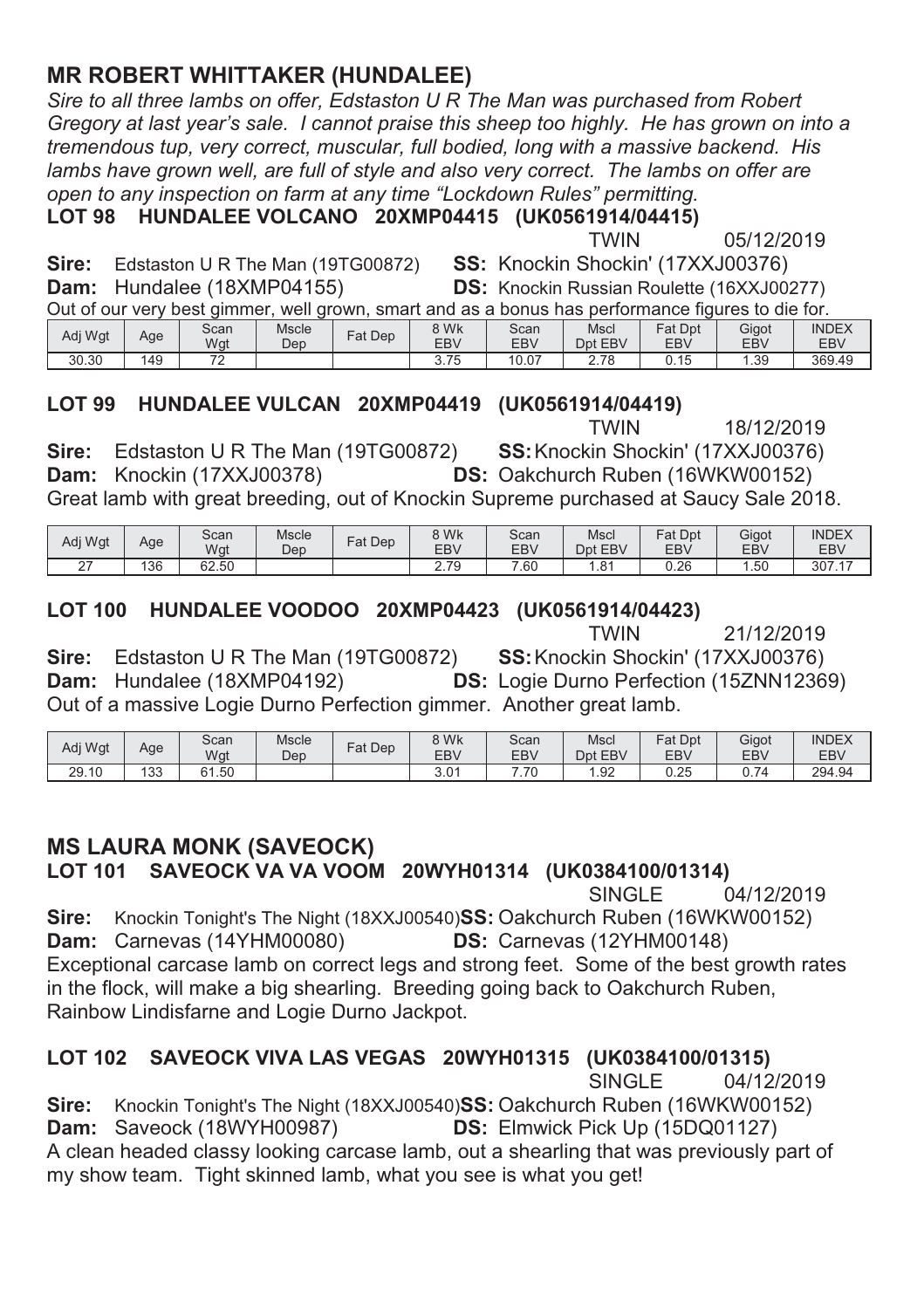### **MR P A THOMAS (ARBRYN)** LOT 103 ARBRYN VIALLI 20WRF00693 (UK0746155/00693)

**TWIN-ET** 10/12/2019

Sire: Arbryn Tonto (18WRF00573) Dam: Arbryn (16WRF00384)

SS: Tullyear Supremo (17QY02421) **DS:** Shamrock Northern Star (13XRL00159)

Like all Tonto lambs great level shoulder/topline & tremendous back end. Tonto was 1<sup>st</sup> prize Shearling Ram at RWS 2019 & Champion Junior Stock Ram Wales flock comp 2018. His Dam was maternal sister to Arbryn One & Only Champion at Royal Welsh 2016. His father from Tullyear Supremo featured imported French breeding & an outcross from traditional lines. Tonto will be used heavily again this year. Dam is Arbryn Rihanna - our 2017 show vearling & champion at Pembs County. Her full sister sold for 1.800gns at Hereford High Flyers sale 2017.

### LOT 104 ARBRYN VANGUARD 20WRF00724 (UK0746155/00724)

**TWIN-ET** 11/12/2019 Sire: Arbryn Tonto (18WRF00573) SS: Tullyear Supremo (17QY02421) Dam: Arbryn (16WRF00384) **DS:** Shamrock Northern Star (13XRL00159) Full brother to previous entry again very similar in type.

### LOT 105 ARBRYN VEGAS 20WRF00719 (UK0746155/00719)

**TWIN** 11/12/2019 SS: Tullyear Supremo (17QY02421) Sire: Arbryn Tonto (18WRF00573) Dam: Arbryn (17WRF00449) DS: Rhaeadr Real Deal (16XXK01418) Stylish Ram with good carriage. Sire is Tonto. Dam is Arbryn Seren - A huge Real Deal daughter that was our senior show ewe last year & stood Champion at Pembs County. Her dam was sister to stock tups Romulus, Roberto & Romeo that averaged 3,100gns at Worcester in 2016. A real breedy family.

### LOT 106 ARBRYN VIRAT KOHLI 20WRF00731 (UK0746155/00731)

**TRIPLET** 01/01/2020

Sire: Artnagullion Turbo (18ZGQ03562) SS: Knockin Shop (17XXJ00377) **Dam:** Arbryn (18WRF00537) DS: Brettles Sherman (17WF02245) This is the first time I have entered a January born lamb at Worcester but he has tremendous quality, tight skin & tremendous hard handling hind quarter. A real breeders lamb. This lamb has a maternal index in the top 10% for 2020. His sire is Artnagullion Turbo - a son of the 6,000gns Knockin Shop. He has tremendous gigots & exceptional correctness to his legs & feet. Virat Kohli's dam is a massive ewe. She is a granddaughter of the renowned Elmwick Kit Kat & featured as our show yearling winning 1<sup>st</sup> prize at Pembs County & well placed at the Royal Welsh.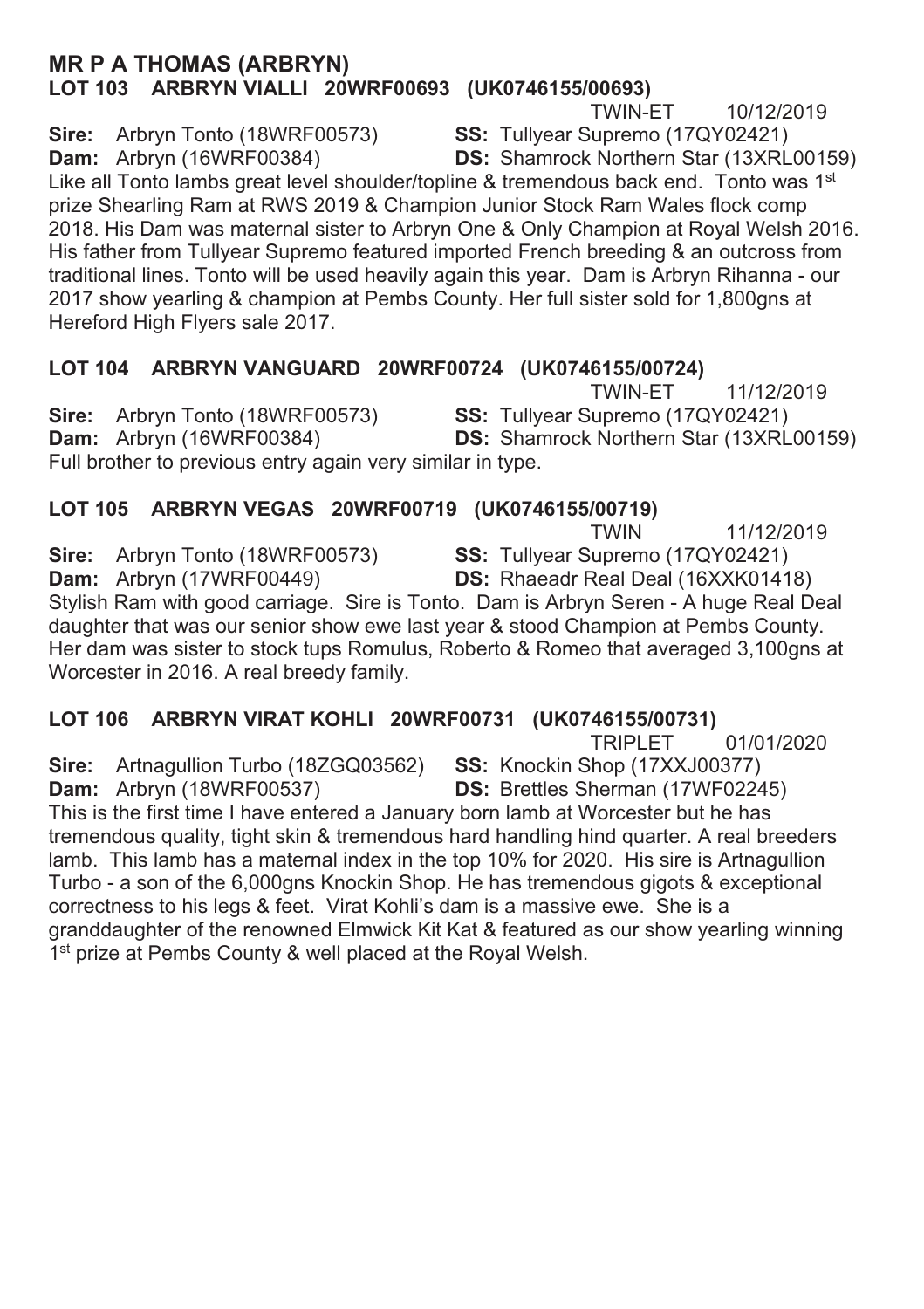### **MR P G AMPHLETT (TAWELFA)** LOT 107 TAWELFA VUNIPOLA 20WBX01386 (UK0727746/01386)

SINGLE 14/12/2019

Sire: Tawelfa Top Gun (18WBX00726) Dam: Tawelfa (18WBX00708)

SS: Edstaston Sotogrande (17TG00661) DS: Wernfawr Red Bull (16XEV00947)



LOT 108 TAWELFA V8 20WBX01373 (UK0727746/01373)

> **TWIN** 04/12/2019

Sire: Tawelfa Top Gun (18WBX00726)

SS: Edstaston Sotogrande (17TG00661)

Dam: Tawelfa (17WBX00575)

Logie Durno Korker (1ZNN0145) DS:

#### LOT 109 TAWELFA VANTASTIC 20WBX01372 (UK0727746/01372)

Tawelfa Top Gun (18WBX00726) Sire: Dam: Tawelfa (17WBX00575)

**TWIN** 04/12/2019 SS: Edstaston Sotogrande (17TG00661) DS: Logie Durno Korker (1ZNN0145)

LOT 110 TAWELFA VANQUISH 20WBX01390 (UK0727746/01390)

Tawelfa Top Gun (18WBX00726) Sire: Dam: Buckland (17WCF00804)

SINGLE<sup></sup> 11/12/2019

SS: Edstaston Sotogrande (17TG00661)

DS: Wernfawr Platinum (15XEV00866)

### **MR DEWI PRITCHARD EVANS (FFRWD)**

The Ffrwd lambs have been out since late December. They are sired by Edstaston Sotogrande, sire of Ffrwd Top Notch, sold for 22,000gns in 2018. A very consistent breeder of correct lambs with good hind quarters.

LOT 111 FFRWD VALENTINO 20YET02333 (UK0703473/02333)

**TWIN** 07/12/2019 Edstaston Sotogrande (17TG00661) SS: Skelton Whin Oddysey (14NN00778) Sire: DS: Castellau Royal Escort (16TZ01366) **Dam:** Ffrwd (17YET01455) A quality lamb being wide and powerful throughout with a solid backend and good skin. Dam is a maternal sister to Ffrwd Top Notch.

### **LOT 112 WITHDRAWN**

### LOT 113 FFRWD VUNIPOLA 20YET02327 (UK0703473/02327)

SINGLE<sup></sup> 05/12/2019 Sire: Edstaston Sotogrande (17TG00661) SS: Skelton Whin Oddysey (14NN00778) **DS:** Shamrock Northern Star (13XRL00159) Dam: Arbryn (17WRF00476) Another strong wide lamb with tremendous width and depth of hind quarters, out of an Arbryn ewe, that bred a lamb purchased by Eilidh & Erin Duncan for their Braemuir flock.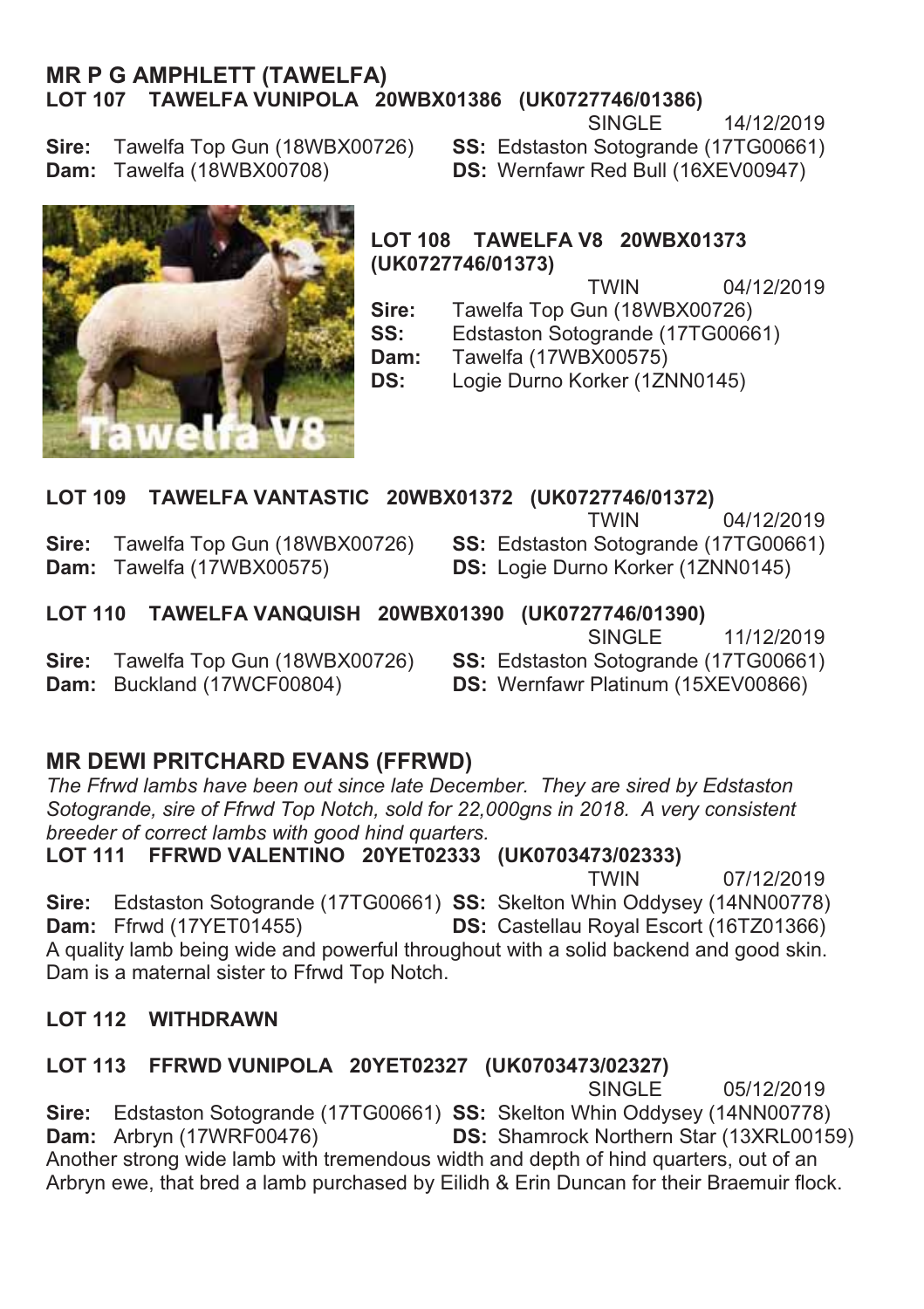### **MR GRANT PINK (BICTON)** LOT 114 BICTON VATIC LAD 20VAA00639 (UK0303184/00639)

**6LUH** (GVWDVWRQ7ULS\$GYLVRU7\***66** .QRFNLQ6KRFNLQ

TWIN 05/12/2019

 $\cdots$ 

| <b>Dam:</b> Edstaston (17TG00646)                                         |  |  | <b>DS:</b> Skelton Whin Oddysey (14NN00778) |  |  |
|---------------------------------------------------------------------------|--|--|---------------------------------------------|--|--|
| Sire: Edstaston Trip Advisor (181GUU748) SS: Knockin Snockin (17XXJUU376) |  |  |                                             |  |  |

| Adi Wat | Age | Scan<br>Wgt | Mscle<br>Dep | Dep<br>∃at | 8 Wk<br>EB <sub>V</sub> | Scan<br><b>EBV</b>     | Mscl<br>Dpt EBV | <b>Fat Dpt</b><br><b>EBV</b> | Gigot<br><b>EBV</b> | <b>INDEX</b><br><b>EBV</b> |
|---------|-----|-------------|--------------|------------|-------------------------|------------------------|-----------------|------------------------------|---------------------|----------------------------|
| 32.50   | 124 | 66.50       |              |            | 2.46                    | $\Lambda$ <sup>1</sup> |                 | 0.27<br>U.J1                 | .07                 | 261<br>1.43<br>۷J          |

### LOT 115 BICTON VANTAGE 20VAA00648 (UK0303184/00648)

Final SINGLE 07/12/2019

**Sire:** Edstaston Trip Advisor (18TG00748) **SS:** Knockin Shockin' (17XXJ00376) **Dam:** Bicton (17VAA00312) **DS:** Bronwydd Pride of Pembroke (15WAJ00415)

| Adj Wgt | Age        | Scan<br>Wgt | <b>Mscle</b><br>Dep | Dep<br>Fat | 9 Wk<br><b>EBV</b> | Scan<br><b>EBV</b> | Mscl<br>Dpt EBV | Dpt<br>$=$ at<br><b>EBV</b> | Gigot<br><b>EBV</b> | <b>INDEX</b><br><b>EBV</b> |
|---------|------------|-------------|---------------------|------------|--------------------|--------------------|-----------------|-----------------------------|---------------------|----------------------------|
| 36.90   | 100<br>144 | 68          |                     |            | 2.34               | 6.15               | .47             | 0.25                        | .                   | 268.99                     |

## **/DOT 116 BICTON VAMP IT UP 20VAA00643 (UK0303184/00643)**<br>SINGLE

**6/12/2019** SINGLE 06/12/2019 **Sire:** Edstaston Trip Advisor (18TG00748) **SS:** Knockin Shockin' (17XXJ00376) **Dam:** Edstaston (17TG00625) **DS:** Arbryn Olazabal (14WRF00262)

| Adj Wgt | Age | Scan<br>Wgt  | Mscle<br>Dep | $F$ at Dep | 3 Wk<br><b>EBV</b> | Scan<br><b>EBV</b> | Mscl<br><b>EBV</b><br>Dpt | Fat Dpt<br><b>EBV</b> | Gigot<br>EB\ | <b>INDEX</b><br><b>EBV</b> |
|---------|-----|--------------|--------------|------------|--------------------|--------------------|---------------------------|-----------------------|--------------|----------------------------|
| 36.30   | 123 | $\sim$<br>U. |              |            | $\cap$<br>z.us     | 5.58               | . 46                      | $\sim$<br>U.Z         | 0.86         | 256.55                     |



### **LOT 117 BICTON VENDETTA 20VAA00617 (UK0303184/00617)**<br>1/03 TWIN

03/12/2019 **Sire:** Edstaston Trip Advisor (18TG00748)

- **SS:** Knockin Shockin' (17XXJ00376)
- **Dam:** Bicton (17VAA00324)
- **DS:** Edstaston (14TG00328)

| Adj Wgt | Age | Scan<br>Wgt  | <b>Mscle</b><br>Dep | ÷ิat<br>Dep | 8 Wk<br>EB <sub>V</sub> | Scan<br>EBV | Mscl<br>Dpt EBV | Dpt<br>Fat<br>EBV | Gigot<br>EB\   | <b>INDEX</b><br><b>EBV</b> |
|---------|-----|--------------|---------------------|-------------|-------------------------|-------------|-----------------|-------------------|----------------|----------------------------|
| 30.80   | 126 | $\sim$<br>ხა |                     |             | . . 63                  | T. I        | 0.42            | 0.50              | $\sim$<br>ں ے. | 194.86                     |

#### LOT 118 BICTON VENTURA 20VAA00611 (UK0303184/00611)

 $T$ WIN 01/12/2019

**Sire:** Edstaston Trip Advisor (18TG00748) **SS:** Knockin Shockin' (17XXJ00376) **Dam:** Wedderburn (15WNY02194) **DS:** Wrenvale Mad 4 Ewe (12XGY00118)

| Adj Wgt | Age | Scan<br>Wgt | <b>Mscle</b><br>Dep | Fat<br>Dep | 8 Wk<br>EB <sub>V</sub> | Scan<br>EBV | Mscl<br>EBV<br>Dpt | Fat<br>Dpt<br><b>EBV</b> | Gigot<br>EB <sub>V</sub> | <b>INDEX</b><br><b>EBV</b> |
|---------|-----|-------------|---------------------|------------|-------------------------|-------------|--------------------|--------------------------|--------------------------|----------------------------|
| 36      | 128 | 66          |                     |            | 0.02<br>Z.UZ            | 5.44        | 0.94               | 0.03                     | 0.97                     | 220                        |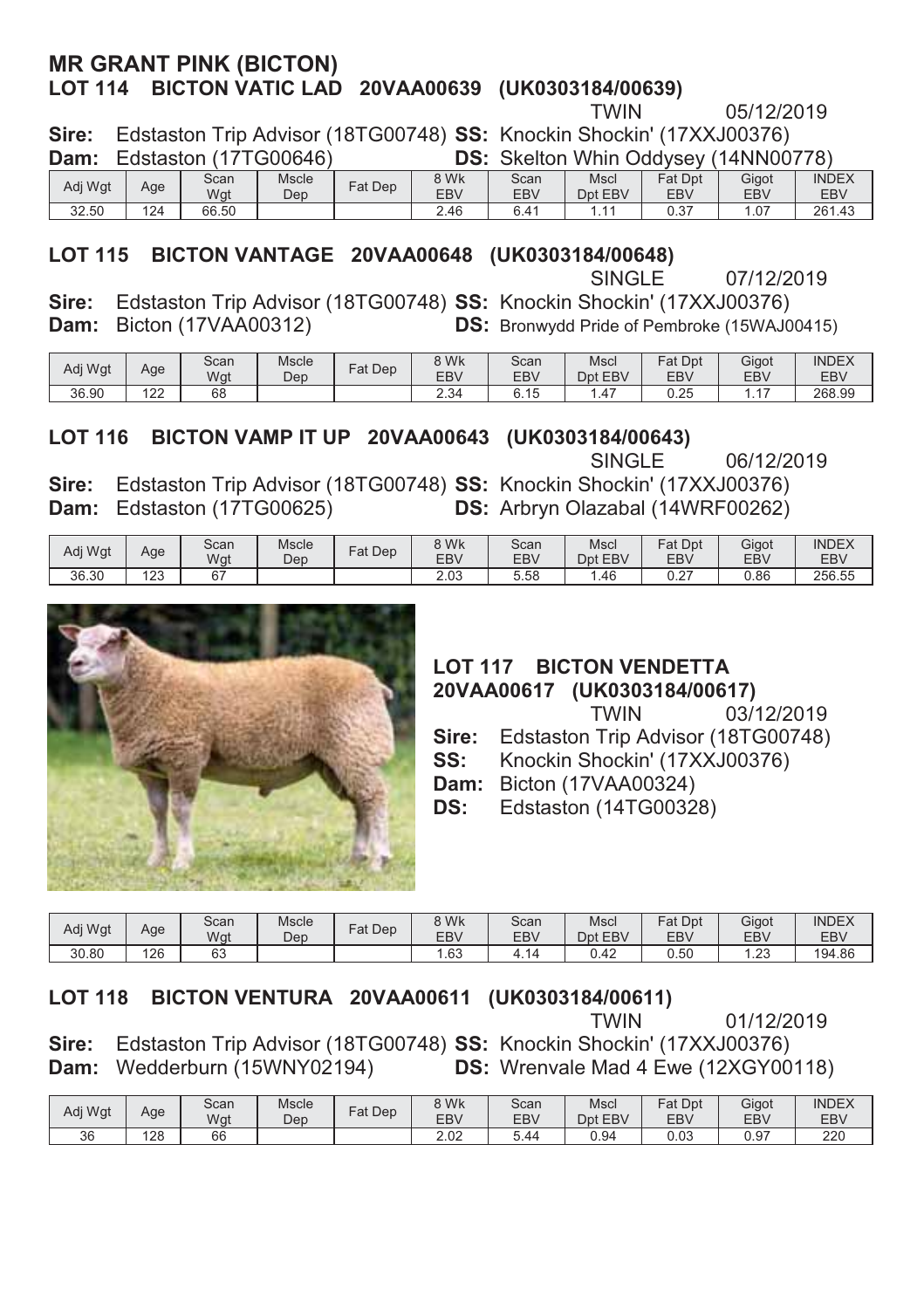### **MR STUART DUNKLEY (HYDE)** LOT 119 HYDE VESPASIAN 20SU00933 (UK0202035/00933)

SINGLE-ET 06/12/2019

**Sire:** Edstaston Tulloch (18TG00737)<br>**Dam:** Foulrice (18DG08004)

SS: Knockin Shockin' (17XXJ00376) **DS:** Hyde Radio5Live (16SU00606)

Hvde Vespasian has that great combination of stylish good looks, breed leading performance figures and an impeccable pedigree. He is by Edstaston Tulloch 18TG00737 (senior stock sire in the Dalby Flock), who is a massive, powerful son of the



25,000gns Knockin Shockin with an EBV of 293 and a top 1% scan weight EBV and who sired lambs to 2.600 ans at the 2019 Premier Sale. He is out of Foulrice Tootsie (pictured left) **18DG08004** purchased jointly with Charles Sercombe for 2,650gns at the Foulrice celebration sale in 2018. She is a classic Charollais with great style and simply outstanding muscling, which she has passed on to her progeny (her 7 ET ram lambs averaged 40.2mm of eye muscle).

Hyde Vespasian has an EBV of 318 (top 5%) with a muscle depth EBV of 6.31 (top 1%). **HOWEVER**, he has been back fat scanned since these figures were produced and he scanned with a massive 43.5mm of

eye muscle and weighed an impressive 84.5kg - so it is quite possible that his EBVs will go up when the updated figures are available from the last week of June.

| Adi Wat | Age | Scan<br>Wgt | <b>Mscle</b><br>Dep | Fat Dep | 8 Wk<br><b>EBV</b> | Scan<br>EBV        | Mscl<br>Dpt<br><b>EBV</b> | Fat<br>Dpt<br><b>EBV</b> | Gigot<br>EB <sub>V</sub> | <b>INDEX</b><br>EBV |
|---------|-----|-------------|---------------------|---------|--------------------|--------------------|---------------------------|--------------------------|--------------------------|---------------------|
| 33.40   | 139 | --<br>N     |                     |         | 2.28               | $\sim$<br>c<br>O.O | 3.34<br>-ن. ب             | $\sim$<br>-u.zo          | .86،                     | 31831<br>10.0       |

### **MR TOM NEWTH (PRESTLEIGH)** LOT 120 PRESTLEIGH VIKING 20WSG00989 (UK0354357/00989)<br>TWIN

 $T$ WIN 01/12/2019

**Sire:** Boyo Toy Story (18XHE00427) **SS:** Aberkinsey Nitrogen (13YBJ00437) **Dam:** Boyo (18XHE00382) **DS:** Mortimer Power Ranger (15HH0343 **DS:** Mortimer Power Ranger (15HH03438)

Viking's dam is a very smart, stylish ewe with plenty of shape and was joint top price at the Females with Figures sale 2019 out of Mortimer Power Ranger ewe, he has a tremendous back end and powerful throughout.

### LOT 121 PRESTLEIGH VALIANT 20WSG01017 (UK0354357/01017)

SINGLE 02/12/2019<br>**SS:** Ffrwd Top Notch (18YET01819) **Sire:** Boyo Untouchable (19XHE00534)<br>**Dam:** Boyo (18XHE00425) **DS:** Mortimer Power Ranger (15HH03438) Valiant's sire is Boyo Untouchable who is a very big shapely tup out of Top Notch. Valiant himself is one of my favourite's very smart well balanced tup.

## **/LOT 122 PRESTLEIGH VICTOR 20WSG00978 (UK0354357/00978)**<br>TWIN

 $T$ WIN 01/12/2019 **Sire:** Boyo Toy Story (18XHE00427) **SS:** Aberkinsey Nitrogen (13YBJ00437) **Dam:** Prestleigh (18WSG00425) **DS:** Castellau Smarty Pants (17TZ01752 **DS:** Castellau Smarty Pants (17TZ01752) Victor is a lamb that has caught the eye since day one. A very flashy tup that loves to show off with great shape.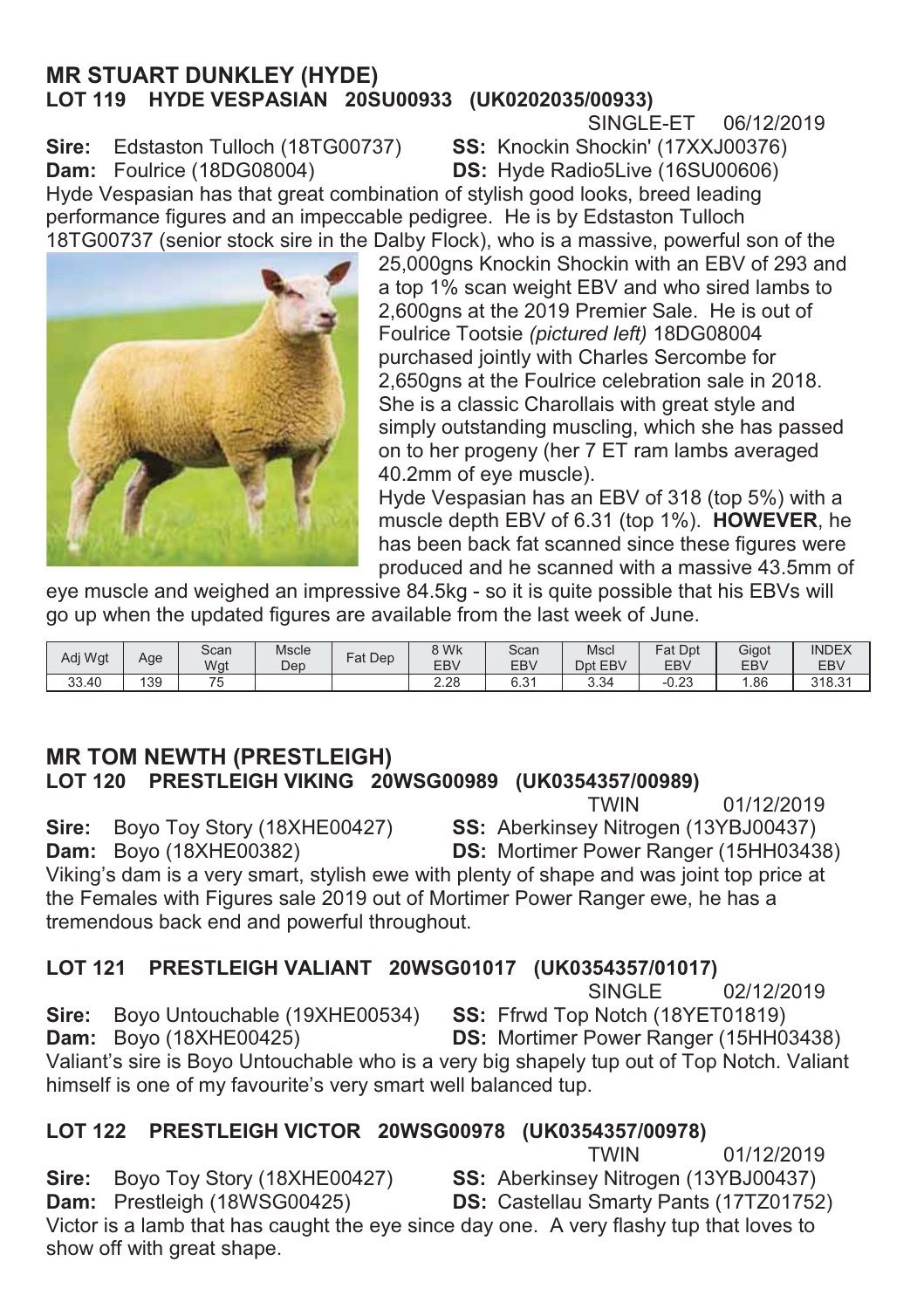#### LOT 123 PRESTLEIGH VINCENT 20WSG01020 (UK0354357/01020) **TWIN** 02/12/2019 Bovo Tov Story (18XHE00427) SS: Aberkinsey Nitrogen (13YBJ00437) Sire: Dam: Prestleigh (17WSG00201) **DS: Banwy (13XXS00287)** Another Toy Story lamb with plenty of width and power with style and great skin

### LOT 124 PRESTLEIGH VLADIMIR 20WSG01034 (UK0354357/01034)

SINGLE<sup>1</sup> 03/12/2019

Bovo Untouchable (19XHE00534) SS: Ffrwd Top Notch (18YET01819) Sire: Dam: Prestleigh (18WSG00369) DS: Loanhead Spartan (17WNC18318) Vladimir is a well grown tup with plenty of length and a back end that doesn't disappoint.

#### **D J CURRAN (WERNFAWR)** LOT 125 WERNFAWR VA VA VOOM 20XEV01628 (UK0720768/01628) SINGLE-ET 03/12/2019

Bronwydd Tomahawk (18WAJ00593)SS: Wernfawr Spartacus (17XEV01125) Sire: Dam: Wernfawr (16XEV00996) **DS:** Glyn Coch Night To Remember (13XCA00357) The dam is a very consistent breeder who has produced our show ewe lambs for the last two years. One of which was top price ewe lamb at our production sale selling for 1,900gns to Jim Neil for his Runningburn Flock. Grand dam has bred ewes up to 2,000gns and ram lambs to 2,300gns

### LOT 126 WERNFAWR VINNIE 20XEV01627 (UK0720768/01627)

SINGLE-ET 03/12/2019 Sire: Bronwydd Tomahawk (18WAJ00593)SS: Wernfawr Spartacus (17XEV01125) **DS:** Glyn Coch Night To Remember (13XCA00357) Dam: Wernfawr (16XEV00996) Embryo brother to previous lot.

### LOT 127 WERNFAWR VEGAS 20XEV01619 (UK0720768/01619)

SINGLE<sup></sup> 03/12/2019

Sire: Wernfawr Stormer (17XEV01199) SS: Wernfawr Nijinsky (13XEV00525) Dam: Wernfawr (18XEV01331) DS: Brettles Sherman (17WF02245) Wernfawr Stormer's top 5 sons have averaged 3,640gns to a top of 7,000gns and shearling ewes up to 2,000gns. He was also the sire of the Champion for the Glyncoch flock and a top price for the Llangan Flock at the Builth I sale last year. Stormer was the 2<sup>nd</sup> prize Ram at the RWS 2019.

### **MR WILLIAM MCALLISTER (ARTNAGULLION)**

Sire:

LOT 128 ARTNAGULLION VAGABOND 20ZGQ04310 (UK1760616/04310)

**TWIN** 02/01/2020

SS: Loanhead Talisman (18WNC22763) Loanhead Upper Class (19WNC27438) Dam: Artnagullion (18ZGQ03554) DS: Knockin Shop (17XXJ00377) First son to be sold from Loanhead Upper Class, Grand-dam was Interbreed Champion at

Balmoral 2013. Also same female line as Artnagullion Ulysses sold Worcester 2019 for 3,800gns to Patrick Tully. Upper Class was purchased Worcester 2019 for 3,500gns after having stood 1<sup>st</sup> place in the Ram Lamb class.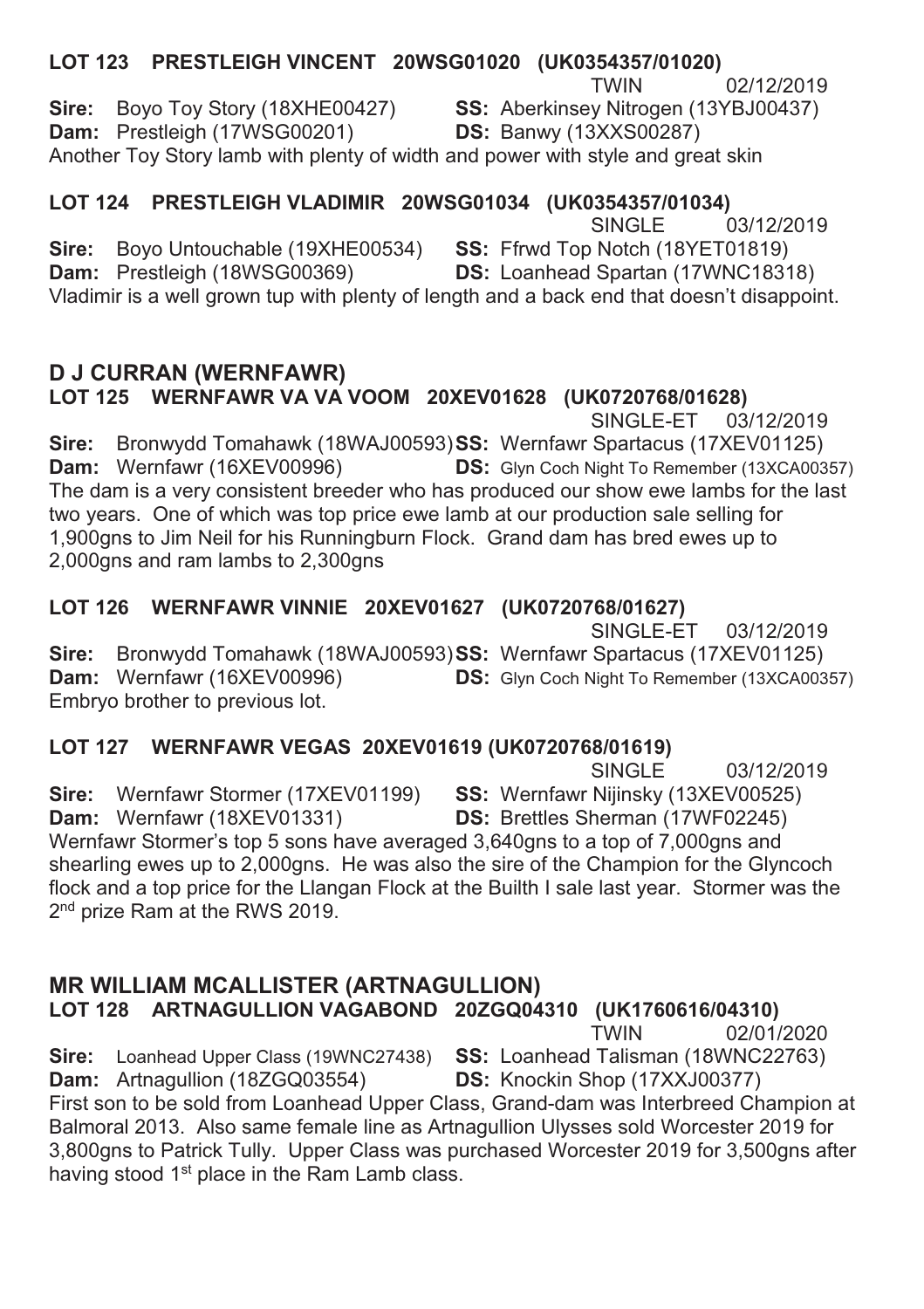### LOT 129 ARTNAGULLION VICEROY 20ZGQ04314 (UK1760616/04314)

**TRIPLET** 02/01/2020

SS: Oakchurch Ruben (16WKW00152)

Dam: Artnagullion (17ZGQ03178) DS: Riverdale Preacher (15ZEG00190) Sired by Knockin Shop, purchased Worcester 2017 for 6,000gns. He has bred sons to 3.800gns and daughters to 1.850gns.

### LOT 130 ARTNAGULLION VANTASTIC 20ZGQ04285 (UK1760616/04285)

TWIN-FT 17/12/2019 Sire: Knockin Shop (17XXJ00377) SS: Oakchurch Ruben (16WKW00152) Dam: Artnagullion (17ZGQ03165) DS: Riverdale Preacher (15ZEG00190) Full brother sold Dungannon 2019 for 1.700gns to Mike Miller.

### **MESSRS SPENCE, PYE & WILSON (TULLYNESSLE)** LOT 131 TULLYNESSIE VULCAN 20WXW00125 (UK0524591/00125)

Padest Ulysses (19XRH02431) Sire: Dam: Tullynessle (17WXW00043)

Sire: Knockin Shop (17XXJ00377)

DS: Logie Durno Obama (14ZNN09849)

### **MISS ABBIE MOSELEY (KNOCKIN)**

### LOT 132 KNOCKIN VA VA VOOM 20XXJ00787 (UK0314517/00787)

**TRIPLET** 05/12/2019

Sire: Oakchurch Ruben (16WKW00152) SS: Banwy Oh What A Boy (14XXS00397) Dam: Knockin (16XXJ00282) DS: Rainbow Lindisfarne (11XPU00684) Index 334 TOP 1%. Full Brother to Knockin Ultimate Package sold to Jonathan Barber at Premier Sale 2019 for 3.200gns. His muscle depth at on farm scanning was a phenomenal 41.04mm!! Dam is strong Rainbow Lindisfarne ewe out of a very influential Edstaston Madagascar line! Grand Dam is also the Grand Dam of lot136. This is a typical Ruben son with skin, carcase and presence. He has the looks and figures to match

| Adi Wat | Age | Scan<br>Wat | <b>Mscle</b><br>Dep | $=$ at<br>Dep | 8 Wk<br>EB\      | Scan<br><b>EBV</b> | Mscl<br>EBV<br>Dpt | Fat<br>Dpt<br>EBV | Gigot<br>EB\ | <b>INDEX</b><br><b>EBV</b> |
|---------|-----|-------------|---------------------|---------------|------------------|--------------------|--------------------|-------------------|--------------|----------------------------|
| 31.30   | 145 | . .<br>.80  |                     |               | 3.6 <sup>4</sup> | 9.29               | 0.99               | 0.58              | . 88         | 334.84                     |

### LOT 133 KNOCKIN VIP 20XXJ00880 (UK0314517/00880)

**TWIN** 09/12/2019 Sire: Knockin Undercover Brother (19XXJ00695)SS: Hollylodge Supreme (17XWZ00370) **Dam: Knockin (18XXJ00501)** DS: Oakchurch Ruben (16WKW00152) Dam is a powerful full sister to the Record Breaking Knockin Shockin and Ultrashock lines...He has the genetics! This is the First son offered for sale by Knockin Undercover Brother, who is a retained son of Knockin Nancy from last year's flush! He has produced my best ewe lambs by far this year, with skins, great carcasses and Heads! He compliments Ruben very well!

| Adj Wgt     | Age | Scan<br>Wat | <b>Mscle</b><br>Dep | $at$<br>Dep | 3 Wk<br>EBV  | Scan<br><b>EBV</b> | <b>Mscl</b><br>Opt EBV | Dpt<br>Fat<br>EBV | Gigot<br>EB\ | <b>INDEX</b><br><b>EBV</b> |
|-------------|-----|-------------|---------------------|-------------|--------------|--------------------|------------------------|-------------------|--------------|----------------------------|
| $\sim$<br>∠ | ٠Δ  | $\sim$<br>ೲ |                     |             | ว วด<br>2.ບບ | 6.39               | $\sim$<br>. –          | 0.16              |              | 267<br>$\sim$<br>ےت.       |

16/01/2020 **SINGLE** SS: Oakchurch Spartan (17WKW00354)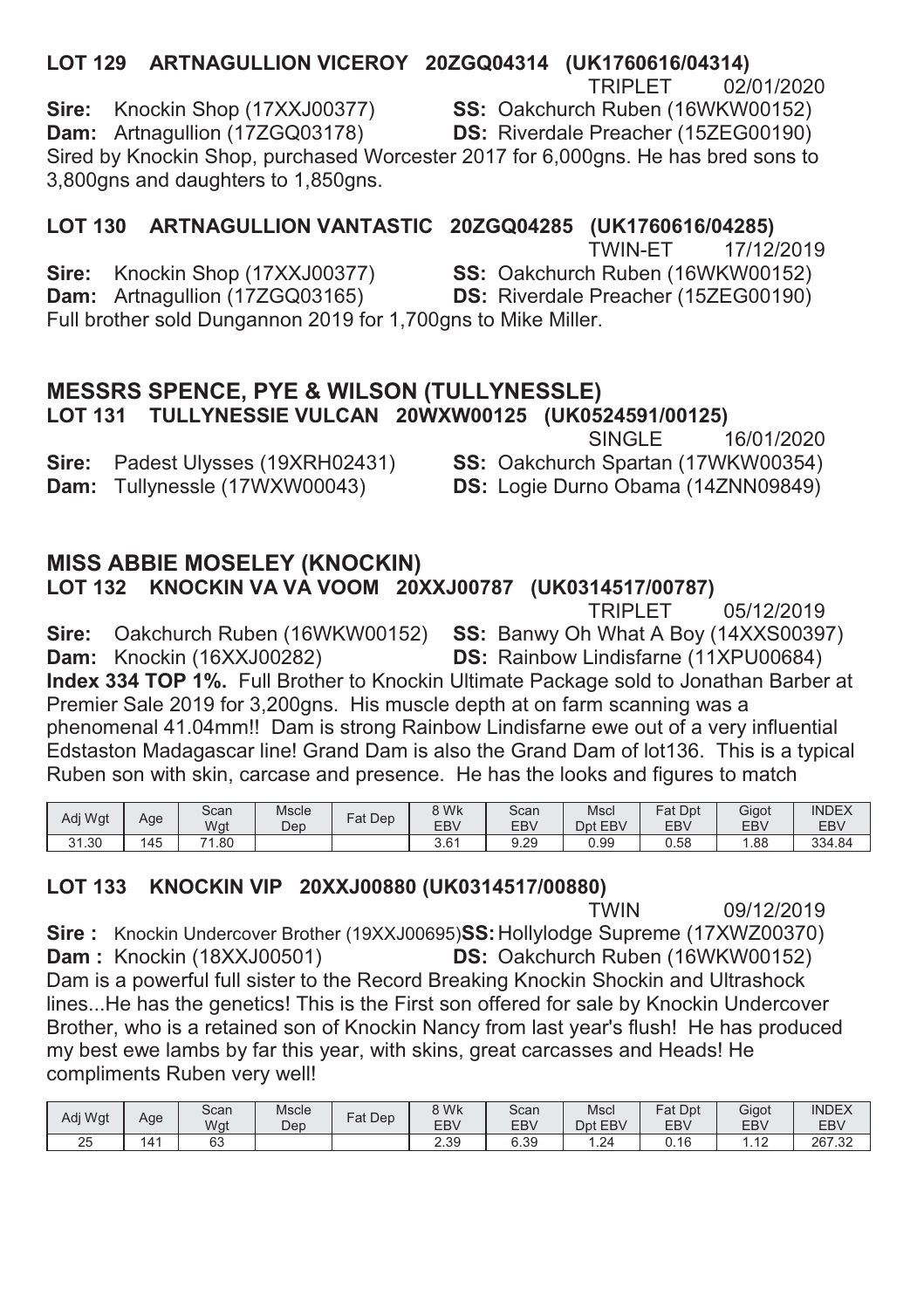#### LOT 134 KNOCKIN VALDEZ 20XXJ00853 (UK0314517/00853) **TWIN**

09/12/2019

Sire: Oakchurch Ruben (16WKW00152) SS: Banwy Oh What A Boy (14XXS00397) Dam: Knockin (14XXJ00145) DS: Rainbow Lindisfarne (11XPU00684) Index 276. This lamb is one hell of an eve catcher; he is always the stand out lamb in the field. A constant eye catcher with that strong white head from the LuLu line, Dam is full sister to Knockin Pucker Up sold to Myfyr Evans for 4,400gns at Worcester Premier 2015 where he did a fantastic job producing lambs such as Rhaeadr Real Deal selling to 6.200 gns. He scanned very well on farm with a muscle depth of 38.9mm

| Adj Wgt | Age | Scan<br>Wgt | Mscle<br>Dep | Dep<br>$=$ at | 8 Wk<br>EBV | Scan<br>EBV | Mscl<br>Dpt<br><b>EBV</b> | $=$ at<br>Dpt<br><b>EBV</b> | Gigot<br>EB <sub>V</sub> | <b>INDEX</b><br><b>EBV</b> |
|---------|-----|-------------|--------------|---------------|-------------|-------------|---------------------------|-----------------------------|--------------------------|----------------------------|
| 28      | 141 | 68.60       |              |               | 2.66        | 6.99        | 0.52                      | 0.57                        | 84،،                     | 276.81                     |

### LOT 135 KNOCKIN VIN DIESEL 20XXJ00814 (UK0314517/00814)

SINGLE-ET 06/12/2019

Oakchurch Ruben (16WKW00152) SS: Banwy Oh What A Boy (14XXS00397) Sire: DS: Rainbow Lindisfarne (11XPU00684) Dam: Knockin (13XXJ00075) Index 293. A great Carcase son of Knockin Nancy. Full Brother Knockin Too Hot to Handle sold at Premier sale 2018 to Liam Woods in Southern Ireland. Nancy is by far one of my most stylish and consistent breeding ewes, 2 of last year's sons..." Knockin Up and Comin" and "Knockin Unanimous" were both sold to breeders privately last year. Nancy was successfully shown as a ewe lamb, winning many 1<sup>st</sup> Prizes and an interbreed title, She also Bred Knockin Rory who was retained for his style and length!

| Adj Wgt            | Age | Scan<br>Wgt | Mscle<br>Dep | Dep<br>Fat | 8 Wk<br>EB <sub>V</sub> | Scan<br><b>EBV</b> | Msci<br>Dpt EBV | Fat<br>Dpt<br><b>EBV</b> | Gigot<br>EB <sub>V</sub> | <b>INDEX</b><br>EBV |
|--------------------|-----|-------------|--------------|------------|-------------------------|--------------------|-----------------|--------------------------|--------------------------|---------------------|
| .70<br>$\sim$<br>ے | 144 | 68.60       |              |            | 2.66                    | െറ<br>0.ŏ          | .53             | 0.36                     | 10                       | 292.82              |

### LOT 136 KNOCKIN VENGABOY 20XXJ00819 (UK0314517/00819)

**SINGLE** 09/12/2019 Sire: Oakchurch Ruben (16WKW00152) SS: Banwy Oh What A Boy (14XXS00397)

Dam: Knockin (11XXJ00015)

**DS:** Rainbow Hermes (0XPU7035)

Index 200. Dam is my oldest ewe in the flock by Rainbow Hermes who has consistently produced the goods over the years, with a very strong line of ewes. This lamb stands wide in front and has a serious back end with a phenomenal skin.

| Adj Wgt | Age             | Scan<br>Wgt | <b>Mscle</b><br>Dep | $at$ Dep | 8 Wk<br><b>EBV</b> | Scan<br><b>EBV</b> | Mscl<br><b>EBV</b><br>Dpt | Fat Dpt<br><b>EBV</b> | Gigot<br>EB\ | <b>INDEX</b><br><b>EBV</b> |
|---------|-----------------|-------------|---------------------|----------|--------------------|--------------------|---------------------------|-----------------------|--------------|----------------------------|
| 28.30   | 14 <sup>4</sup> | . .80<br>6' |                     |          | 0.63               | .44                | $\sim$ $-$<br>، ب         | 0.67                  | 10<br>.      | 197.75                     |

#### **MR MICHAEL JONES (WERN)** LOT 137 WERN VINNIE JONES 20XZT03075 (UK0701898/03075) **SINGLE**

15/01/2020 Sire: Foulrice Tabor (18DG08095) SS: Dalby Sherman (17PE05855) **Dam:** Wern (17XZT01499) DS: Loanhead Pioneer (15WNC12510)

Smart, classy young January born lamb, not been pushed, will go on to do well.

### **LOT 138 - 140 - EMPTY LOTS**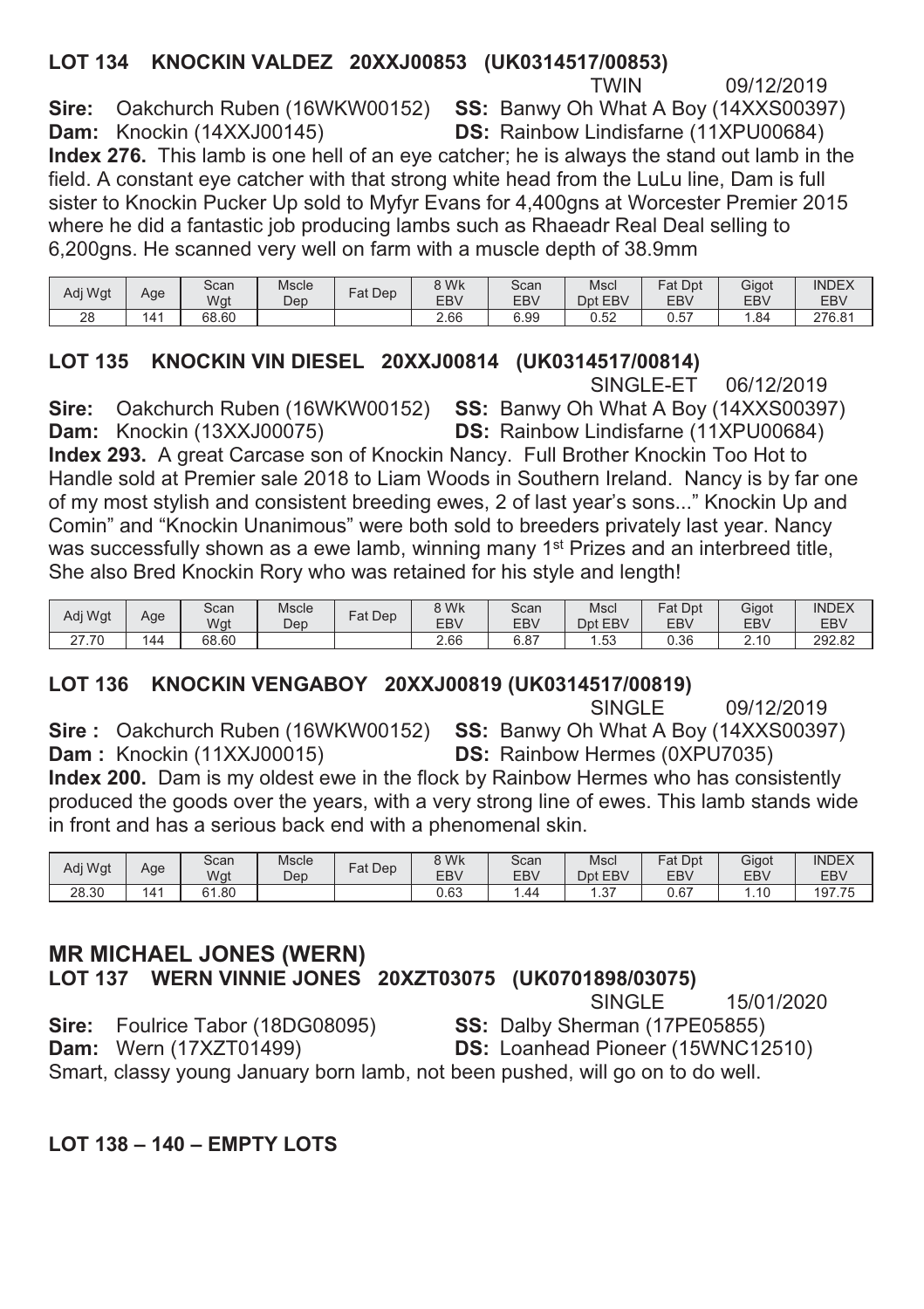#### **MR P & MRS B TULLY (BINCOMBE)** LOT 141 BINCOMBE VACQUEYRAS 20ZBK00523 (UK0342543/00523) SINGLE 02/12/2019 **Sire:** Oakchurch Rascal (16WKW00233) **SS:** Banwy Oh What A Boy (14XXS00397) **Dam:** Bincombe (17ZBK00312) **DS:** Aberkinsey Optimun (14YBJ00633) **DS:** Aberkinsey Optimun (14YBJ00633) A long upstanding stylish lamb with a good skin, sired by Oakchurch Rascal Worcester Sale Champion 2016. Dam by Aberkinsey Optimum purchased from Worcester Premier 2014 for 4,200 gns and she is out of a Glyn Coch JPR daughter.

### LOT 142 BINCOMBE VERTZAMI 20ZBK00526 (UK0342543/00526)

SINGLE 04/12/2019 **Sire:** Oakchurch Rascal (16WKW00233) **SS:** Banwy Oh What A Boy (14XXS00397) **Dam:** Bincombe (17ZBK00328) **DS:** Aberkinsey Optimun (14YBJ00633) **DS: Aberkinsey Optimun (14YBJ00633)** A lovely balanced sheep with tremendous skin and head again sired by Oakchurch Rascal Worcester Champion 2016. Dam bred the same way as the above lot

### LOT 143 BINCOMBE VIOGNIER 20ZBK00530 (UK0342543/00530)

 6,1\*/( **Sire:** Aberkinsey Optimun (14YBJ00633) **SS:** Southam Easy Rider (0NE4080) **Dam:** Wedderburn (17WNY02968) **DS:** Boyo Royal Ascot (16XHE00176 **DS:** Boyo Royal Ascot (16XHE00176) A strong sheep well balanced again another good skinned sheep. This lamb is sired by Aberkinsey Optimum purchased Worcester Premier Sale 2014 for 4,200gns. Dam was purchased from Saucy Sale 2018 from the Wedderburn flock for 2,500gns.

### **MR & MRS M J ALFORD (FOXHILL)**

LOT 144 FOXHILL VA VA VOOM 20XWY00604 (UK0371250/00604)

SINGLE-ET 03/12/2019

**Sire:** Loanhead Triathlon (18WNC22705) **SS:** Rhaeadr Orlando (14XXK01077) **Dam:** Foxhill Charollais (14XWY00375) **DS:** Crogham Hannibal II (0AB7003) **Dam:** Foxhill Charollais (14XWY00375) Mother was Breed and Interbreed Champion at Devon County Show. She is the best ewe in the flock. This lamb is the best Charollais ever bred at Foxhill and has a tremendous gigot and fantastic eye muscle.

## **/LOT 145 FOXHILL VICTOR 20XWY00589 (UK0371250/00589)**<br>F SINGLE

For the state of the SINGLE 17/12/2019 **Sire:** Loanhead Triathlon (18WNC22705) **SS:** Rhaeadr Orlando (14XXK01077) **Dam:** Foxhill Charollais (15XWY00439) **DS:** Carthorpe Grand Duke (0YVY603) **DS:** Carthorpe Grand Duke (0YVY6032) Dam is by the powerful ram Carthorpe Grand Duke - a huge lamb with tremendous width all over and plenty of flat bone - an eye catching lamb.

## **//LOT 146 FOXHILL VINCENT 20XWY00576 (UK0371250/00576)<br>SINGLE-ET 04/12/2019**

SINGLE-ET **Sire:** Loanhead Triathlon (18WNC22705) **SS:** Rhaeadr Orlando (14XXK01077) **Dam:** Foxhill Charollais (15XWY00418) **DS:** Loosebeare (13XWD02017) Dam is a very well-muscled ewe she won the gimmer class at the Devon County Show. Vincent has a fantastic skin and conformation.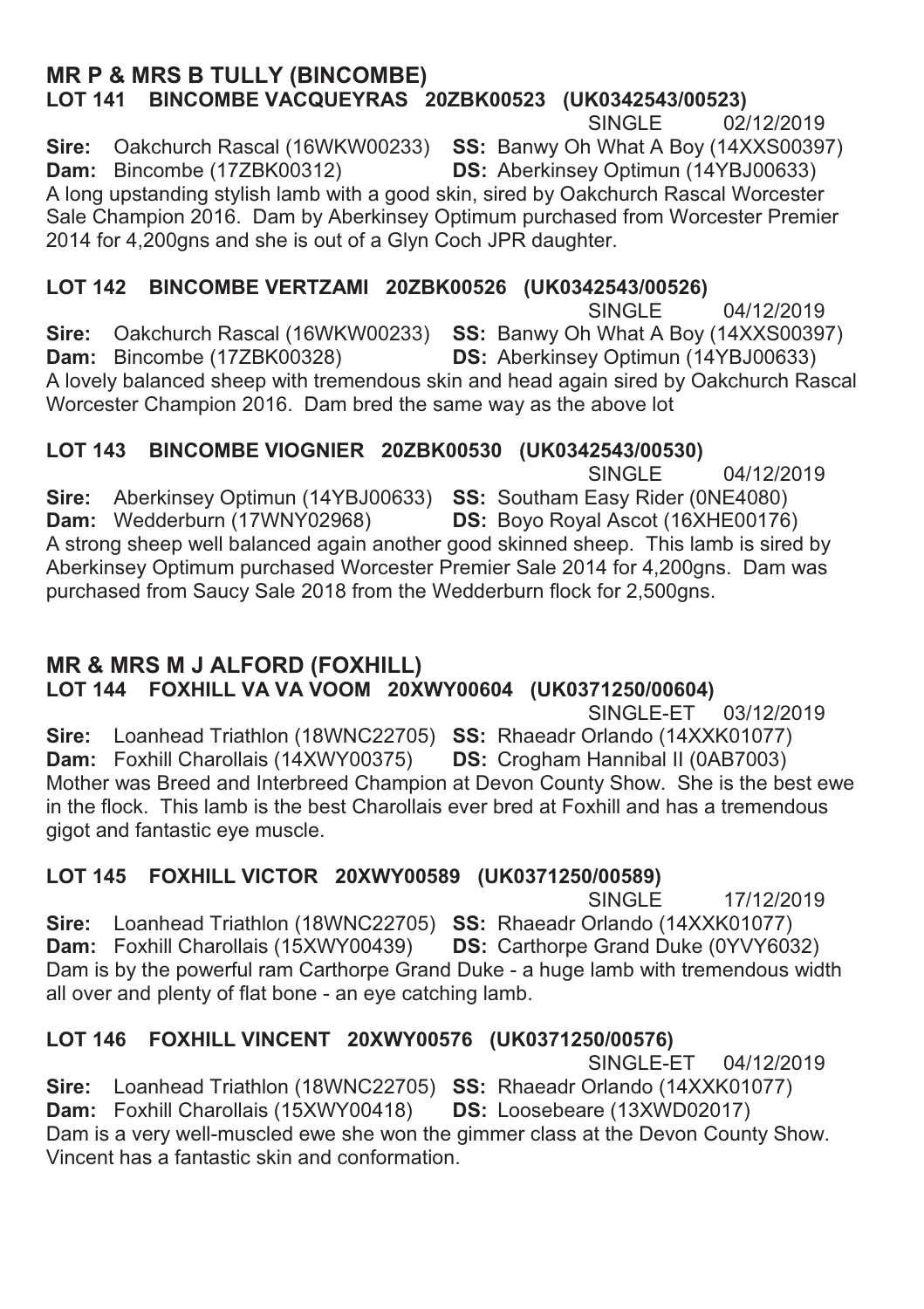LOT 147 FOXHILL VICIOUS SID 20XWY00575 (UK0371250/00575) SINGLE-ET 01/12/2019 Sire: Loanhead Triathlon (18WNC22705) SS: Rhaeadr Orlando (14XXK01077) Dam: Foxhill Charollais (15XWY00418) DS: Loosebeare (13XWD02017) A very good dam line big ewe and good conformation, which she has passed on in this lamb. Dam was also shown and won at the Devon County Show.

LOT 148 FOXHILL VALENTINO 20XWY00581 (UK0371250/00581)

SINGLE-FT 01/12/2019 Sire: Loanhead Triathlon (18WNC22705) SS: Rhaeadr Orlando (14XXK01077) Dam: Foxhill Charollais (18XWY00514) DS: Logie Durno Olympian (14ZNN09818) Dam sired by Logie Durno Olympian, Valentino is a long big lamb and tight skin with hard muscle

## A & A PEDRICK (CHURCHILL)

LOT 149 CHURCHILL VENUS 20XHP01466 (UK0366468/01466)

SINGLE-ET 02/12/2019

Sire: (15L550022) SS: (14W340011) Dam: Churchill (13XHP00436) **DS:** Skelton Whin Kadoodd (1NN0075) Venus is sired by a full French Ram. He has exceptionally tight skin and is extremely solid to the touch.

### LOT 150 CHURCHILL VALIANT 20XHP01485 (UK0366468/01485)

**SINGLE** 01/01/2020 Sire: Knockin Tequila Slammer (18XXJ00515) SS: Oakchurch Ruben (16WKW00152) Dam: Churchill (18XHP01325) **DS:** (0J178001) Valiant is sired by a full ET brother to Knockin Shockin. He has stood out from the beginning as a lamb with a tremendous carcase.

LOT 151 CHURCHILL VOLDERMORT 20XHP01487 (UK0366468/01487) SINGLE 02/01/2020

Sire: Knockin Tequila Slammer (18XXJ00515) SS: Oakchurch Ruben (16WKW00152) Dam: (16N1960020) **DS:** (13H1350065)

Voldermort is a rare opportunity to buy a lamb, whose dam, we imported from France. He has presence, power and a great carcase to match.

### **MR STUART RAMSEY (SKYEFALL)**



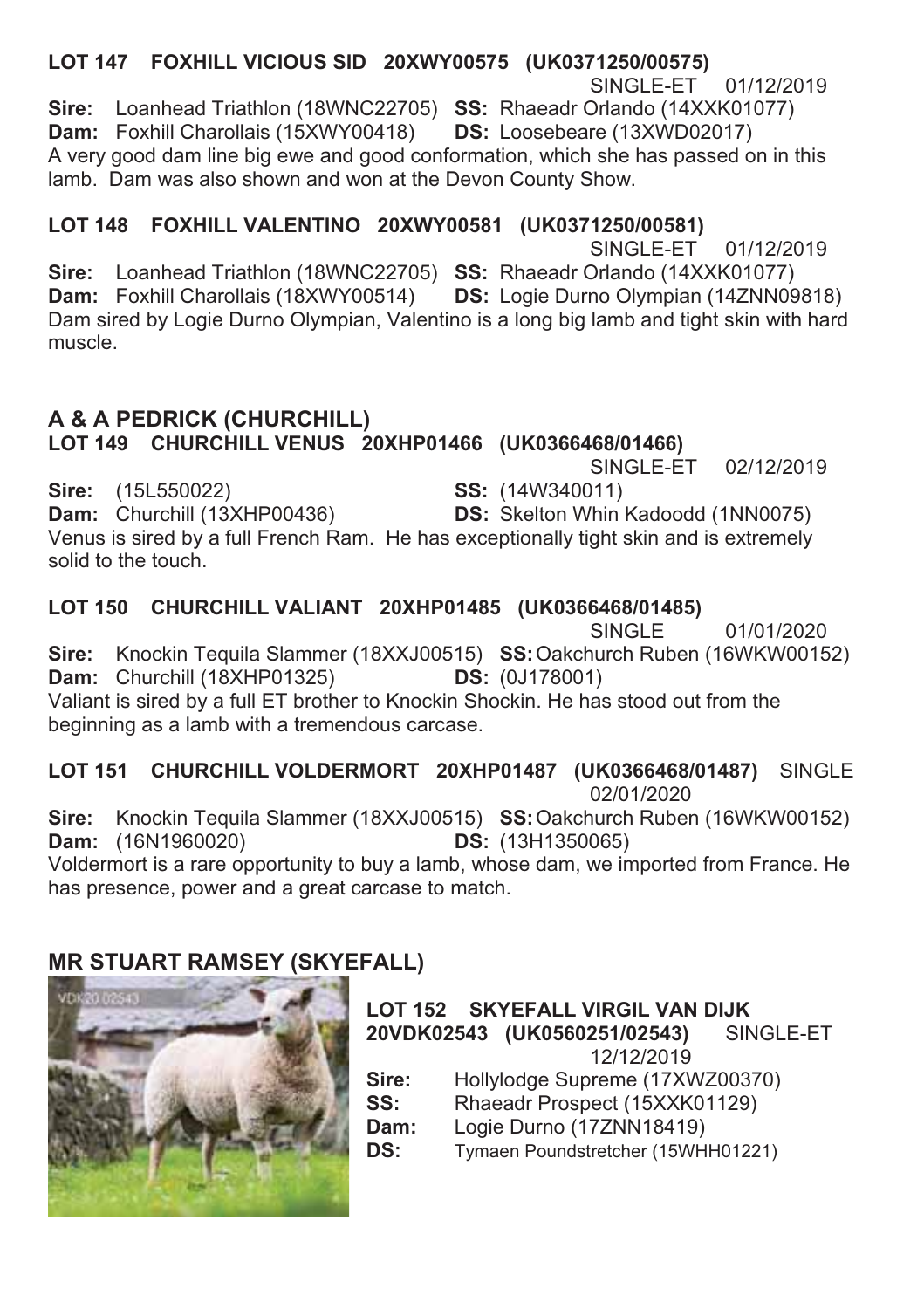| <b>ARR/ARR</b>                   |  | LOT 153 SKYEFALL VALENTINO 20VDK02550 (UK0560251/02550)                                   |  |                           |               | SINGLE-ET                                           | 12/12/2019                                                                                                               |
|----------------------------------|--|-------------------------------------------------------------------------------------------|--|---------------------------|---------------|-----------------------------------------------------|--------------------------------------------------------------------------------------------------------------------------|
|                                  |  | Dam: Logie Durno (17ZNN18419)                                                             |  |                           |               |                                                     | Sire: Hollylodge Supreme (17XWZ00370) SS: Rhaeadr Prospect (15XXK01129)<br><b>DS:</b> Tymaen Poundstretcher (15WHH01221) |
| <b>LOT 154</b><br><b>ARR/ARR</b> |  | SKYEFALL VICTOR 20VDK02556 (UK0560251/02556)                                              |  |                           |               | <b>TWIN-ET</b>                                      | 12/12/2019                                                                                                               |
| Sire:                            |  | Dam: Logie Durno (17ZNN18419)                                                             |  |                           |               |                                                     | Hollylodge Supreme (17XWZ00370) SS: Rhaeadr Prospect (15XXK01129)<br>DS: Tymaen Poundstretcher (15WHH01221)              |
|                                  |  | <b>MR MYFYR A EVANS (RHAEADR)</b><br>LOT 155 RHAEADR VICTOR 20XXK02250 (UK0705406/02250)  |  |                           |               |                                                     |                                                                                                                          |
| Sire:<br><b>Dam:</b>             |  | Dalby Ugga Bugga (19PE07848)<br>Rhaeadr (13XXK00923)                                      |  |                           |               | <b>TRIPLET</b><br>SS: Edstaston Tulloch (18TG00737) | 02/12/2019<br>DS: Ballyhibben Klass Act (1B310060)                                                                       |
|                                  |  | LOT 156 RHAEADR VODKA 20XXK02276 (UK0705406/02276)                                        |  |                           | <b>TWIN</b>   |                                                     | 03/12/2019                                                                                                               |
| Sire:<br>Dam:                    |  | Dalby Ugga Bugga (19PE07848)<br>Rhaeadr (16XXK01460)                                      |  |                           |               |                                                     | SS: Edstaston Tulloch (18TG00737)<br>DS: Knockin Pucker Up (15XXJ00232)                                                  |
| <b>LOT 157</b>                   |  | RHAEADR VALUER 20XXK02281                                                                 |  | (UK0705406/02281)         | SINGLE        |                                                     | 04/12/2019                                                                                                               |
| Sire:                            |  | Dalby Ugga Bugga (19PE07848)<br>Dam: Rhaeadr (17XXK01595)                                 |  |                           |               | SS: Edstaston Tulloch (18TG00737)                   | DS: Knockin Pucker Up (15XXJ00232)                                                                                       |
|                                  |  | LOT 158 RHAEADR VAGABOND 20XXK02249 (UK0705406/02249)                                     |  |                           |               | <b>TRIPLET</b>                                      | 01/12/2019                                                                                                               |
| Sire:<br>Dam:                    |  | Dalby Ugga Bugga (19PE07848)<br>Rhaeadr (18XXK01840)                                      |  |                           |               | SS: Edstaston Tulloch (18TG00737)                   | DS: Ballyhibben Soft Touch (17B317020)                                                                                   |
| <b>LOT 159</b>                   |  | RHAEADR VOGUE 20XXK02293 (UK0705406/02293)                                                |  |                           | <b>TWIN</b>   |                                                     | 22/12/2019                                                                                                               |
| Sire:<br>Dam:                    |  | Dalby Ugga Bugga (19PE07848)<br>Rhaeadr (16XXK01434)                                      |  |                           |               | SS: Edstaston Tulloch (18TG00737)                   | DS: Knockin Pucker Up (15XXJ00232)                                                                                       |
|                                  |  |                                                                                           |  | <b>Ram Lamb - 2nd run</b> |               |                                                     |                                                                                                                          |
|                                  |  | <b>MR MYFYR A EVANS (RHAEADR)</b><br>LOT 160 RHAEADR VAMPIRE 20XXK02282 (UK0705406/02282) |  |                           | <b>SINGLE</b> |                                                     | 04/12/2019                                                                                                               |
| Sire:<br>Dam:                    |  | Dalby Ugga Bugga (19PE07848)<br>Rhaeadr (17XXK01593)                                      |  |                           |               |                                                     | SS: Edstaston Tulloch (18TG00737)<br>DS: Knockin Pucker Up (15XXJ00232)                                                  |
| <b>LOT 161</b>                   |  | RHAEADR VOLCANO 20XXK02294 (UK0705406/02294)                                              |  |                           | <b>TWIN</b>   |                                                     | 22/12/2019                                                                                                               |
| Sire:<br>Dam:                    |  | Dalby Ugga Bugga (19PE07848)<br>Rhaeadr (16XXK01434)                                      |  |                           |               | SS: Edstaston Tulloch (18TG00737)                   | DS: Knockin Pucker Up (15XXJ00232)                                                                                       |